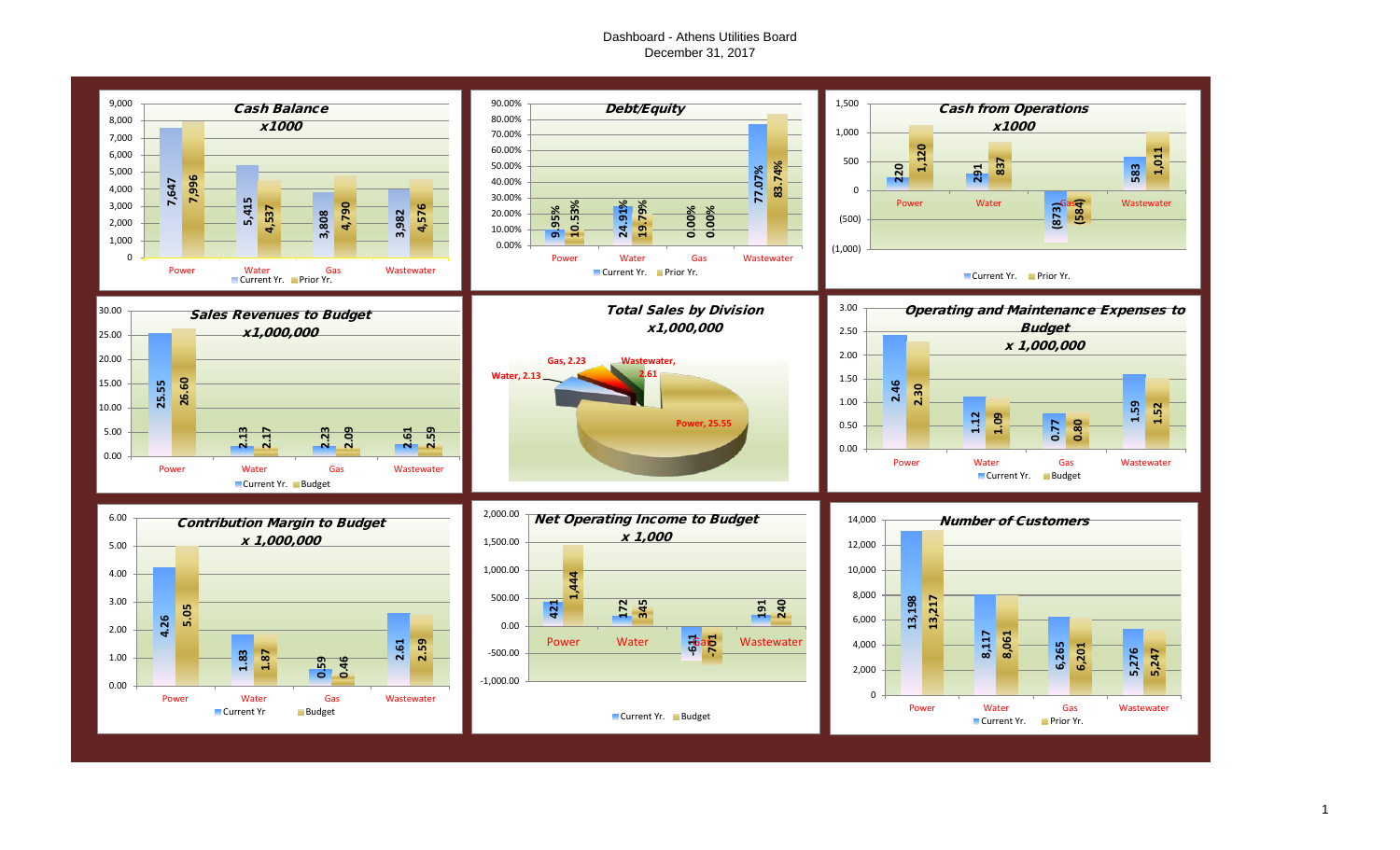#### **Athens Utilities Board Combined Balance Sheet (000 Omitted) December 31, 2017**

|                                         | December 31, 2017      | <b>Prior Year</b>      | Change             |
|-----------------------------------------|------------------------|------------------------|--------------------|
| <b>Current Assets</b>                   | \$29,715               | \$30.113               | (\$398)            |
| Long-Term Assets<br><b>Total Assets</b> | \$115,888<br>\$145,603 | \$112.647<br>\$142,760 | \$3.241<br>\$2,843 |
| <b>Current Liabilities</b>              | \$5.473                | \$5,584                | (\$111)            |
| Long-Term Liabilities                   | \$30,379               | \$29,540               | \$839              |
| <b>Net Assets</b>                       | \$109,751              | \$107,636              | \$2,115            |
| <b>Total Liabilities and Net Assets</b> | \$145,603              | \$142,760              | \$2,843            |

#### **Athens Utilities Board Combined Profit and Loss Statement (000 Omitted)**

#### **December 31, 2017**

|                                       |                   | YEAR-TO-DATE      |           |                   | <b>CURRENT MONTH</b> |          |               | <b>BUDGET</b> |           |  |
|---------------------------------------|-------------------|-------------------|-----------|-------------------|----------------------|----------|---------------|---------------|-----------|--|
|                                       | <b>YTD</b>        | <b>YTD</b>        | Variance  | Month             | Month                | Variance | <b>Annual</b> | YTD.          | Variance  |  |
|                                       | December 31, 2017 | <b>Prior Year</b> |           | December 31, 2017 | <b>Prior Year</b>    |          | <b>Budget</b> | <b>Budget</b> |           |  |
| Sales Revenue                         | \$32,209          | \$33,808          | (\$1,599) | \$5,397           | \$5,265              | \$133    | \$63,648      | \$33,441      | (\$1,232) |  |
| Cost of Goods Sold                    | \$23,225          | \$24,537          | \$1,312   | \$4,155           | \$4,104              | (\$51)   | \$44,352      | \$23,606      | \$381     |  |
| <b>Contribution Margin</b>            | \$8,984           | \$9,270           | (\$287)   | \$1,242           | \$1,161              | \$81     | \$19,296      | \$9,835       | (\$851)   |  |
| Operating and Maintenance Expenses    | \$5,782           | \$5,365           | (\$417)   | \$941             | \$926                | (\$14)   | \$10,830      | \$5,889       | \$107     |  |
| Depreciation and Taxes Equivalents    | \$3,011           | \$2,737           | (\$275)   | \$547             | \$460                | (\$87)   | \$5,537       | \$2,744       | (\$267)   |  |
| <b>Total Operating Expenses</b>       | \$8,793           | \$8,102           | (\$691)   | \$1,488           | \$1,387              | ( \$101) | \$16,368      | \$8,633       | ( \$160)  |  |
| <b>Net Operating Income</b>           | \$191             | \$1,169           | (\$978)   | (\$245)           | (\$226)              | (\$20)   | \$2,928       | \$1,202       | (\$1,011) |  |
| Grants, Contributions & Extraordinary | \$47              | \$173             | (\$126)   | \$1               | \$0                  | \$0      | \$1,009       | \$155         | (\$108)   |  |
| <b>Change in Net Assets</b>           | \$238             | \$1,342           | (\$1,104) | (\$245)           | (\$225)              | (\$20)   | \$3,937       | \$1,357       | (\$1,119) |  |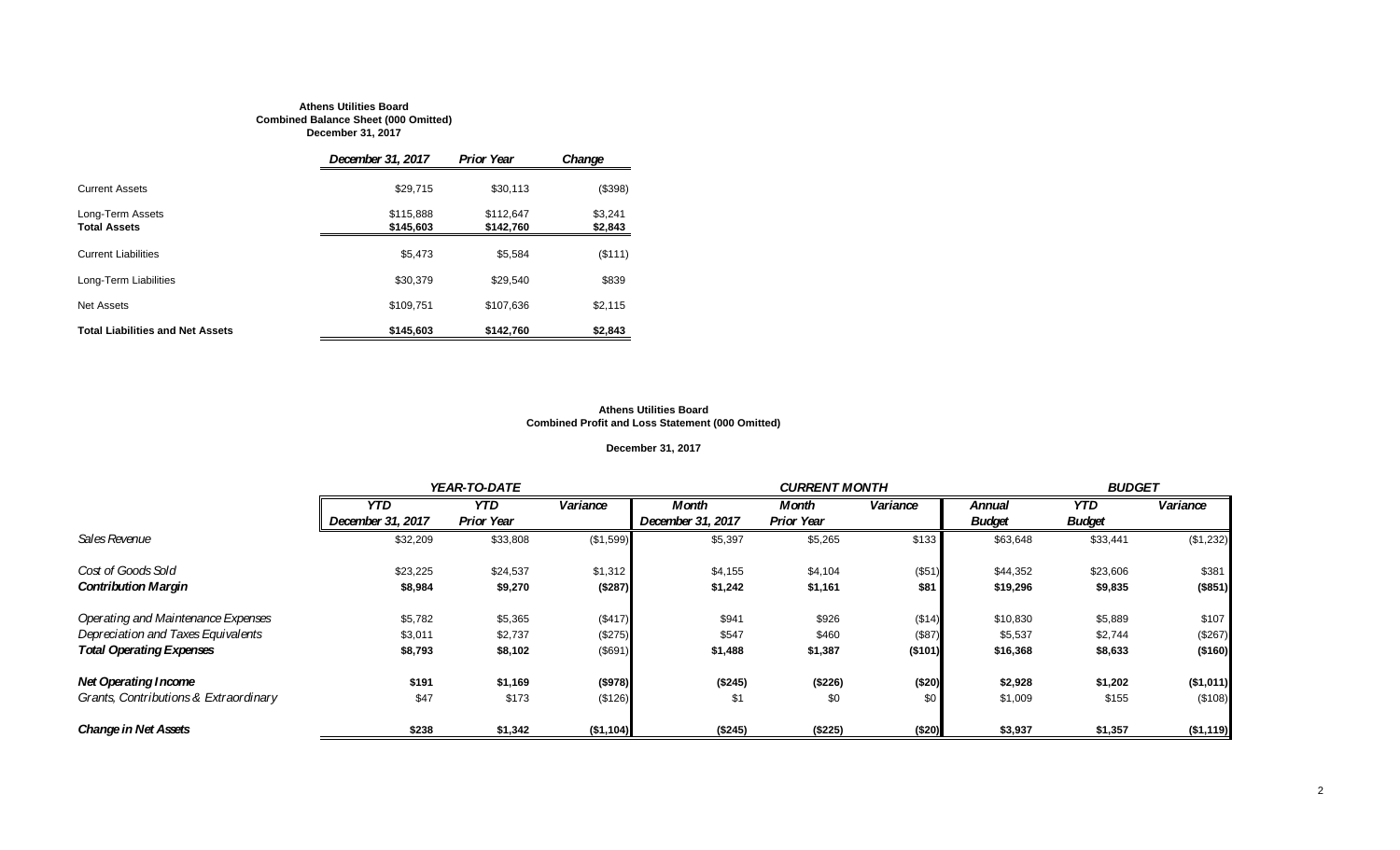### **Athens Utilities Board Financial Statement Synopsis 12/31/2017**

|                                             |                |           |                |                |                |                   | (000 Omitted)  |                |              |                                     |                |                          |              |                   |              |                   |                |              |                |           |
|---------------------------------------------|----------------|-----------|----------------|----------------|----------------|-------------------|----------------|----------------|--------------|-------------------------------------|----------------|--------------------------|--------------|-------------------|--------------|-------------------|----------------|--------------|----------------|-----------|
|                                             |                |           | <b>Power</b>   |                |                | Water             |                |                |              | Gas                                 |                |                          |              |                   | Wastewater   |                   |                | <b>Total</b> |                |           |
|                                             | Y-T-D          | $Y-T-D$   | M-T-D          | M-T-D          | Y-T-D          | Y-T-D             | M-T-D          | $M-T-D$        | Y-T-D        | $Y-T-D$                             | M-T-D          | M-T-D                    | Y-T-D        | $Y-T-D$           | M-T-D        | $M-T-D$           | Y-T-D          | $Y-T-D$      | $M-T-D$        | M-T-D     |
|                                             | <b>Current</b> | Prior Yr. | <b>Current</b> | Prior Yr.      |                | Current Prior Yr. |                |                |              | Current Prior Yr. Current Prior Yr. |                | <b>Current Prior Yr.</b> |              | Current Prior Yr. |              | Current Prior Yr. | <b>Current</b> | Prior Yr.    | <b>Current</b> | Prior Yr. |
| <b>Cash Balance</b>                         | 7,647          | 7,996     |                |                | 5,415          | 4,537             |                |                | 3,808        | 4,790                               |                |                          | 3,982        | 4,576             |              |                   | 20,852         | 21,899       |                |           |
| <b>Working Capital</b>                      | 9,382          | 10,547    |                |                | 6,323          | 5,227             |                |                | 4,596        | 5,342                               |                |                          | 5,064        | 5,509             |              |                   | 25,364         | 26,626       |                |           |
|                                             |                |           |                |                |                |                   |                |                |              |                                     |                |                          |              |                   |              |                   |                |              |                |           |
| <b>Plant Assets</b>                         | 67,166         | 66,062    |                |                | 33,520         | 32,147            |                |                | 23,115       | 21,907                              |                |                          | 54,146       | 52,687            |              |                   | 177,947        | 172,804      |                |           |
| Debt                                        | 4,694          | 4,844     |                |                | 5,285          | 4,051             |                |                | $\Omega$     | - 0                                 |                |                          | 17,867       | 18,535            |              |                   | 27,846         | 27,430       |                |           |
| Net Assets (Net Worth)                      | 47,175         | 46,019    |                |                | 21,214         | 20,466            |                |                | 18,867       | 19,016                              |                |                          | 22,368       | 22,134            |              |                   | 109,625        | 107,636      |                |           |
| <b>Cash from Operations</b>                 | 220            | 1,120     | 179            | 113            | 291            | 837               | 142            | 116            | (873)        | (584)                               | 75             | (31)                     | 583          | 1,011             | 115          | 59                | 221            | 2,383        | 511            | 256       |
| Net Pension Liability                       | 1,731          | 1,309     |                |                | 501            | 361               |                |                | 374          | 273                                 |                |                          | 520          | 442               |              |                   | 3,126          | 2,386        |                |           |
| Principal Paid on Debt {Lease Included} (1) | $\Omega$       | $\Omega$  | $\Omega$       | $\Omega$       | 77             | 41                | 14             |                | $\Omega$     | $\Omega$                            | $\Omega$       |                          | 64           | 63                | 11           | 11                | 141            | 104          | 25             | 18        |
| <b>New Debt-YTD</b>                         | $\Omega$       | $\Omega$  | $\mathbf 0$    | $\overline{0}$ | $\overline{0}$ | 497               | $\mathbf{0}$   | $\Omega$       | $\mathbf{0}$ | $\mathbf 0$                         | $\overline{0}$ |                          | $\mathbf{0}$ | $\mathbf{0}$      | $\mathbf{0}$ | $\Omega$          | $\mathbf{0}$   | 497          |                |           |
| Cash Invested in Plant                      | 1,085          | 1,514     | 221            | 349            | 195            | 1,547             | 54             | 297            | 296          | 408                                 | 33             | 60                       | 742          | 460               | 26           | (39)              | 2,318          | 3,929        | 335            | 668       |
| Cash Flow                                   | (870)          | (394)     | (43)           | (236)          | 19             | (130)             | 74             | (189)          | (1, 170)     | (992)                               | 42             | (91)                     | (212)        | 490               | 78           | 87                | (2, 232)       | (1,026)      | 151            | (428)     |
| <b>Sales</b>                                | 25,552         | 27,462    | 3,928          | 3,944          | 2,126          | 2,231             | 341            | 343            | 2,230        | 1,898                               | 741            | 630                      | 2,611        | 2,576             | 443          | 405               | 32,519         | 34,167       | 5,452          | 5,321     |
| Cost of Goods Sold {COGS}                   | 21,295         | 22,759    | 3,577          | 3,592          | 293            | 333               | 51             | 47             | 1,637        | 1,445                               | 527            | 464                      |              |                   |              |                   | 23,225         | 24,537       | 4,155          | 4,104     |
| O&M Expenses-YTD {minus COGS}               | 3,819          | 3,555     | 648            | 596            | 1,612          | 1,430             | 293            | 246            | 1,197        | 1,131                               | 188            | 180                      | 2,319        | 2,218             | 388          | 403               | 8,947          | 8,334        | 1,517          | 1,425     |
| <b>Net Operating Income</b>                 | 421            | 1,139     | (299)          | (246)          | 172            | 427               | (11)           | 44             | (611)        | (674)                               | 28             | (12)                     | 191          | 277               | 36           | (12)              | 172            | 1,169        | (247)          | (226)     |
| Interest on Debt                            | 23             | 16        |                | 3              | 61             | 46                | 10             |                | $\Omega$     | $\Omega$                            |                |                          | 110          | 87                | 20           | 15                | 195            | 149          | 35             | 25        |
| Variable Rate Debt Interest Rate            | 1.24%          | 0.80%     |                |                | 1.41%          | 0.93%             |                |                |              |                                     |                |                          | 1.24%        | 0.80%             |              |                   |                |              |                |           |
| <b>Grants, Contributions, Extraordinary</b> | 35             | 47        |                | $\Omega$       | $\overline{0}$ | 124               | $\overline{0}$ | $\overline{0}$ | $\mathbf{0}$ | $\mathbf{0}$                        | $\overline{0}$ | $\Omega$                 | 12           | $\overline{2}$    | $\mathbf{0}$ | $\mathbf{0}$      | 47             | 173          | $\mathbf{1}$   | $\Omega$  |
| Net Income                                  | 457            | 1,186     | (298)          | (245)          | 172            | 551               | (11)           | 44             | (611)        | (674)                               | 28             | (12)                     | 202          | 279               | 36           | (12)              | 219            | 1,342        | (246)          | (225)     |
| <b># Customers</b>                          | 13,198         | 13,217    |                |                | 8,117          | 8,061             |                |                | 6,265        | 6,201                               |                |                          | 5,276        | 5,247             |              |                   | 32,856         | 32,726       |                |           |
| <b>Sales Volume</b>                         | 326,037        | 328,115   | 49,760         | 44,091         | 4,596          | 4,878             | 736            | 750            | 2,813        | 2,484                               | 939            | 816                      | 2,223        | 2,231             | 353          | 353               |                |              |                |           |
| Revenue per Unit Sold (2)                   | 0.078          | 0.084     | 0.079          | 0.089          | 0.46           | 0.46              | 0.46           | 0.46           | 0.79         | 0.76                                | 0.79           | 0.77                     | 1.17         | 1.15              | 1.25         | 1.15              |                |              |                |           |
| Natural Gas Market Price (Dth)              |                |           |                |                |                |                   |                |                |              |                                     | 3.03           | 3.08                     |              |                   |              |                   |                |              |                |           |
| Natural Gas Total Unit Cost (Dth)           |                |           |                |                |                |                   |                |                | 4.41         | 4.60                                | 4.87           | 4.98                     |              |                   |              |                   |                |              |                |           |
| <b>Full Time Equivalent Employees</b>       | 61.32          | 58.14     | 61.42          | 66.91          | 14.75          | 14.77             | 14.97          | 15.7           | 9.38         | 9.6                                 | 8.78           | 10.01                    | 19.95        | 20.06             | 20.40        | 21.03             | 105.40         | 102.57       | 105.57         | 113.65    |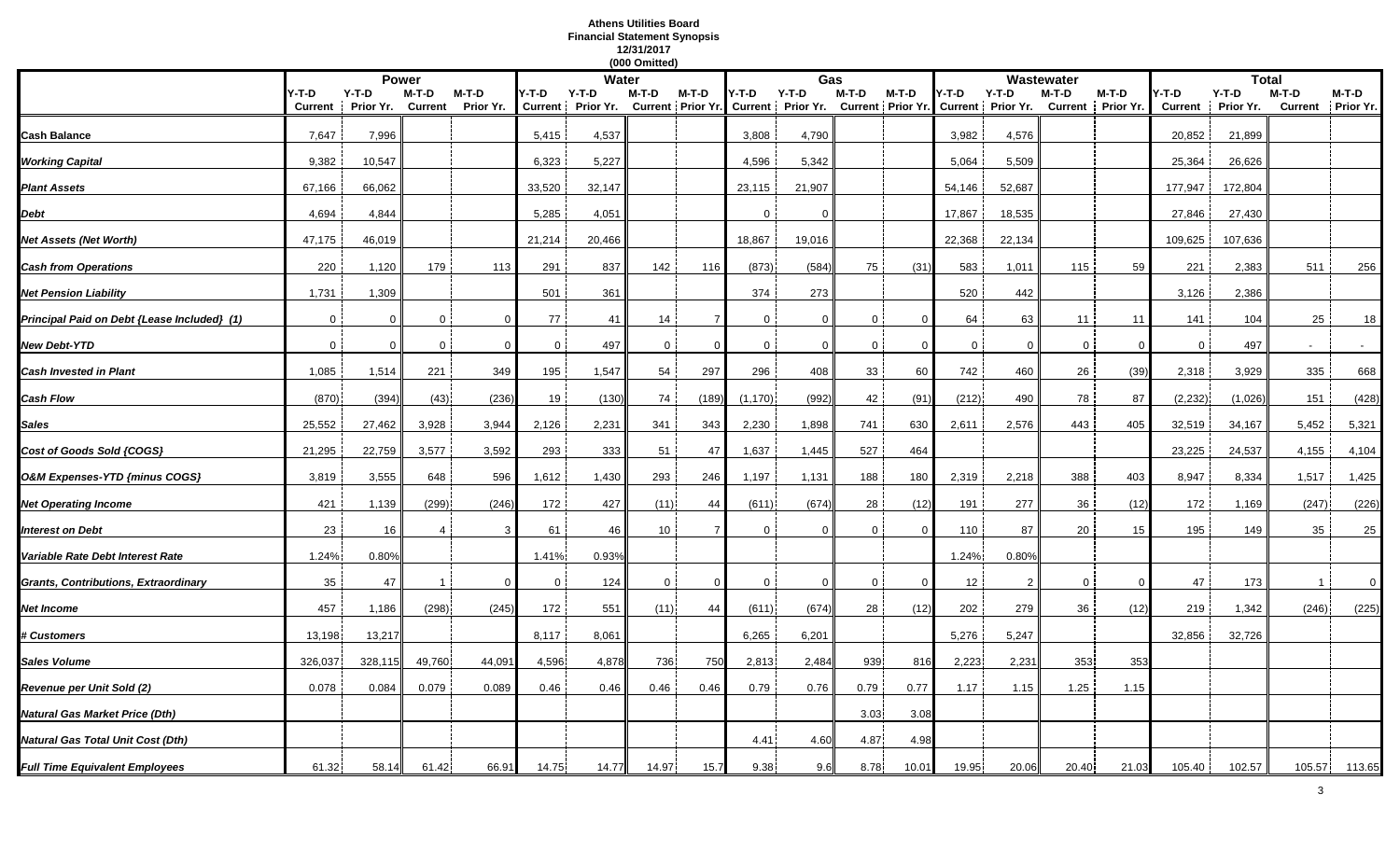#### **ATHENS UTILITIES BOARD POWER DIVISION BALANCE SHEET December 31, 2017**

|      |                       |                   |                   |                                                |                        |                   | Change        |
|------|-----------------------|-------------------|-------------------|------------------------------------------------|------------------------|-------------------|---------------|
|      | <b>Current Period</b> | <b>Prior Year</b> | Change from       |                                                | <b>Current Period</b>  | Prior             | from prior    |
|      | December 31, 2017     |                   | <b>Prior Year</b> |                                                | December 31, 2017      | <b>Month</b>      | Month         |
|      |                       |                   |                   | Assets:                                        |                        |                   |               |
|      | 7,646,868.90          | 7,995,638.78      | (348, 769.88)     | Cash and Cash Equivalents                      | 7,646,868.90           | 7,689,724.83      | (42, 855.93)  |
|      | 0.00                  | 0.00              | 0.00              | <b>Bond Funds Available</b>                    | 0.00                   | 0.00              | 0.00          |
|      | 3,021,058.47          | 2,961,644.19      | 59,414.28         | <b>Customer Receivables</b>                    | 3,021,058.47           | 2,858,405.29      | 162,653.18    |
|      | 0.00                  | 0.00              | 0.00              | Due from (to) Other Divisions                  | 0.00                   | 0.00              | 0.00          |
|      | 358,412.06            | 299,588.39        | 58,823.67         | <b>Other Receivables</b>                       | 358,412.06             | 333,099.23        | 25,312.83     |
|      | 137,876.67            | 122,334.91        | 15,541.76         | <b>Prepaid Expenses</b>                        | 137,876.67             | 149,511.16        | (11, 634.49)  |
|      | 1,147,359.55          | 1,095,322.82      | 52,036.73         | <b>Unbilled Revenues</b>                       | 1,147,359.55           | 1,147,359.55      | 0.00          |
|      | 1,503,409.10          | 1,395,294.17      | 108,114.93        | Materials and Supplies Inventory               | 1,503,409.10           | 1,535,551.88      | (32, 142.78)  |
|      | 13,814,984.75         | 13,869,823.26     | (54, 838.51)      | <b>Total Current Assets</b>                    | 13,814,984.75          | 13,713,651.94     | 101,332.81    |
|      | 0.00                  | 0.00              | 0.00              | <b>Unamortized Debt Expense</b>                | 0.00                   | 0.00              | 0.00          |
|      | 0.00                  | 0.00              | 0.00              | TVA Heat Pump Loans Receivable                 | 0.00                   | 0.00              | 0.00          |
|      | 1,460,281.21          | 1,150,215.20      | 310,066.01        | <b>Deferred Pension Outflows</b>               | 1,460,281.21           | 1,460,281.21      | 0.00          |
|      | 67,165,621.21         | 66,062,473.54     | 1,103,147.67      | Electric Utility Plant, at Cost                | 67, 165, 621. 21       | 67,398,109.25     | (232, 488.04) |
|      | (24,055,504.84)       | (24,001,079.91)   | (54, 424.93)      | Less: Accumulated Depreciation                 | (24,055,504.84)        | (24, 326, 849.26) | 271,344.42    |
|      | 43,110,116.37         | 42,061,393.63     | 1,048,722.74      | <b>Net Electric Utility Plant</b>              | 43,110,116.37          | 43,071,259.99     | 38,856.38     |
|      | 44,570,397.58         | 43,211,608.83     | 1,358,788.75      | <b>Total Long Term Assets</b>                  | 44,570,397.58          | 44,531,541.20     | 38,856.38     |
| - 56 | 58,385,382.33 \$      | 57,081,432.09 \$  | 1,303,950.24      | <b>Total Assets</b>                            | \$<br>58,385,382.33 \$ | 58,245,193.14 \$  | 140,189.19    |
|      |                       |                   |                   | <b>Liabilities and Retained Earnings:</b>      |                        |                   |               |
|      | 3,568,097.53          | 3,661,801.17      | (93,703.64)       | <b>Accounts Payable</b>                        | 3,568,097.53           | 3,165,883.82      | 402,213.71    |
|      | 417,160.00            | 382,880.00        | 34,280.00         | <b>Customer Deposits</b>                       | 417,160.00             | 414,920.00        | 2,240.00      |
|      | 0.00                  | 0.00              | 0.00              | Deferred Income                                | 0.00                   | 0.00              | 0.00          |
|      | 447.874.81            | 428,149.30        | 19,725.51         | <b>Other Current Liabilities</b>               | 447.874.81             | 453,266.96        | (5,392.15)    |
|      | 4,433,132.34          | 4,472,830.47      | (39,698.13)       | <b>Total Current Liabilities</b>               | 4,433,132.34           | 4,034,070.78      | 399,061.56    |
|      | 0.00                  | 0.00              | 0.00              | <b>Bonds Payable</b>                           | 0.00                   | 0.00              | 0.00          |
|      | 0.00                  | 0.00              | 0.00              | Long-Term Leases Payable                       | 0.00                   | 0.00              | 0.00          |
|      | 4,693,896.63          | 4,844,060.31      | (150, 163.68)     | Notes Payable                                  | 4,693,896.63           | 4,693,896.63      | 0.00          |
|      | 1,730,998.62          | 1,309,143.76      | 421,854.86        | Net Pension Liability                          | 1,730,998.62           | 1,691,424.56      | 39,574.06     |
|      | 352,156.51            | 436,760.23        | (84, 603.72)      | <b>Deferred Pension Inflows</b>                | 352,156.51             | 352,156.51        | 0.00          |
|      | 0.00                  | 0.00              | 0.00              | TVA Advances, Energy Right Loans               | 0.00                   | 0.00              | 0.00          |
|      | 6,777,051.76          | 6,589,964.30      | 187,087.46        | <b>Total Long Term Liabilities</b>             | 6,777,051.76           | 6,737,477.70      | 39,574.06     |
|      | 47,175,198.23         | 46,018,637.32     | 1,156,560.91      | <b>Net Position</b>                            | 47, 175, 198.23        | 47,473,644.66     | (298, 446.43) |
| - \$ | 58,385,382.33 \$      | 57,081,432.09 \$  | 1,303,950.24      | <b>Total Liabilities and Retained Earnings</b> | 58,385,382.33 \$<br>\$ | 58,245,193.14 \$  | 140,189.19    |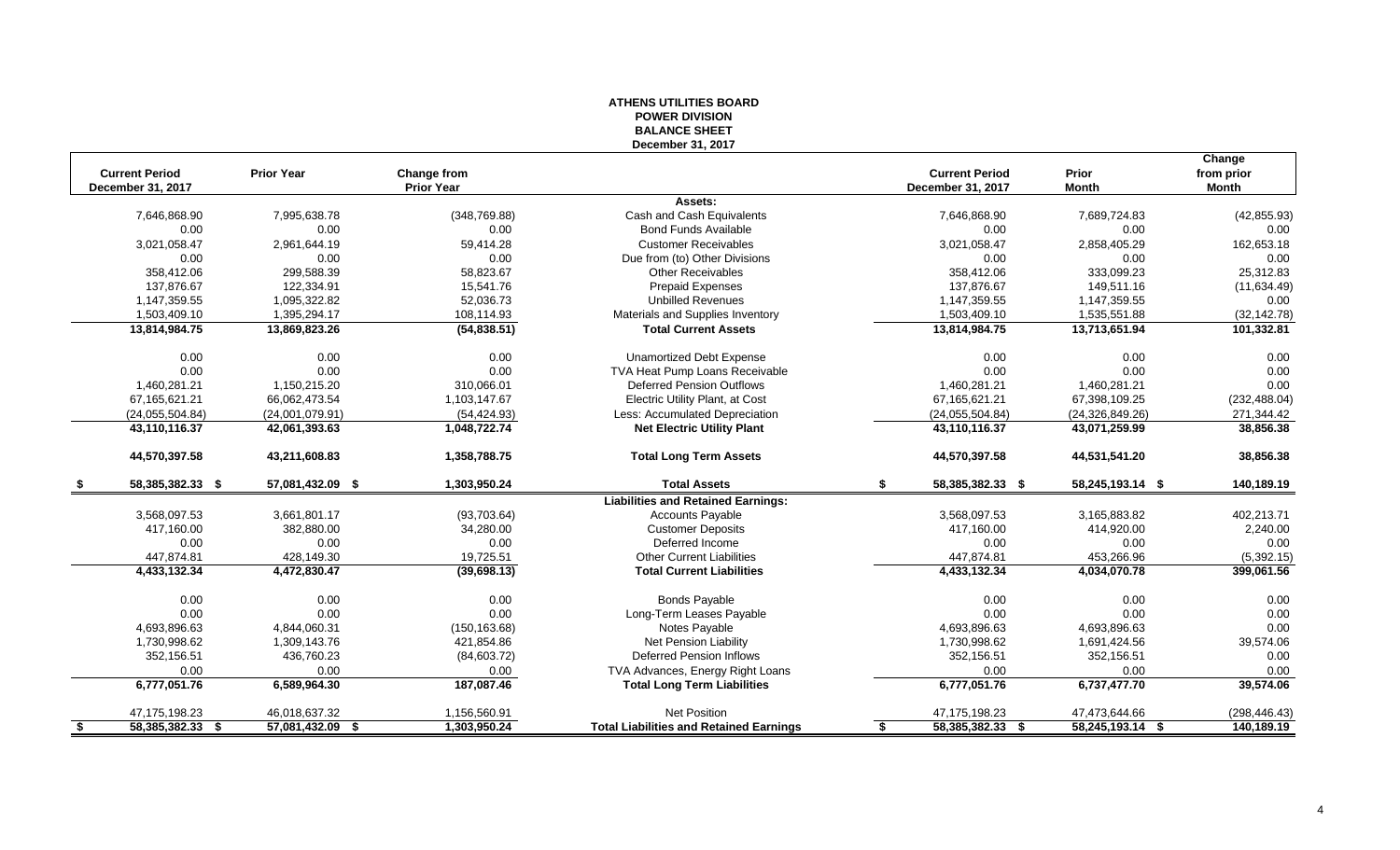|                      |                   |                | שטש בשווות של הוא ה<br><b>Profit and Loss Statement - Power</b> |                    |                    |               |
|----------------------|-------------------|----------------|-----------------------------------------------------------------|--------------------|--------------------|---------------|
| Year-to-Date         | Year-to-Date      | Variance       | December 31, 2017<br><b>Description</b>                         | Current            | Current            | Variance      |
| December 31, 2017    | <b>Prior Year</b> | Favorable      |                                                                 | <b>Month</b>       | Month              | Favorable     |
|                      |                   | (Unfavorable)  |                                                                 | December 31, 2017  | <b>Prior Year</b>  | (Unfavorable) |
|                      |                   |                | <b>REVENUE:</b>                                                 |                    |                    |               |
| 7,584,641.19         | 8,282,320.58      | (697, 679.39)  | <b>Residential Sales</b>                                        | 1,219,548.85       | 1,167,553.41       | 51,995.44     |
| 2,101,443.13         | 2,238,052.14      | (136, 609.01)  | <b>Small Commercial Sales</b>                                   | 309,501.57         | 301,238.92         | 8,262.65      |
| 15,043,034.86        | 16,067,758.13     | (1,024,723.27) | Large Commercial Sales                                          | 2,267,320.49       | 2,284,036.86       | (16, 716.37)  |
| 207,104.91           | 209,936.78        | (2,831.87)     | Street and Athletic Lighting                                    | 33,961.71          | 35,226.69          | (1,264.98)    |
| 289,695.23           | 292,119.04        | (2,423.81)     | Outdoor Lighting                                                | 47,693.68          | 49,218.88          | (1,525.20)    |
| 325,713.23           | 371,571.80        | (45,858.57)    | Revenue from Fees                                               | 49,511.20          | 106,747.05         | (57, 235.85)  |
| 25,551,632.55        | 27,461,758.47     | (1,910,125.92) | <b>Total Revenue</b>                                            | 3,927,537.50       | 3,944,021.81       | (16, 484.31)  |
| 21,294,592.36        | 22,759,496.16     | 1,464,903.80   | <b>Power Costs</b>                                              | 3,576,676.08       | 3,592,386.70       | 15,710.62     |
| 4,257,040.19         | 4,702,262.31      | (445, 222.12)  | <b>Contribution Margin</b>                                      | 350,861.42         | 351,635.11         | (773.69)      |
|                      |                   |                | <b>OPERATING EXPENSES:</b>                                      |                    |                    |               |
| 663.47               | 298.75            | (364.72)       | <b>Transmission Expense</b>                                     | 59.75              | 59.75              | 0.00          |
| 487,706.85           | 445,368.88        | (42, 337.97)   | <b>Distribution Expense</b>                                     | 92,730.73          | 92,993.80          | 263.07        |
| 382,258.48           | 363,176.84        | (19,081.64)    | Customer Service and Customer Acct. Expense                     | 59,671.24          | 54,949.88          | (4,721.36)    |
| 951,373.77           | 847,527.61        | (103, 846.16)  | Administrative and General Expenses                             | 156,523.30         | 144,500.91         | (12,022.39)   |
| 1,822,002.57         | 1,656,372.08      | (165, 630.49)  | <b>Total operating expenses</b>                                 | 308,985.02         | 292,504.34         | (16,480.68)   |
|                      |                   |                | <b>Maintenance Expenses</b>                                     |                    |                    |               |
| 0.00                 | 99.14             | 99.14          | <b>Transmission Expense</b>                                     | 0.00               | 0.00               | 0.00          |
| 607,858.09           | 598,366.96        | (9,491.13)     | <b>Distribution Expense</b>                                     | 97,030.76          | 82,993.60          | (14,037.16)   |
| 25,378.28            | 12,055.78         | (13, 322.50)   | Administrative and General Expense                              | 1,879.58           | 3,385.04           | 1,505.46      |
| 633,236.37           | 610,521.88        | (22, 714.49)   | <b>Total Maintenance Expenses</b>                               | 98.910.34          | 86,378.64          | (12,531.70)   |
|                      |                   |                | <b>Other Operating Expense</b>                                  |                    |                    |               |
| 890,107.36           | 812,352.53        | (77, 754.83)   | <b>Depreciation Expense</b>                                     | 160,751.76         | 137,783.14         | (22,968.62)   |
| 473,208.11           | 475,974.96        | 2,766.85       | <b>Tax Equivalents</b>                                          | 79,615.61          | 79,329.16          | (286.45)      |
| 1,363,315.47         | 1,288,327.49      | (74, 987.98)   | <b>Total Other Operating Expenses</b>                           | 240,367.37         | 217.112.30         | (23, 255.07)  |
| 25, 113, 146. 77     | 26,314,717.61     | 1,201,570.84   | <b>Total Operating and Maintenance Expenses</b>                 | 4,224,938.81       | 4,188,381.98       | (36, 556.83)  |
| 438,485.78           | 1,147,040.86      | (708, 555.08)  | <b>Operating Income</b>                                         | (297, 401.31)      | (244, 360.17)      | (53,041.14)   |
| 15,157.62            | 18,542.25         | (3,384.63)     | Other Income                                                    | 3,301.09           | 3,128.44           | 172.65        |
| 453,643.40           | 1,165,583.11      | (711, 939.71)  | <b>Total Income</b>                                             | (294, 100.22)      | (241, 231.73)      | (52,868.49)   |
| 9,494.41             | 10,028.04         | 533.63         | Miscellaneous Income Deductions                                 | 718.28             | 1,397.16           | 678.88        |
| 444,148.99           | 1,155,555.07      | (711, 406.08)  | Net Income Before Debt Expenses                                 | (294, 818.50)      | (242, 628.89)      | (52, 189.61)  |
|                      |                   |                | <b>DEBT RELATED EXPENSES:</b>                                   |                    |                    |               |
| 0.00                 | 0.00              | 0.00           | Amortization of Debt Related Expenses                           | 0.00               | 0.00               | 0.00          |
| 22.939.64            | 16,204.98         | (6,734.66)     | <b>Interest Expense</b>                                         | 4,378.93           | 2,960.59           | (1, 418.34)   |
| 22,939.64            | 16,204.98         | (6,734.66)     | <b>Total debt related expenses</b>                              | 4,378.93           | 2,960.59           | (1, 418.34)   |
| 421,209.35           | 1,139,350.09      | (718, 140.74)  | Net Income before Extraordinary Exp.                            | (299, 197.43)      | (245, 589.48)      | (53,607.95)   |
| 35.404.67            | 46,613.42         | (11, 208.75)   | Extraordinary Income (Expense)                                  | 751.00             | 430.85             | 320.15        |
| 456,614.02 \$<br>- 5 | 1,185,963.51 \$   | (729, 349.49)  | <b>CHANGE IN NET ASSETS</b>                                     | $(298, 446.43)$ \$ | $(245, 158.63)$ \$ | (53, 287.80)  |

# **Athens Utilities Board**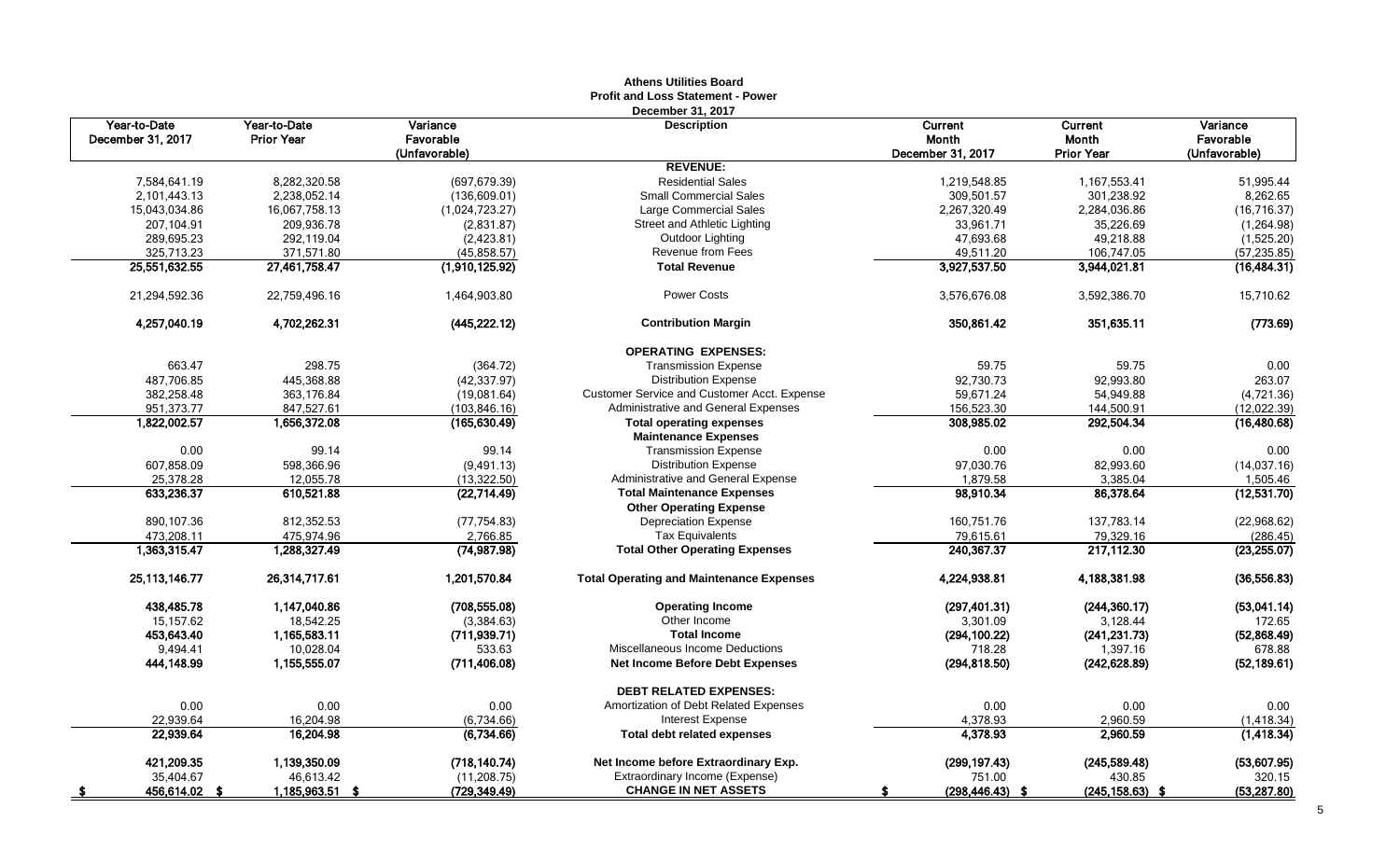| December 31, 2017<br>Y-T-D<br><b>Current Month</b><br>Year-to-Date<br>Year-to-Date<br><b>Description</b><br><b>Monthly</b><br>December 31, 2017<br>Variance<br>December 31, 2017<br><b>Budget</b><br><b>Budget</b><br><b>REVENUE:</b><br>7,584,641.19<br>8,164,433.19<br>(579, 792.00)<br><b>Residential Sales</b><br>1,219,548.85<br>1,139,979.39<br>2,101,443.13<br>2,206,762.48<br>293,846.71<br>(105, 319.35)<br><b>Small Commercial Sales</b><br>309,501.57<br>15,043,034.86<br>15,397,383.03<br>2,267,320.49<br>2,233,340.07<br>(354, 348.17)<br>Large Commercial Sales<br>207,104.91<br>215,344.59<br>(8,239.68)<br>Street and Athletic Lighting<br>33,961.71<br>289,695.23<br>269,584.35<br>20,110.88<br>Outdoor Lighting<br>47,693.68<br>325,713.23<br>346,581.51<br>(20, 868.28)<br>Revenue from Fees<br>49,511.20<br>25,551,632.55<br><b>Total Revenue</b><br>3,927,537.50<br>3,813,890.39<br>26,600,089.15<br>(1,048,456.60)<br><b>Power Costs</b><br>21,294,592.36<br>21,676,025.25<br>381,432.89<br>3,576,676.08<br>3,453,547.28 | <b>Budget</b><br>Variance<br>79,569.46<br>15,654.86<br>33,980.42<br>35,548.18<br>(1,586.47)<br>45,984.80<br>1,708.88<br>65,191.24<br>(15,680.04)<br>113,647.11<br>(123, 128.80) |
|------------------------------------------------------------------------------------------------------------------------------------------------------------------------------------------------------------------------------------------------------------------------------------------------------------------------------------------------------------------------------------------------------------------------------------------------------------------------------------------------------------------------------------------------------------------------------------------------------------------------------------------------------------------------------------------------------------------------------------------------------------------------------------------------------------------------------------------------------------------------------------------------------------------------------------------------------------------------------------------------------------------------------------------------|---------------------------------------------------------------------------------------------------------------------------------------------------------------------------------|
|                                                                                                                                                                                                                                                                                                                                                                                                                                                                                                                                                                                                                                                                                                                                                                                                                                                                                                                                                                                                                                                |                                                                                                                                                                                 |
|                                                                                                                                                                                                                                                                                                                                                                                                                                                                                                                                                                                                                                                                                                                                                                                                                                                                                                                                                                                                                                                |                                                                                                                                                                                 |
|                                                                                                                                                                                                                                                                                                                                                                                                                                                                                                                                                                                                                                                                                                                                                                                                                                                                                                                                                                                                                                                |                                                                                                                                                                                 |
|                                                                                                                                                                                                                                                                                                                                                                                                                                                                                                                                                                                                                                                                                                                                                                                                                                                                                                                                                                                                                                                |                                                                                                                                                                                 |
|                                                                                                                                                                                                                                                                                                                                                                                                                                                                                                                                                                                                                                                                                                                                                                                                                                                                                                                                                                                                                                                |                                                                                                                                                                                 |
|                                                                                                                                                                                                                                                                                                                                                                                                                                                                                                                                                                                                                                                                                                                                                                                                                                                                                                                                                                                                                                                |                                                                                                                                                                                 |
|                                                                                                                                                                                                                                                                                                                                                                                                                                                                                                                                                                                                                                                                                                                                                                                                                                                                                                                                                                                                                                                |                                                                                                                                                                                 |
|                                                                                                                                                                                                                                                                                                                                                                                                                                                                                                                                                                                                                                                                                                                                                                                                                                                                                                                                                                                                                                                |                                                                                                                                                                                 |
|                                                                                                                                                                                                                                                                                                                                                                                                                                                                                                                                                                                                                                                                                                                                                                                                                                                                                                                                                                                                                                                |                                                                                                                                                                                 |
|                                                                                                                                                                                                                                                                                                                                                                                                                                                                                                                                                                                                                                                                                                                                                                                                                                                                                                                                                                                                                                                |                                                                                                                                                                                 |
| 4,257,040.19<br>4,924,063.90<br>(667, 023.71)<br><b>Contribution Margin</b><br>350,861.42<br>360,343.11<br><b>OPERATING EXPENSES:</b>                                                                                                                                                                                                                                                                                                                                                                                                                                                                                                                                                                                                                                                                                                                                                                                                                                                                                                          | (9,481.69)                                                                                                                                                                      |
| 663.47<br>208.94<br><b>Transmission Expense</b><br>59.75<br>(454.53)                                                                                                                                                                                                                                                                                                                                                                                                                                                                                                                                                                                                                                                                                                                                                                                                                                                                                                                                                                           | 21.39<br>(38.36)                                                                                                                                                                |
| 487,706.85<br>428,795.82<br>(58, 911.03)<br><b>Distribution Expense</b><br>92,730.73                                                                                                                                                                                                                                                                                                                                                                                                                                                                                                                                                                                                                                                                                                                                                                                                                                                                                                                                                           | 75,483.42<br>(17, 247.31)                                                                                                                                                       |
| 382,258.48<br>354,795.22<br>(27, 463.26)<br>Customer Service and Customer Acct. Expense<br>59,671.24                                                                                                                                                                                                                                                                                                                                                                                                                                                                                                                                                                                                                                                                                                                                                                                                                                                                                                                                           | 53,502.07<br>(6, 169.17)                                                                                                                                                        |
| 951,373.77<br>892,809.26<br>Administrative and General Expenses<br>156,523.30<br>(58, 564.51)<br>155,104.34                                                                                                                                                                                                                                                                                                                                                                                                                                                                                                                                                                                                                                                                                                                                                                                                                                                                                                                                    | (1,418.96)                                                                                                                                                                      |
| 1,822,002.57<br>308,985.02<br>1,676,609.25<br>(145, 393.32)<br><b>Total operating expenses</b>                                                                                                                                                                                                                                                                                                                                                                                                                                                                                                                                                                                                                                                                                                                                                                                                                                                                                                                                                 | 284,111.22<br>(24,873.80)                                                                                                                                                       |
| <b>Maintenance Expenses</b>                                                                                                                                                                                                                                                                                                                                                                                                                                                                                                                                                                                                                                                                                                                                                                                                                                                                                                                                                                                                                    |                                                                                                                                                                                 |
| 0.00<br>0.00<br>0.00<br><b>Transmission Expense</b><br>0.00                                                                                                                                                                                                                                                                                                                                                                                                                                                                                                                                                                                                                                                                                                                                                                                                                                                                                                                                                                                    | 0.00<br>0.00                                                                                                                                                                    |
| 603,547.63<br>607,858.09<br><b>Distribution Expense</b><br>97,030.76<br>110,850.99<br>(4,310.46)                                                                                                                                                                                                                                                                                                                                                                                                                                                                                                                                                                                                                                                                                                                                                                                                                                                                                                                                               | 13,820.23                                                                                                                                                                       |
| 25,378.28<br>18,299.22<br>1,879.58<br>(7,079.06)<br><b>Administrative and General Expense</b>                                                                                                                                                                                                                                                                                                                                                                                                                                                                                                                                                                                                                                                                                                                                                                                                                                                                                                                                                  | 2,924.87<br>1,045.29                                                                                                                                                            |
| 633.236.37<br>621,846.85<br>(11, 389.52)<br><b>Total Maintenance Expenses</b><br>98.910.34<br>113.775.86                                                                                                                                                                                                                                                                                                                                                                                                                                                                                                                                                                                                                                                                                                                                                                                                                                                                                                                                       | 14.865.52                                                                                                                                                                       |
| <b>Other Operating Expense</b>                                                                                                                                                                                                                                                                                                                                                                                                                                                                                                                                                                                                                                                                                                                                                                                                                                                                                                                                                                                                                 |                                                                                                                                                                                 |
| 890,107.36<br>816,921.94<br><b>Depreciation Expense</b><br>160,751.76<br>135,190.73<br>(73, 185.42)                                                                                                                                                                                                                                                                                                                                                                                                                                                                                                                                                                                                                                                                                                                                                                                                                                                                                                                                            | (25, 561.03)                                                                                                                                                                    |
| 473,208.11<br>471,452.10<br>(1,756.01)<br><b>Tax Equivalents</b><br>79,615.61                                                                                                                                                                                                                                                                                                                                                                                                                                                                                                                                                                                                                                                                                                                                                                                                                                                                                                                                                                  | 79,259.61<br>(356.00)                                                                                                                                                           |
| <b>Total Other Operating Expenses</b><br>1,363,315.47<br>1,288,374.04<br>(74, 941.43)<br>240,367.37<br>214,450.34                                                                                                                                                                                                                                                                                                                                                                                                                                                                                                                                                                                                                                                                                                                                                                                                                                                                                                                              | (25, 917.03)                                                                                                                                                                    |
| 25,113,146.77<br>149,708.62<br><b>Total Operating and Maintenance Expenses</b><br>25,262,855.39<br>4,224,938.81<br>4,065,884.69                                                                                                                                                                                                                                                                                                                                                                                                                                                                                                                                                                                                                                                                                                                                                                                                                                                                                                                | (159, 054.12)                                                                                                                                                                   |
| 438,485.78<br>1,337,233.76<br>(898, 747.98)<br><b>Operating Income</b><br>(297, 401.31)                                                                                                                                                                                                                                                                                                                                                                                                                                                                                                                                                                                                                                                                                                                                                                                                                                                                                                                                                        | (251, 994.30)<br>(45, 407.01)                                                                                                                                                   |
| 15,157.62<br>12,575.44<br>Other Income<br>2,582.18<br>3,301.09                                                                                                                                                                                                                                                                                                                                                                                                                                                                                                                                                                                                                                                                                                                                                                                                                                                                                                                                                                                 | 1,111.98<br>2,189.11                                                                                                                                                            |
| 453,643.40<br>1,349,809.20<br><b>Total Income</b><br>(250, 882.32)<br>(896, 165.80)<br>(294, 100.22)                                                                                                                                                                                                                                                                                                                                                                                                                                                                                                                                                                                                                                                                                                                                                                                                                                                                                                                                           | (43, 217.90)                                                                                                                                                                    |
| 9,494.41<br>13,354.00<br>3,859.59<br>718.28<br>Miscellaneous Income Deductions                                                                                                                                                                                                                                                                                                                                                                                                                                                                                                                                                                                                                                                                                                                                                                                                                                                                                                                                                                 | 3,476.03<br>2,757.75                                                                                                                                                            |
| Net Income Before Debt Expenses<br>444,148.99<br>1,336,455.20<br>(892, 306.21)<br>(294, 818.50)<br><b>DEBT RELATED EXPENSES:</b>                                                                                                                                                                                                                                                                                                                                                                                                                                                                                                                                                                                                                                                                                                                                                                                                                                                                                                               | (254, 358.35)<br>(40, 460.15)                                                                                                                                                   |
| 0.00<br>0.00<br>0.00<br>0.00<br>Amortization of Debt Related Expenses                                                                                                                                                                                                                                                                                                                                                                                                                                                                                                                                                                                                                                                                                                                                                                                                                                                                                                                                                                          | 0.00<br>0.00                                                                                                                                                                    |
| 22,939.64<br>19,160.81<br>4,378.93<br>(3,778.83)<br><b>Interest Expense</b>                                                                                                                                                                                                                                                                                                                                                                                                                                                                                                                                                                                                                                                                                                                                                                                                                                                                                                                                                                    | 3,043.47<br>(1,335.46)                                                                                                                                                          |
| 4,378.93<br>22,939.64<br>19,160.81<br>(3,778.83)<br><b>Total debt related expenses</b>                                                                                                                                                                                                                                                                                                                                                                                                                                                                                                                                                                                                                                                                                                                                                                                                                                                                                                                                                         | 3,043.47<br>(1, 335.46)                                                                                                                                                         |
| 421,209.35<br>1,317,294.39<br>(896,085.04)<br>Net Income before Extraordinary Exp.<br>(299, 197.43)                                                                                                                                                                                                                                                                                                                                                                                                                                                                                                                                                                                                                                                                                                                                                                                                                                                                                                                                            | (257, 401.82)<br>(41,795.61)                                                                                                                                                    |
| 35,404.67<br>17,500.00<br>17,904.67<br><b>Extraordinary Income (Expense)</b><br>751.00                                                                                                                                                                                                                                                                                                                                                                                                                                                                                                                                                                                                                                                                                                                                                                                                                                                                                                                                                         | 2,916.67<br>(2, 165.67)                                                                                                                                                         |
| 1,334,794.39 \$<br><b>CHANGE IN NET ASSETS</b><br>456,614.02 \$<br>(878, 180.37)<br>(298,446.43) \$<br>\$                                                                                                                                                                                                                                                                                                                                                                                                                                                                                                                                                                                                                                                                                                                                                                                                                                                                                                                                      | $(254, 485.15)$ \$<br>(43,961.28)                                                                                                                                               |

# Athens Utilities Board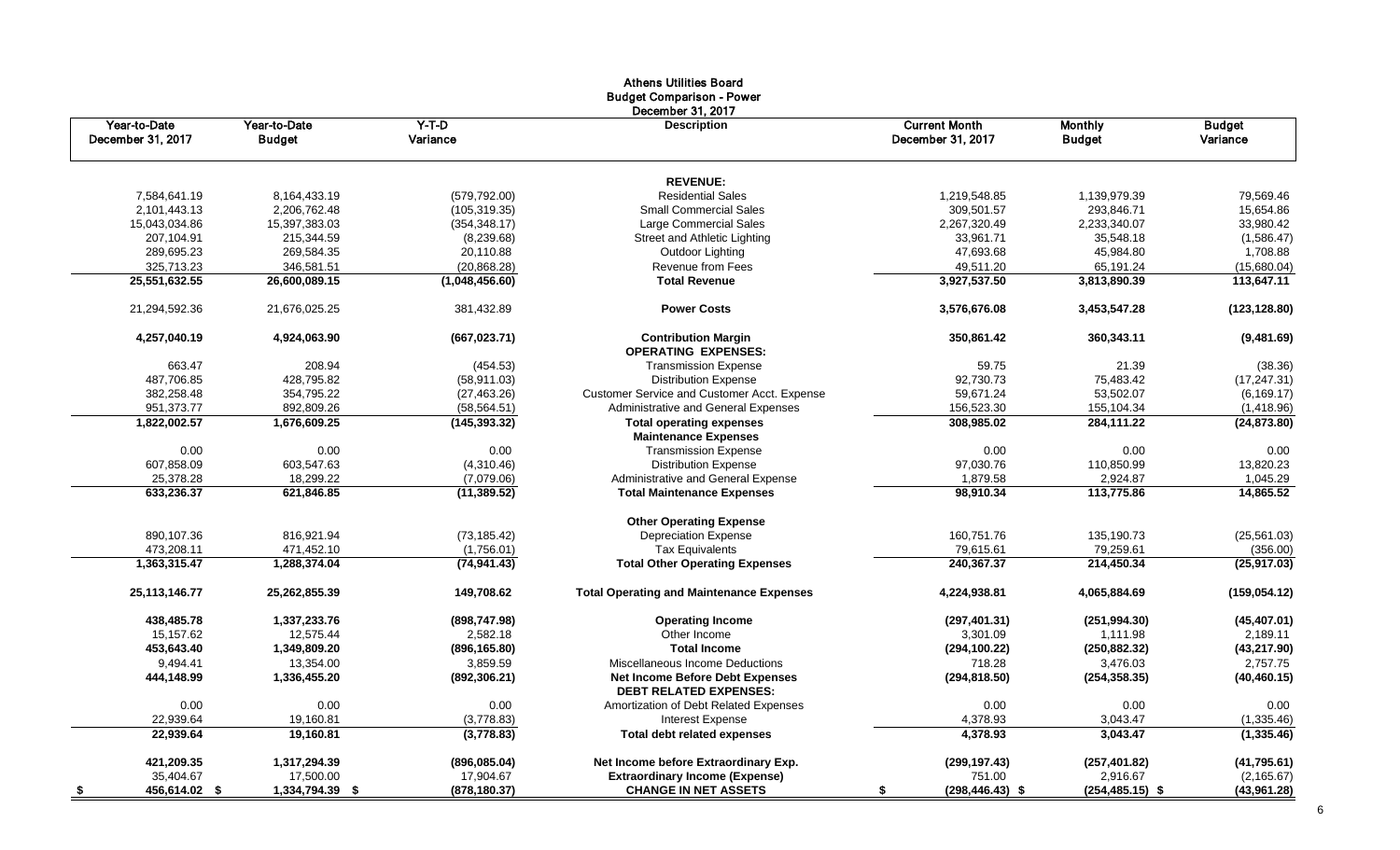#### **Athens Utilities Board Power Division STATEMENTS OF CASH FLOWS December 31, 2017**

| Year-to-Date             | Year-to-Date       | Variance      |                                                                                     | <b>Month to Date</b>   | <b>Month to Date</b> | Variance      |
|--------------------------|--------------------|---------------|-------------------------------------------------------------------------------------|------------------------|----------------------|---------------|
| December 31, 2017        | <b>Prior Year</b>  |               |                                                                                     | December 31, 2017      | <b>Prior Year</b>    |               |
|                          |                    |               | <b>CASH FLOWS FROM OPERATION ACTIVITIES:</b>                                        |                        |                      |               |
| 456,614.02               | 1,185,963.51       | (729, 349.49) | Net Operating Income                                                                | (298, 446.43)          | (245, 158.63)        | (53, 287.80)  |
|                          |                    |               | Adjustments to reconcile operating income                                           |                        |                      |               |
|                          |                    |               | to net cash provided by operations:                                                 |                        |                      |               |
| 890,107.36               | 812,352.53         | 77,754.83     | Depreciation                                                                        | 160,751.76             | 137,783.14           | 22,968.62     |
|                          |                    |               | <b>Changes in Assets and Liabilities:</b>                                           |                        |                      |               |
| (517, 689.73)            | 73.808.15          | (591, 497.88) | <b>Accounts Receivable</b>                                                          | (187,966.01)           | (184, 733, 73)       | (3,232.28)    |
| 0.00                     | 0.00               | 0.00          | Due from (to) Other Divisions                                                       | 0.00                   | 0.00                 | 0.00          |
| 103,982.75               | 115.313.97         | (11, 331.22)  | <b>Prepaid Expenses</b>                                                             | 11,634.49              | 18,510.48            | (6,875.99)    |
| 0.00                     | 132,571.19         | (132, 571.19) | <b>Deferred Pension Outflows</b>                                                    | 0.00                   | 0.00                 | 0.00          |
| 0.00                     | 0.00               | 0.00          | Accrued, Unbilled Revenue                                                           | 0.00                   | 0.00                 | 0.00          |
| (55,591.26)              | 17.711.61          | (73, 302.87)  | <b>Materials and Supplies</b>                                                       | 32,142.78              | (34,618.43)          | 66,761.21     |
| (493, 758.33)            | (866, 042.40)      | 372,284.07    | <b>Accounts Payable</b>                                                             | 402,213.71             | 338,452.05           | 63,761.66     |
| (33, 382.82)             | (42, 836.55)       | 9,453.73      | <b>Other Current Liabilities</b>                                                    | (4,381.11)             | (265.78)             | (4, 115.33)   |
| 10,220.00                | 20,500.00          | (10, 280.00)  | <b>Customer Deposits</b>                                                            | 2,240.00               | 1,220.00             | 1,020.00      |
| (204, 540.64)            | (382, 751.97)      | 178,211.33    | Net Pension Liability                                                               | 39,574.06              | 38,029.90            | 1,544.16      |
| 0.00                     | 0.00               | 0.00          | <b>Deferred Pension Inflows</b>                                                     | 0.00                   | 0.00                 | 0.00          |
| 63,891.05                | 53,126.27          | 10,764.78     | Retirements and Salvage                                                             | 21,716.00              | 44,262.02            | (22, 546.02)  |
| 0.00                     | 0.00               | 0.00          | Deferred Income                                                                     | 0.00                   | 0.00                 | 0.00          |
| 219,852.40               | 1,119,716.31       | (899, 863.91) | <b>Net Cash from Operating Activities</b><br><b>CASH FROM NONCAPITAL FINANCING:</b> | 179,479.25             | 113,481.02           | 65,998.23     |
| 0.00                     | 0.00               | 0.00          | Changes in Long-Term Lease Payable                                                  | 0.00                   | 0.00                 | 0.00          |
| (5,055.20)               | 0.00               | (5,055.20)    | Changes in Notes Payable                                                            | (1,011.04)             | 0.00                 | (1,011.04)    |
| 0.00                     | 0.00               | 0.00          | Changes in Bonds Payable                                                            | 0.00                   | 0.00                 | 0.00          |
| 0.00                     | 0.00               | 0.00          | Changes in TVA Loan Program                                                         | 0.00                   | 0.00                 | 0.00          |
| (5,055.20)               | 0.00               | (5,055.20)    | <b>Net Cash from Noncapital Financing Activities</b>                                | (1,011.04)             | 0.00                 | (1,011.04)    |
|                          |                    |               | <b>CASH FLOWS FROM CAPITAL AND RELATED</b><br><b>INVESTING ACTIVITIES</b>           |                        |                      |               |
| 0.00                     | 0.00               | 0.00          | Adj.Retained Earnings - TVA loss Adjustment                                         | 0.00                   | 0.00                 | 0.00          |
| 0.00                     | 0.00               | 0.00          | <b>Prior Period Adjustment</b>                                                      | 0.00                   | 0.00                 | 0.00          |
| (1,084,811.10)           | (1,513,870.90)     | 429,059.80    | Changes in Electric Plant                                                           | (221, 324.14)          | (349, 026.24)        | 127,702.10    |
| (1,084,811.10)           | (1,513,870.90)     | 429,059.80    | <b>Capital and Related Investing Activities</b>                                     | (221, 324.14)          | (349, 026.24)        | 127,702.10    |
| $(870,013.90)$ \$        | $(394, 154.59)$ \$ | (475, 859.31) | <b>Net Changes in Cash Position</b>                                                 | $(42,855.93)$ \$       | $(235,545.22)$ \$    | 192,689.29    |
|                          |                    |               |                                                                                     |                        |                      |               |
| 8,516,882.80             | 8,389,793.37       | 127,089.43    | Cash at Beginning of Period                                                         | 7,689,724.83           | 8,231,184.00         | (541, 459.17) |
| 7,646,868.90             | 7,995,638.78       | (348, 769.88) | Cash at end of Period                                                               | 7,646,868.90           | 7,995,638.78         | (348, 769.88) |
| \$<br>$(870, 013.90)$ \$ | $(394, 154.59)$ \$ | (475, 859.31) | <b>Changes in Cash and Equivalents</b>                                              | \$<br>$(42,855.93)$ \$ | $(235, 545.22)$ \$   | 192,689.29    |

Long-Term Debt \$4,693,896.63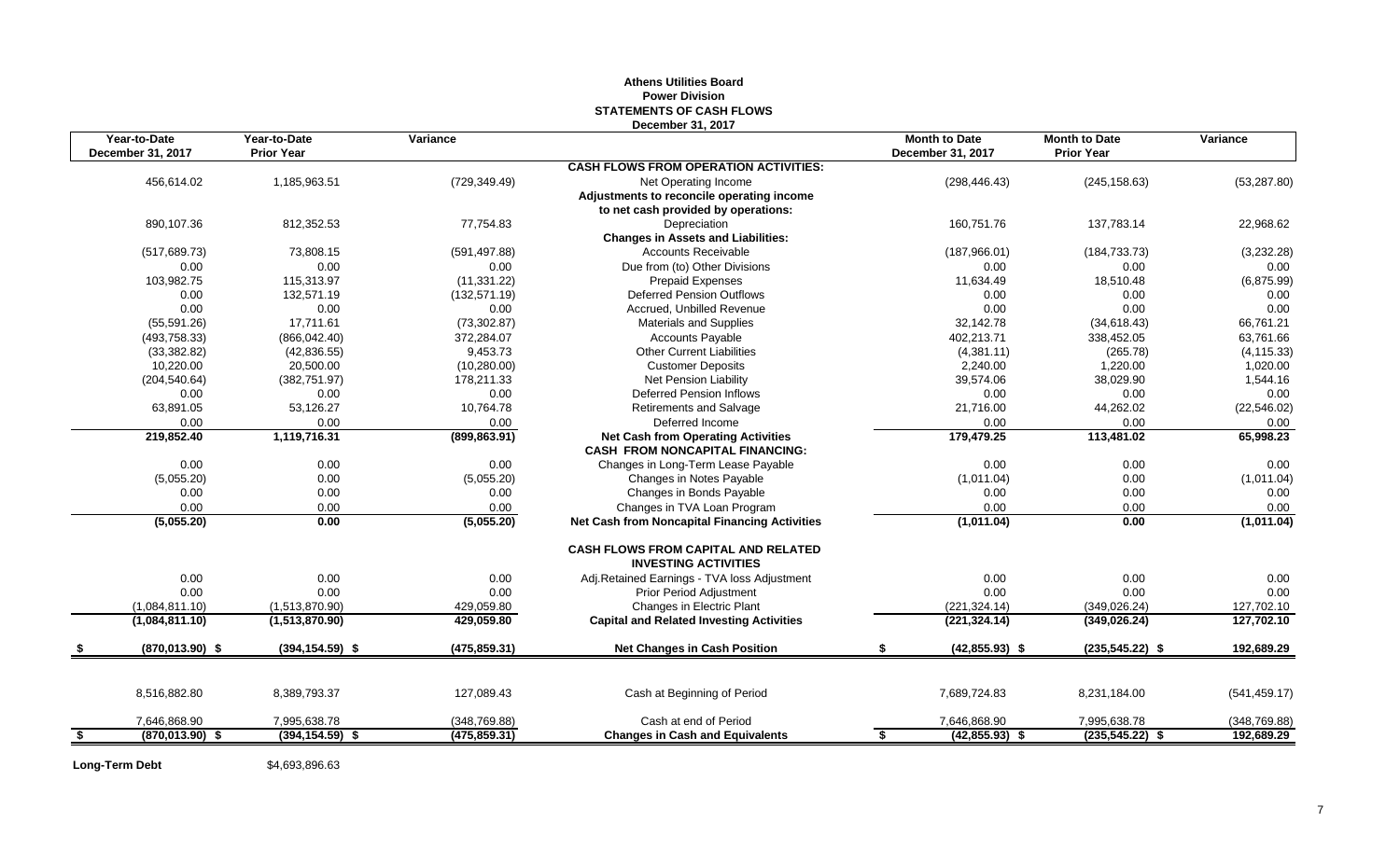#### Athens Utilities Board Statistics Report December 31, 2017

| Power:                       |         |        |          |            |
|------------------------------|---------|--------|----------|------------|
|                              | Current | Prior  |          | # Accounts |
| Number of services:          | Month   | Year   | Change   | Change     |
| Residential                  | 10,876  | 10,907 | $-0.28%$ | $-31$      |
| Small Commercial             | 1,972   | 1,958  | 0.72%    | 14         |
| Large Commercial             | 268     | 271    | $-1.11%$ | -3         |
| Street and Athletic Lighting | 21      | 21     | 0.00%    |            |
| Outdoor Lighting             | 61      | 60     | 1.67%    |            |
| <b>Total Services</b>        | 13,198  | 13.217 | $-0.14%$ | $-19$      |

| <b>I</b> Sales Volumes:    | <b>Current Month</b><br>Year-to-Date |                   |          |             |                   |          |
|----------------------------|--------------------------------------|-------------------|----------|-------------|-------------------|----------|
| Kwh                        | 12/31/2017                           | <b>Prior Year</b> | Change   | 12/31/2017  | <b>Prior Year</b> | Change   |
| Residential                | 11.927.609                           | 11,003,033        | 8.40%    | 74,026,349  | 80,408,169        | $-7.94%$ |
| <b>I</b> Small Commercial  | 2,504,781                            | 2,371,478         | 5.62%    | 17,520,888  | 18.641.201        | $-6.01%$ |
| Large Commercial           | 34,824,734                           | 30,172,928        | 15.42%   | 231,391,683 | 225.817.636       | 2.47%    |
| <b>Street and Athletic</b> | 250,319                              | 267,506           | $-6.42%$ | 1,532,116   | 1,588,145         | $-3.53%$ |
| Outdoor Lighting           | 252.551                              | 275.795           | $-8.43%$ | 1.565.538   | 1.660.071         | $-5.69%$ |
| Total                      | 49,759,994                           | 44.090.740        | 12.86%   | 326.036.574 | 328.115.222       | $-0.63%$ |

| <b>Employment</b>  |                   |                   |                   |
|--------------------|-------------------|-------------------|-------------------|
|                    | December 31, 2017 | Same Month        | <b>Difference</b> |
|                    |                   | <b>Prior Year</b> |                   |
| Employee Headcount | 57.00             | 54.00             | 3.00              |
| <b>IFTE</b>        | 61.42             | 66.91             | $-5.49$           |
| Y-T-D FTE          | 61.32             | 58.14             | 3.18              |

| Heating/Cooling Degree Days (Calendar Month): |                   |                   |                   |
|-----------------------------------------------|-------------------|-------------------|-------------------|
|                                               | December 31, 2017 | <b>Prior Year</b> | <b>Difference</b> |
| <b>Heating Degree Days</b>                    | 752               | 710               | 42                |
| Cooling Degree Days                           |                   |                   |                   |
|                                               |                   |                   |                   |

| Heating/Cooling Degree Days (Billing Period): |                   |                   |                   |
|-----------------------------------------------|-------------------|-------------------|-------------------|
|                                               | December 31, 2017 | <b>Prior Year</b> | <b>Difference</b> |
| <b>Heating Degree Days</b>                    | 642               | 612               | 30                |
| Cooling Degree Days                           |                   |                   |                   |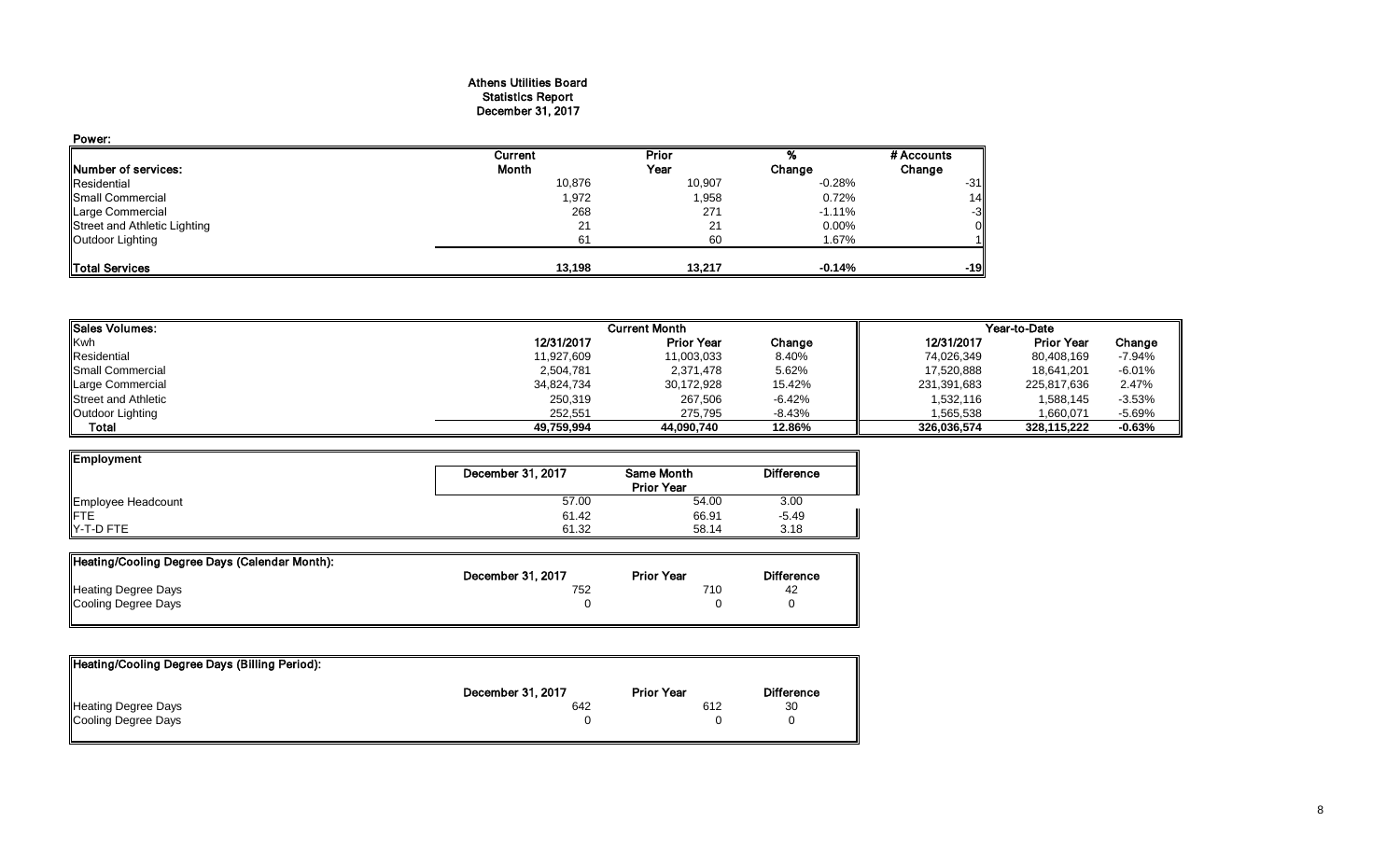#### **Athens Utilities Board Power Division Capital Budget Month Ending as of December 31, 2017**

|                                                | <b>Budget</b>                           | <b>Actual</b> | Variance to date<br>Favorable | <b>Estimated</b><br>% Project | % of Budget<br><b>Expended</b> |
|------------------------------------------------|-----------------------------------------|---------------|-------------------------------|-------------------------------|--------------------------------|
| <b>Planned Capital Improvements:</b>           |                                         |               | (Unfavorable)                 | <b>Completion</b>             |                                |
| Replace Truck 69                               | 210,000                                 |               | 210,000                       |                               |                                |
| Replace Truck 11                               | 51,000                                  |               | 51,000                        |                               |                                |
| Capacitor System (Continue)                    | 150,000                                 | 6,000         | 144,000                       |                               | 4.00%                          |
| <b>SCADA</b>                                   | 200,000                                 | 8,773         | 191,227                       |                               | 4.39%                          |
| Covered Storage (Place Holder)                 | 150,000                                 |               | 150,000                       |                               |                                |
| Urg conversion Ervin Rd to CR 666              | 200,000                                 |               | 200,000                       |                               |                                |
| Distribution #6 upgrade                        | 300,000                                 |               | 300,000                       |                               |                                |
| LED Purchases                                  | 300,000                                 | 178,071       | 121,929                       | 10.00%                        | 59.36%                         |
| Bohanan Addition change out/upgrade            | 200,000                                 |               | 200,000                       |                               |                                |
| <b>Build out Fiber</b>                         | 80,000                                  | 28,993        | 51,007                        | 20.00%                        | 36.24%                         |
| West Athens PTs, relaying, and 161 kv switches | 250,000                                 |               | 250,000                       |                               |                                |
| Backup Generator at Main Office                | 65,000                                  |               | 65,000                        |                               |                                |
| Backup Radio                                   | 75,000                                  |               | 75,000                        |                               |                                |
| Nort Athens 69 kv Bus Breaker                  | 100,000                                 | 36,307        | 63,693                        | 50.00%                        | 36.31%                         |
| Purchase Etowah Switching Station              | 1,000,000                               |               | 1,000,000                     |                               |                                |
| Etowah Switching Station Renovation            | 1,000,000                               | 8,287         | 991,713                       |                               | 0.83%                          |
| Voltage Management                             | 272,724                                 | 36,810        | 235,914                       |                               | 13.50%                         |
| <b>Building Improvements</b>                   | 40,000                                  | 27,109        | 12,891                        |                               | 67.77%                         |
| Mpower                                         | 20,000                                  | 10,944        | 9,057                         | 60.00%                        | 54.72%                         |
| Other System Improvements                      | 347,782                                 | 177,344       | 170,438                       |                               | 50.99% Continuous              |
| Poles                                          | 313,004                                 | 75,339        | 237,665                       |                               | 24.07% Continuous              |
| Primary Wire and Underground                   | 500,000                                 | 230,071       | 269,929                       |                               | 46.01% Continuous              |
| Transformers                                   | 463,710                                 | 150,760       | 312,950                       |                               | 32.51% Continuous              |
| Services                                       | 289,819                                 | 189,888       | 99,931                        |                               | 65.52% Continuous              |
| <b>Total Planned Capital Improvements:</b>     | 6,578,039                               | 1,164,695     | 5,413,344                     |                               |                                |
| <b>Other Assets:</b>                           |                                         |               |                               |                               |                                |
| Other                                          |                                         | 58,686        | (58, 686)                     |                               |                                |
| NIS Upgrade                                    |                                         | 14,445        | (14, 445)                     |                               |                                |
| <b>Total Other Assets:</b>                     |                                         | 73,131        | (73, 131)                     |                               |                                |
| <b>Totals:</b>                                 | 6,578,039<br>- \$                       | 1,237,826 \$  | 5,340,213                     |                               |                                |
|                                                | Percentage of Budget Spent Year-to-date |               | 18.82%                        |                               |                                |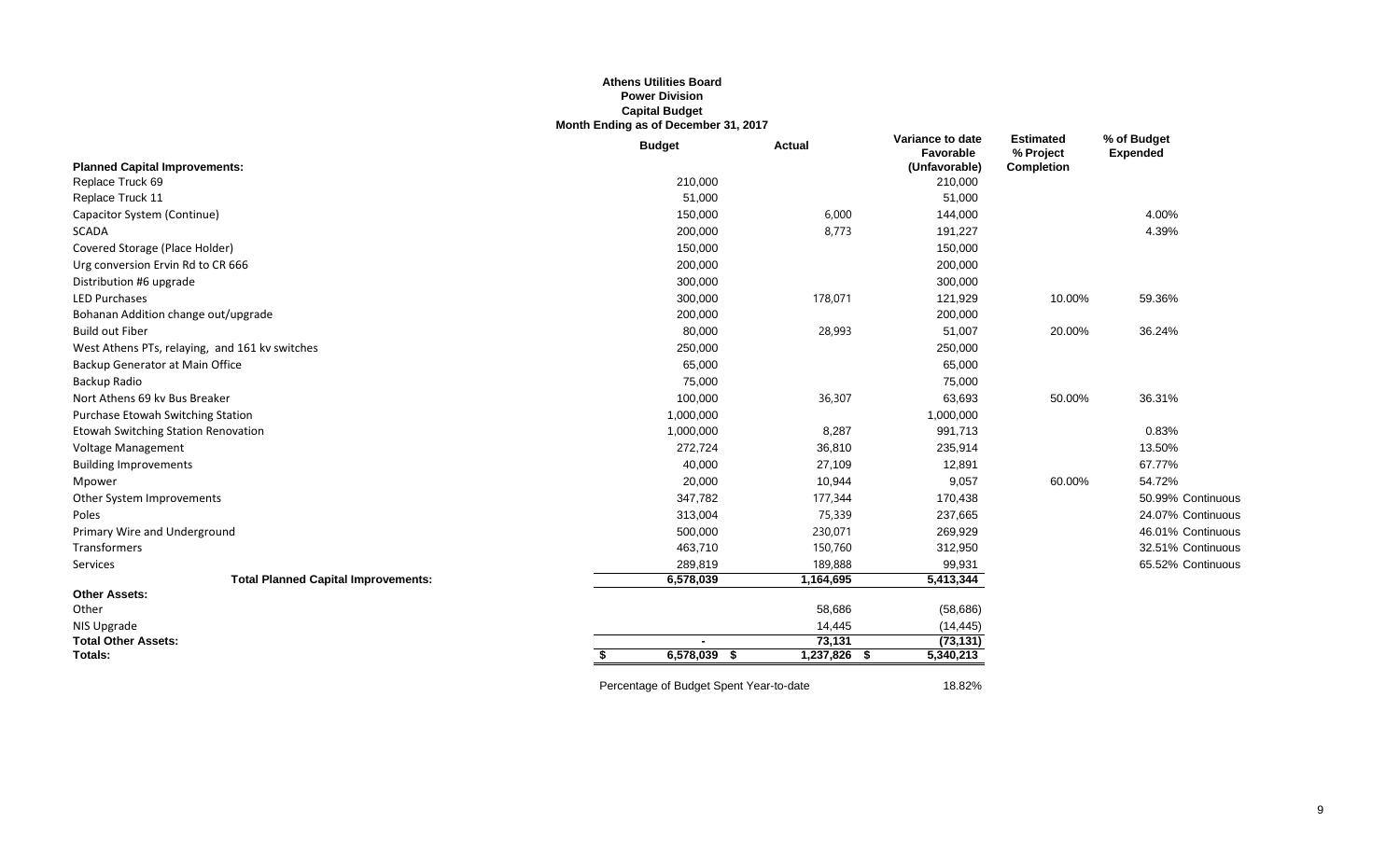#### **ATHENS UTILITIES BOARD WATER DIVISION BALANCE SHEET December 31, 2017**

|     | <b>Current Period</b> | <b>Prior Year</b> | Change from       |                                                | <b>Current Period</b>  | Prior             | Change<br>from prior |
|-----|-----------------------|-------------------|-------------------|------------------------------------------------|------------------------|-------------------|----------------------|
|     | December 31, 2017     |                   | <b>Prior Year</b> |                                                | December 31, 2017      | <b>Month</b>      | <b>Month</b>         |
|     |                       |                   |                   | Assets:                                        |                        |                   |                      |
|     | 5,414,761.93          | 4,536,580.80      | 878,181.13        | Cash and Cash Equivalents                      | 5,414,761.93           | 5,340,264.04      | 74,497.89            |
|     | 289,198.33            | 289,388.00        | (189.67)          | <b>Customer Receivables</b>                    | 289,198.33             | 288,909.01        | 289.32               |
|     | 0.00                  | 0.00              | 0.00              | Due to/from Other Divisions                    | 0.00                   | 0.00              | 0.00                 |
|     | 19,633.56             | 16,547.26         | 3.086.30          | <b>Other Receivables</b>                       | 19.633.56              | 15,660.48         | 3,973.08             |
|     | 143,951.69            | 155,628.56        | (11, 676.87)      | <b>Prepaid Expenses</b>                        | 143,951.69             | 147,064.30        | (3, 112.61)          |
|     | 246,035.01            | 191,831.73        | 54,203.28         | Materials and Supplies Inventory               | 246,035.01             | 245,370.97        | 664.04               |
|     | 6,113,580.52          | 5,189,976.35      | 923,604.17        | <b>Total Current Assets</b>                    | 6,113,580.52           | 6,037,268.80      | 76,311.72            |
|     | 0.00                  | 0.00              | 0.00              | Reserve and Other                              | 0.00                   | 0.00              | 0.00                 |
|     | 0.00                  | 0.00              | 0.00              | <b>Total Restricted Assets</b>                 | 0.00                   | 0.00              | 0.00                 |
|     | 0.00                  | 0.00              | 0.00              | Debt Issue Costs, Net of Amortization          | 0.00                   | 0.00              | 0.00                 |
|     | 417,740.31            | 319,681.30        | 98,059.01         | <b>Deferred Pension Outflows</b>               | 417,740.31             | 417,740.31        | 0.00                 |
|     | 33,519,683.77         | 32, 147, 440.55   | 1,372,243.22      | Water Utility Plant, at cost                   | 33,519,683.77          | 33,465,826.93     | 53,856.84            |
|     | (13,343,522.35)       | (12,856,773.15)   | (486, 749.20)     | Less: Accumulated Depreciation                 | (13,343,522.35)        | (13, 223, 365.92) | (120, 156.43)        |
|     | 20,176,161.42         | 19,290,667.40     | 885,494.02        | <b>Net Water Utility Plant</b>                 | 20,176,161.42          | 20,242,461.01     | (66, 299.59)         |
|     | 20,593,901.73         | 19,610,348.70     | 983,553.03        | <b>Total Long Term Assets</b>                  | 20,593,901.73          | 20,660,201.32     | (66, 299.59)         |
|     | 26,707,482.25 \$      | 24,800,325.05 \$  | 1,907,157.20      | <b>Total Assets</b>                            | \$<br>26,707,482.25 \$ | 26,697,470.12 \$  | 10,012.13            |
|     |                       |                   |                   | <b>Liabilities and Retained Earnings:</b>      |                        |                   |                      |
|     | 78,019.23             | 127,528.57        | (49, 509.34)      | <b>Accounts Payable</b>                        | 78,019.23              | 50,833.69         | 27,185.54            |
|     | 51,845.00             | 46,415.00         | 5,430.00          | <b>Customer Deposits</b>                       | 51,845.00              | 51,465.00         | 380.00               |
|     | 78,816.65             | 108,766.52        | (29, 949.87)      | <b>Other Current Liabilities</b>               | 78,816.65              | 82,660.44         | (3,843.79)           |
|     | 208,680.88            | 282,710.09        | (74, 029.21)      | <b>Total Current Liabilities</b>               | 208,680.88             | 184,959.13        | 23,721.75            |
|     | 501,020.44            | 361,105.32        | 139,915.12        | <b>Net Pension Liability</b>                   | 501,020.44             | 489,473.98        | 11,546.46            |
|     | 100,740.85            | 120,006.40        | (19, 265.55)      | Deferred Pension Inflows                       | 100,740.85             | 100,740.85        | 0.00                 |
|     | 0.00                  | 0.00              | 0.00              | <b>Bonds Payable</b>                           | 0.00                   | 0.00              | 0.00                 |
|     | 4,683,166.61          | 3,570,096.92      | 1,113,069.69      | Note Payable                                   | 4,683,166.61           | 4,697,180.60      | (14, 013.99)         |
|     | 5,284,927.90          | 4,051,208.64      | 1,233,719.26      | <b>Total Long Term Liabilities</b>             | 5,284,927.90           | 5,287,395.43      | (2, 467.53)          |
|     |                       |                   |                   |                                                |                        |                   |                      |
|     | 21,213,873.47         | 20,466,406.32     | 747,467.15        | <b>Net Position</b>                            | 21,213,873.47          | 21,225,115.56     | (11,242.09)          |
| - 5 | 26,707,482.25 \$      | 24,800,325.05 \$  | 1,907,157.20      | <b>Total Liabilities and Retained Earnings</b> | \$<br>26,707,482.25 \$ | 26,697,470.12 \$  | 10,012.13            |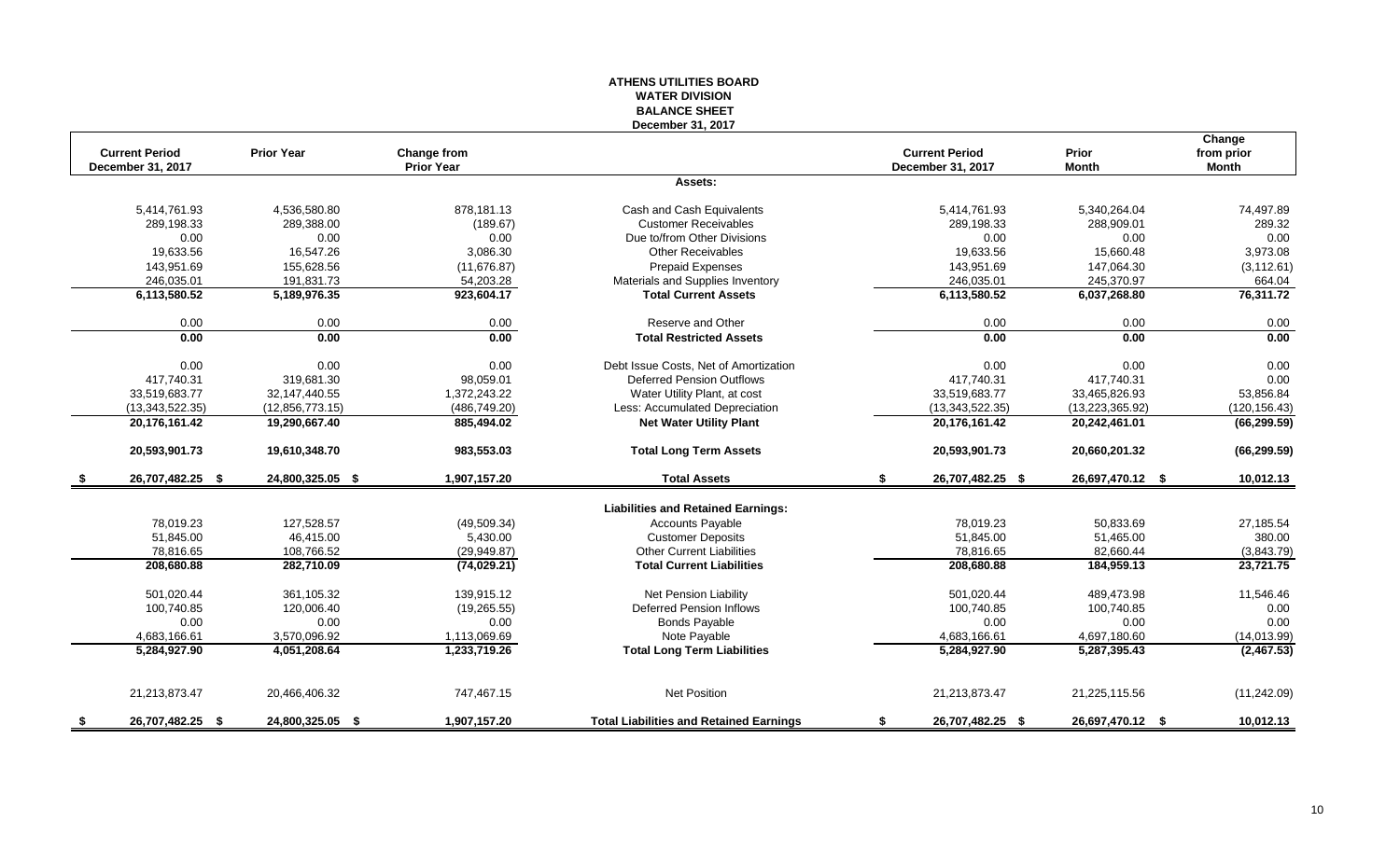|                   |               | Variance       | December 31, 2017                              | Current           | Current           | Variance      |
|-------------------|---------------|----------------|------------------------------------------------|-------------------|-------------------|---------------|
| Year-to-Date      | Year-to-Date  | Favorable      | <b>Description</b>                             | Month             | Month             | Favorable     |
| December 31, 2017 | Prior Year    | (Unfavorable)  |                                                | December 31, 2017 | <b>Prior Year</b> | (Unfavorable) |
|                   |               |                | <b>REVENUE:</b>                                |                   |                   |               |
| 894,675.76        | 927,785.98    | (33, 110.22)   | Residential                                    | 144,417.91        | 147.945.66        | (3,527.75)    |
| 961,145.17        | 1,015,675.82  | (54, 530.65)   | <b>Small Commercial</b>                        | 152,057.85        | 152,452.69        | (394.84)      |
| 211,339.40        | 219,608.34    | (8, 268.94)    | Large Commercial                               | 33,932.97         | 34,266.38         | (333.41)      |
| 58,864.56         | 67,627.14     | (8,762.58)     | Other                                          | 10,112.71         | 7,837.75          | 2,274.96      |
| 2,126,024.89      | 2,230,697.28  | (104, 672.39)  | <b>Total Revenue</b>                           | 340,521.44        | 342,502.48        | (1,981.04)    |
| 293,167.42        | 333,362.70    | 40,195.28      | <b>Purchased Supply</b>                        | 51,196.38         | 47,455.22         | (3,741.16)    |
| 1,832,857.47      | 1,897,334.58  | (64, 477.11)   | <b>Contribution Margin</b>                     | 289,325.06        | 295,047.26        | (5,722.20)    |
|                   |               |                | <b>OPERATING EXPENSES:</b>                     |                   |                   |               |
| 189,142.75        | 160,486.15    | (28, 656.60)   | Source and Pump Expense                        | 37,128.10         | 20,547.92         | (16,580.18)   |
| 74,124.54         | 92,849.57     | 18,725.03      | <b>Distribution Expense</b>                    | 16,056.12         | 23,146.00         | 7,089.88      |
| 214,392.62        | 207,284.19    | (7, 108.43)    | Customer Service and Customer Acct. Expense    | 33,142.11         | 31,218.71         | (1.923.40)    |
| 433,950.76        | 390,959.40    | (42,991.36)    | Administrative and General Expense             | 66,164.55         | 64,502.33         | (1,662.22)    |
| 911,610.67        | 851,579.31    | (60,031.36)    | <b>Total operating expenses</b>                | 152,490.88        | 139,414.96        | (13,075.92)   |
|                   |               |                | <b>Maintenance Expenses</b>                    |                   |                   |               |
| 39.924.71         | 43.931.93     | 4.007.22       | Source and Pump Expense                        | 4.117.46          | 5.547.09          | 1,429.63      |
| 164,169.75        | 159,785.37    | (4, 384.38)    | <b>Distribution Expense</b>                    | 20,527.81         | 35,953.35         | 15,425.54     |
| 4,019.55          | 2,637.78      | (1, 381.77)    | Administrative and General Expense             | 242.60            | 348.30            | 105.70        |
| 208.114.01        | 206,355.08    | (1,758.93)     | <b>Total Maintenance Expense</b>               | 24,887.87         | 41.848.74         | 16,960.87     |
|                   |               |                | <b>Other Operating Expenses</b>                |                   |                   |               |
| 492,115.90        | 372,216.14    | (119.899.76)   | <b>Depreciation Expense</b>                    | 115,298.73        | 64,673.59         | (50, 625.14)  |
| 492,115.90        | 372,216.14    | (119,899.76)   | <b>Total Other Operating Expenses</b>          | 115,298.73        | 64,673.59         | (50, 625.14)  |
| 1,905,008.00      | 1,763,513.23  | (141, 494.77)  | <b>Total Operating and Maintenance Expense</b> | 343,873.86        | 293,392.51        | (50, 481.35)  |
| 221,016.89        | 467, 184.05   | (246, 167, 16) | <b>Operating Income</b>                        | (3,352.42)        | 49,109.97         | (52, 462.39)  |
| 12,576.26         | 9,460.88      | 3,115.38       | Other Income                                   | 2,506.40          | 1,577.34          | 929.06        |
| 233,593.15        | 476,644.93    | (243,051.78)   | <b>Total Income</b>                            | (846.02)          | 50,687.31         | (51, 533.33)  |
| 567.58            | 4,141.25      | 3,573.67       | Other Expense                                  | 50.00             | 0.00              | (50.00)       |
| 233,025.57        | 472,503.68    | (239, 478.11)  | Net Income Before Debt Expense                 | (896.02)          | 50,687.31         | (51, 583.33)  |
|                   |               |                | <b>DEBT RELATED EXPENSES:</b>                  |                   |                   |               |
| 0.00              | 0.00          | 0.00           | Amortization of Debt Discount                  | 0.00              | 0.00              | 0.00          |
| 61,228.83         | 45,953.24     | (15, 275.59)   | Interest on Long Term Debt                     | 10,346.07         | 6.660.43          | (3,685.64)    |
| 61,228.83         | 45,953.24     | (15, 275.59)   | <b>Total debt related expenses</b>             | 10,346.07         | 6,660.43          | (3,685.64)    |
| 171,796.74        | 426,550.44    | (254, 753.70)  | Net Income Before Extraordinary Income         | (11, 242.09)      | 44,026.88         | (55, 268.97)  |
| 0.00              | 124,274.33    | (124, 274.33)  | Grants, Contributions, Extraordinary           | 0.00              | 0.00              | 0.00          |
| 171,796.74 \$     | 550,824.77 \$ | (379, 028.03)  | <b>CHANGE IN NET ASSETS</b>                    | $(11,242.09)$ \$  | 44,026.88<br>- \$ | (55, 268.97)  |
|                   |               |                |                                                |                   |                   |               |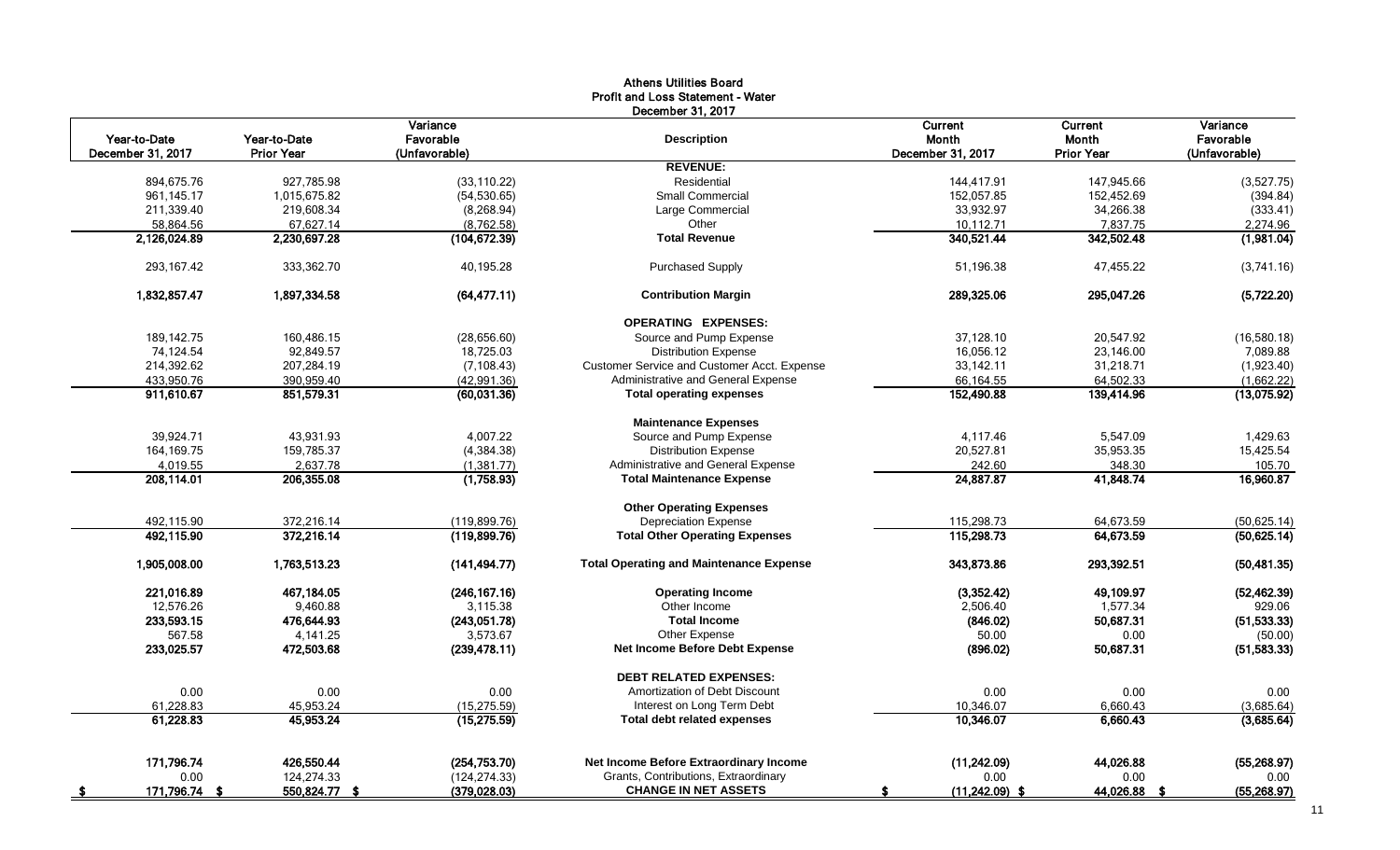|                   |               |               | <b>Athens Utilities Board</b>                   |                        |                |               |
|-------------------|---------------|---------------|-------------------------------------------------|------------------------|----------------|---------------|
|                   |               |               | <b>Budget Comparison - Water</b>                |                        |                |               |
| Year-to-Date      | Year-to-Date  | $Y-T-D$       | December 31, 2017<br><b>Description</b>         | <b>Current Month</b>   | <b>Monthly</b> | <b>Budget</b> |
| December 31, 2017 | <b>Budget</b> | Variance      |                                                 | December 31, 2017      | <b>Budget</b>  | Variance      |
|                   |               |               |                                                 |                        |                |               |
|                   |               |               | <b>REVENUE:</b>                                 |                        |                |               |
| 894,675.76        | 900,876.04    | (6,200.28)    | Residential                                     | 144,417.91             | 141,965.70     | 2,452.21      |
| 961,145.17        | 1,011,227.50  | (50,082.33)   | <b>Small Commercial</b>                         | 152,057.85             | 154,653.43     | (2,595.58)    |
| 211,339.40        | 203,923.36    | 7,416.04      | Large Commercial                                | 33,932.97              | 31,646.55      | 2,286.42      |
| 58,864.56         | 51,407.84     | 7,456.72      | Other                                           | 10,112.71              | 6,807.54       | 3,305.17      |
| 2,126,024.89      | 2,167,434.74  | (41, 409.85)  | <b>Total Revenue</b>                            | 340,521.44             | 335,073.22     | 5,448.22      |
| 293.167.42        | 300.087.27    | 6.919.85      | <b>Purchased Supply</b>                         | 51,196.38              | 49,432.71      | (1,763.67)    |
| 1,832,857.47      | 1,867,347.47  | (34, 490.00)  | <b>Contribution Margin</b>                      | 289,325.06             | 285,640.51     | 3,684.55      |
|                   |               |               | <b>OPERATING EXPENSES:</b>                      |                        |                |               |
| 189,142.75        | 174,508.13    | (14,634.62)   | Source and Pump Expense                         | 37,128.10              | 25,939.21      | (11, 188.89)  |
| 74,124.54         | 89,445.57     | 15,321.03     | <b>Distribution Expense</b>                     | 16,056.12              | 18,280.12      | 2,224.00      |
| 214,392.62        | 210,966.64    | (3,425.98)    | Customer Service and Customer Acct. Expense     | 33,142.11              | 31,251.66      | (1,890.45)    |
| 433,950.76        | 406,738.19    | (27, 212.57)  | Administrative and General Expense              | 66,164.55              | 64,392.21      | (1,772.34)    |
| 911,610.67        | 881,658.54    | (29,952.13)   | <b>Total operating expenses</b>                 | 152,490.88             | 139,863.21     | (12,627.67)   |
|                   |               |               | <b>Maintenance Expenses</b>                     |                        |                |               |
| 39,924.71         | 45,079.76     | 5,155.05      | Source and Pump Expense                         | 4,117.46               | 5,435.36       | 1,317.90      |
| 164,169.75        | 164,396.31    | 226.56        | <b>Distribution Expense</b>                     | 20,527.81              | 31,841.58      | 11,313.77     |
| 4,019.55          | 2,751.34      | (1,268.21)    | Administrative and General Expense              | 242.60                 | 271.56         | 28.96         |
| 208,114.01        | 212,227.41    | 4,113.40      | <b>Total Maintenance Expense</b>                | 24,887.87              | 37.548.50      | 12,660.63     |
|                   |               |               | <b>Other Operating Expenses</b>                 |                        |                |               |
| 492.115.90        | 364,326.63    | (127, 789.27) | <b>Depreciation Expense</b>                     | 115.298.73             | 61,627.45      | (53,671.28)   |
| 492,115.90        | 364,326.63    | (127,789.27)  | <b>Total Other Operating Expenses</b>           | 115,298.73             | 61,627.45      | (53, 671.28)  |
| 1,905,008.00      | 1,758,299.84  | (146, 708.16) | <b>Total Operating and Maintenance Expenses</b> | 343,873.86             | 288,471.86     | (55, 402.00)  |
| 221,016.89        | 409,134.90    | (188, 118.01) | <b>Operating Income</b>                         | (3,352.42)             | 46,601.36      | (49, 953.78)  |
| 12,576.26         | 4,558.75      | 8,017.51      | Other Income                                    | 2,506.40               | 878.73         | 1,627.67      |
| 233,593.15        | 413,693.65    | (180, 100.50) | <b>Total Income</b>                             | (846.02)               | 47,480.08      | (48, 326.10)  |
| 567.58            | 6,457.61      | 5,890.03      | Other Expense                                   | 50.00                  | 25.61          | (24.39)       |
| 233,025.57        | 407,236.04    | (174, 210.47) | Net Income Before Debt Expense                  | (896.02)               | 47,454.47      | (48, 350.49)  |
|                   |               |               | <b>DEBT RELATED EXPENSES:</b>                   |                        |                |               |
| 0.00              | 0.00          | 0.00          | Amortization of Debt Discount                   | 0.00                   | 0.00           | 0.00          |
| 61,228.83         | 61,764.29     | 535.46        | Interest on Long Term Debt                      | 10,346.07              | 10,548.70      | 202.63        |
| 61,228.83         | 61,764.29     | 535.46        | <b>Total debt related expenses</b>              | 10.346.07              | 10,548.70      | 202.63        |
| 171,796.74        | 345,471.75    | (173, 675.01) | Net Income Before Extraordinary Income          | (11, 242.09)           | 36,905.77      | (48, 147.86)  |
| 0.00              | 12,500.00     | (12,500.00)   | Grants, Contributions, Extraordinary            | 0.00                   | 2,083.33       | (2,083.33)    |
| 171,796.74 \$     | 357,971.75 \$ | (186, 175.01) | <b>CHANGE IN NET ASSETS</b>                     | $(11,242.09)$ \$<br>-S | 38,989.10 \$   | (50, 231.19)  |
| - \$              |               |               |                                                 |                        |                |               |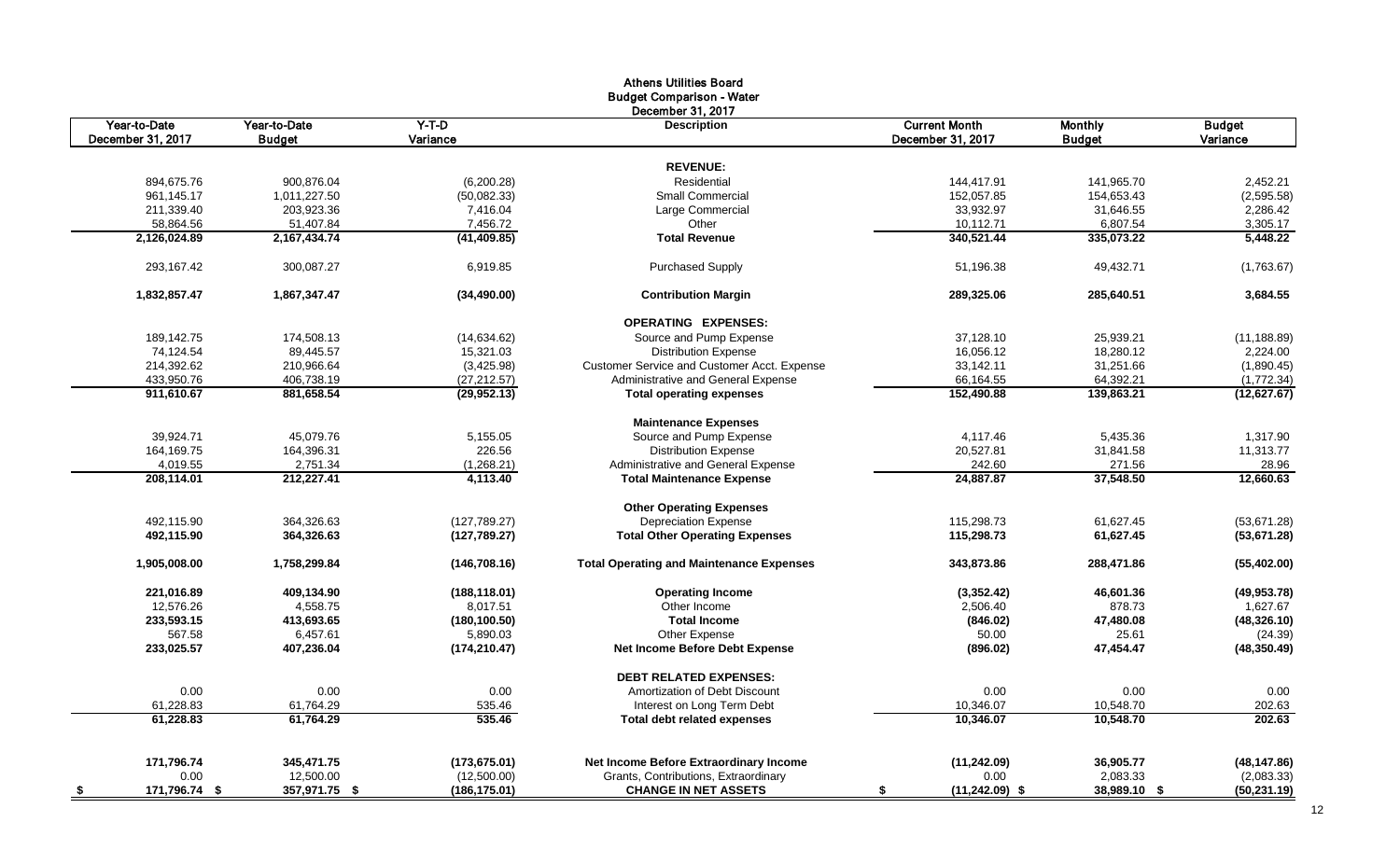#### **Athens Utilities Board Water Division STATEMENTS OF CASH FLOWS December 31, 2017**

|      | Year-to-Date<br>December 31, 2017 | Year-to-Date<br><b>Prior Year</b> | Variance      |                                                                                                      | <b>Month to Date</b> | <b>Month to Date</b><br><b>Prior Year</b> | Variance            |
|------|-----------------------------------|-----------------------------------|---------------|------------------------------------------------------------------------------------------------------|----------------------|-------------------------------------------|---------------------|
|      |                                   |                                   |               | <b>CASH FLOWS FROM OPERATING ACTIVITIES:</b>                                                         | December 31, 2017    |                                           |                     |
|      | 171,796.74                        | 426,550.44                        | (254, 753.70) |                                                                                                      |                      | 44,026.88                                 |                     |
|      |                                   |                                   |               | Net Operating Income<br><b>Adjustments to Reconcile Operating Income</b>                             | (11,242.09)          |                                           | (55, 268.97)        |
|      |                                   |                                   |               | to Net Cash Provided by Operations                                                                   |                      |                                           |                     |
|      | 492,115.90                        | 372,216.14                        | 119,899.76    | Depreciation                                                                                         | 115,298.73           | 64,673.59                                 | 50,625.14           |
|      |                                   |                                   |               | <b>Changes in Assets and Liabilities:</b>                                                            |                      |                                           |                     |
|      | (31,896.17)                       | 32.764.56                         | (64,660.73)   | Receivables                                                                                          | (289.32)             | (27,799.02)                               | 27,509.70           |
|      | 0.00                              | 0.00                              | 0.00          | Due from Other Divisions                                                                             | 0.00                 | 0.00                                      | 0.00                |
|      | (3,652.52)                        | (526.87)                          | (3, 125.65)   | <b>Other Receivables</b>                                                                             | (3,973.08)           | (1,002.01)                                | (2,971.07)          |
|      |                                   |                                   | 13,033.86     | <b>Prepaid Expenses</b>                                                                              | 3,112.61             | 7,244.98                                  |                     |
|      | 59,184.32<br>0.00                 | 46,150.46<br>36,425.91            |               | <b>Deferred Pension Outflows</b>                                                                     | 0.00                 | 0.00                                      | (4, 132.37)<br>0.00 |
|      | (49,071.08)                       |                                   | (36, 425.91)  |                                                                                                      |                      |                                           | 293.76              |
|      |                                   | 14,322.80                         | (63, 393.88)  | Materials and Supplies Inventory<br><b>Other Assets</b>                                              | (664.04)             | (957.80)                                  |                     |
|      | 0.00                              | 0.00                              | 0.00          |                                                                                                      | 0.00                 | 0.00                                      | 0.00                |
|      | (254, 315.58)                     | (9,773.99)                        | (244, 541.59) | <b>Current Liabilities</b>                                                                           | 23,341.75            | 12,596.71                                 | 10,745.04           |
|      | (52,676.18)                       | (103, 768.30)                     | 51,092.12     | Net Pension Liability                                                                                | 11,546.46            | 10,993.94                                 | 552.52              |
|      | 0.00                              | 0.00                              | 0.00          | <b>Deferred Pension Inflows</b>                                                                      | 0.00                 | 0.00                                      | 0.00                |
|      | (42, 154.17)                      | 19,728.02                         | (61, 882.19)  | <b>Retirements and Salvage</b>                                                                       | 4,857.70             | 5,515.54                                  | (657.84)            |
|      | 1,885.00                          | 2,695.00                          | (810.00)      | <b>Customer Deposits</b>                                                                             | 380.00               | 230.00                                    | 150.00              |
|      | 291,216.26                        | 836,784.17                        | (545, 567.91) | <b>Net Cash from Operating Activities</b><br><b>CASH FLOWS FROM NONCAPITAL FINANCING ACTIVITIES:</b> | 142,368.72           | 115,522.81                                | 26,845.91           |
|      | 0.00                              | 0.00                              | 0.00          | <b>Bonds Payable</b>                                                                                 | 0.00                 | 0.00                                      | 0.00                |
|      | (76, 921.01)                      | 455,638.68                        | (532, 559.69) | Notes Payable                                                                                        | (14,013.99)          | (6,868.19)                                | (7, 145.80)         |
|      | (76,921.01)                       | 455,638.68                        | (532, 559.69) | <b>Net Cash from Financing Activities</b>                                                            | (14,013.99)          | (6,868.19)                                | (7, 145.80)         |
|      |                                   |                                   |               | <b>CASH FLOW FROM CAPITAL AND INVESTING ACTIVITIES:</b>                                              |                      |                                           |                     |
|      | 0.00                              | 0.00                              | 0.00          | Adjust Net Pension Obligation                                                                        | 0.00                 | 0.00                                      | 0.00                |
|      | 0.00                              | 0.00                              | 0.00          | Prior Period Adjustment                                                                              | 0.00                 | 0.00                                      | 0.00                |
|      | 0.00                              | 124,274.33                        | (124, 274.33) | Grants, Contributions & Other Extraordinary                                                          | 0.00                 | 0.00                                      | 0.00                |
|      | (194, 928.72)                     | (1,547,173.84)                    | 1,352,245.12  | <b>Water Utility Plant</b>                                                                           | (53,856.84)          | (297, 415.44)                             | 243,558.60          |
|      | (194, 928.72)                     | (1,422,899.51)                    | 1,227,970.79  | <b>Net from Capital and Investing Activities</b>                                                     | (53,856.84)          | (297, 415.44)                             | 243,558.60          |
|      | 19,366.53 \$                      | $(130, 476.66)$ \$                | 149,843.19    | <b>Net Changes in Cash Position</b>                                                                  | 74,497.89 \$<br>\$   | $(188, 760.82)$ \$                        | 263,258.71          |
|      |                                   |                                   |               |                                                                                                      |                      |                                           |                     |
|      | 5,395,395.40                      | 4,667,057.46                      | 728,337.94    | Cash at Beginning of Period                                                                          | 5,340,264.04         | 4,725,341.62                              | 614,922.42          |
|      | 5,414,761.93                      | 4,536,580.80                      | 878,181.13    | Cash at End of Period                                                                                | 5,414,761.93         | 4,536,580.80                              | 878,181.13          |
| - \$ | 19,366.53 \$                      | $(130, 476.66)$ \$                | 149,843.19    | <b>Changes in Cash and Equivalents</b>                                                               | 74,497.89 \$<br>\$   | $(188, 760.82)$ \$                        | 263,258.71          |

Long-Term Debt 4,683,166.61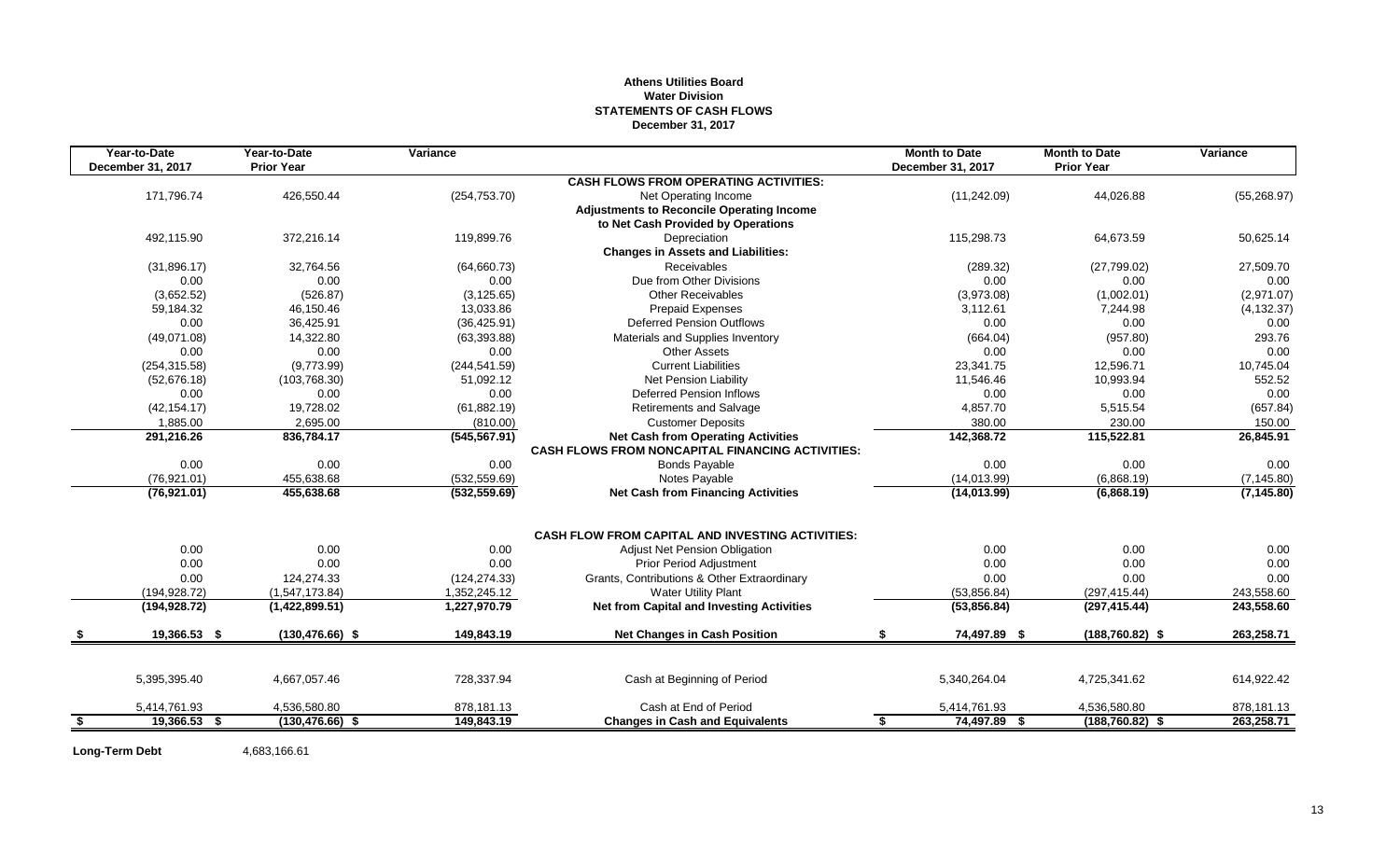#### Athens Utilities Board Statistics Report December 31, 2017

| Water:                      |         |       |        |            |
|-----------------------------|---------|-------|--------|------------|
|                             | Current | Prior | %      | # Accounts |
| <b>INumber of services:</b> | Month   | Year  | Change | Change     |
| Residential                 | 6,851   | 6,821 | 0.44%  | 30         |
| Small Commercial            | 230,    | 1,205 | 2.07%  | 25         |
| <b>Large Commercial</b>     | 36      | 35    | 2.86%  |            |
|                             | 8.117   | 8,061 | 0.69%  | 56         |

| lSales Volumes:           |                   | <b>Current Month</b> |          |            |                   | Year-to-Date |  |  |
|---------------------------|-------------------|----------------------|----------|------------|-------------------|--------------|--|--|
| Gallonsx100               | December 31, 2017 | <b>Prior Year</b>    | Change   | 12/31/2017 | <b>Prior Year</b> | Change       |  |  |
| Residential               | 256,523           | 266,214              | $-3.64%$ | 1,603,696  | 1,694,355         | $-5.35\%$    |  |  |
| <b>I</b> Small Commercial | 393,243           | 396,734              | $-0.88%$ | 2,451,086  | 2,620,843         | $-6.48\%$    |  |  |
| Large Commercial          | 86,551            | 87,098               | $-0.63%$ | 540,894    | 562,426           | $-3.83\%$    |  |  |
|                           | 736.317           | 750.046              | $-1.83%$ | 4.595.676  | 4.877.624         | $-5.78%$     |  |  |

| <b>Employment</b>  |                   |                   |                   |
|--------------------|-------------------|-------------------|-------------------|
|                    | December 31, 2017 | <b>Prior Year</b> | <b>Difference</b> |
| Employee Headcount | 14.00             | 14.00             | 0.00              |
| <b>IFTE</b>        | 14.97             | 15.7              | $-0.73$           |
| Y-T-D FTE          | 14.75             | 14.77             | $-0.02$           |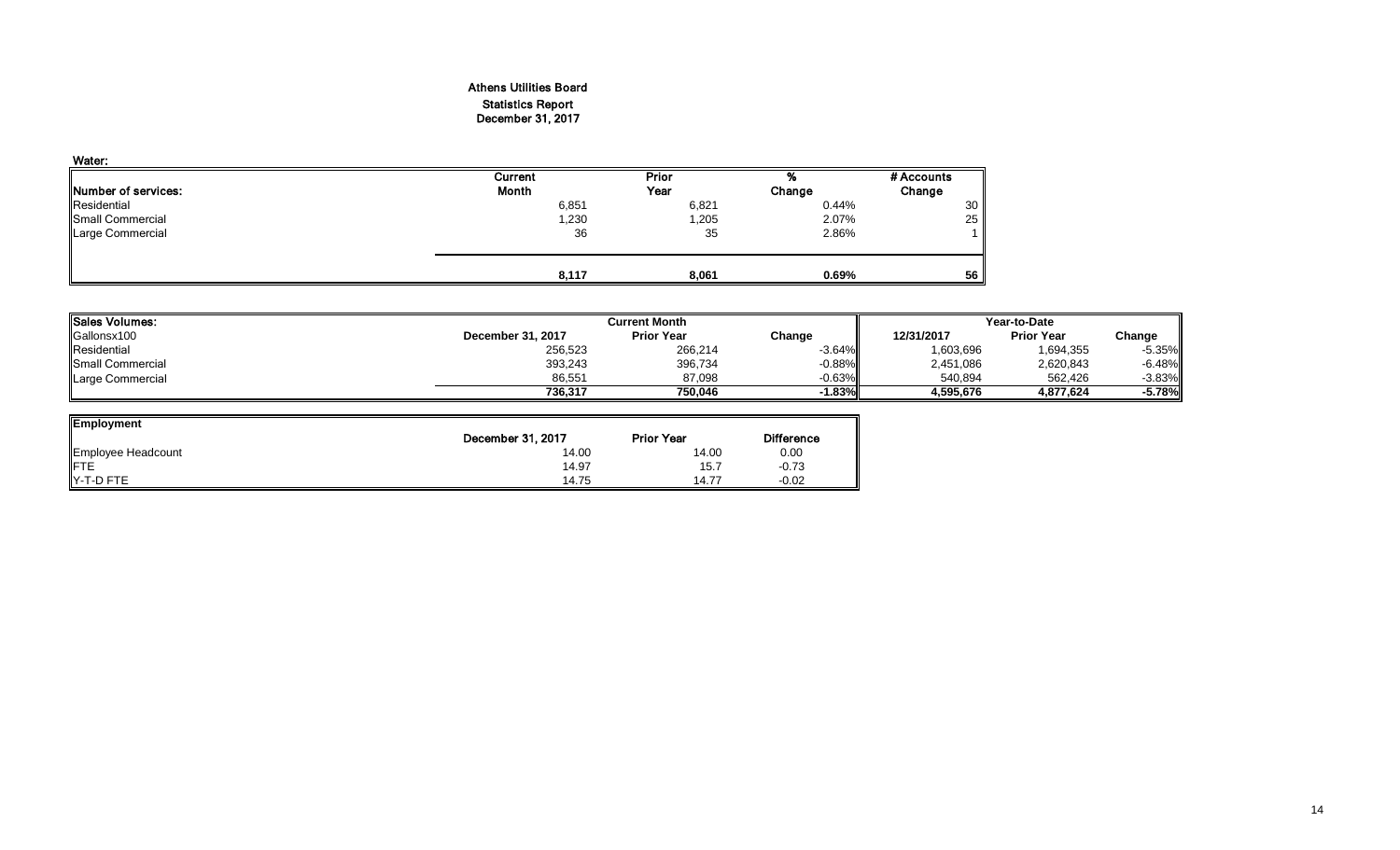|                                              |                                         | <b>Athens Utilities Board</b><br><b>Water Division</b><br><b>Capital Budget</b><br>Month Ending as of December 31, 2017 |                                                |                                                    |                                          |
|----------------------------------------------|-----------------------------------------|-------------------------------------------------------------------------------------------------------------------------|------------------------------------------------|----------------------------------------------------|------------------------------------------|
|                                              | <b>Budget</b>                           | <b>Actual</b>                                                                                                           | Variance to date<br>Favorable<br>(Unfavorable) | <b>Estimated</b><br>% Project<br><b>Completion</b> | <b>Percent Budget</b><br><b>Expended</b> |
| <b>Planned Capital Improvements:</b>         |                                         |                                                                                                                         |                                                |                                                    |                                          |
| Replace Truck 18 (2011 F150)                 | 45,000                                  |                                                                                                                         | 45,000                                         |                                                    |                                          |
| Miniexcavator                                | 50,000                                  |                                                                                                                         | 50,000                                         |                                                    |                                          |
| Replace Truck 29 (Meter Reading)             | 40,000                                  |                                                                                                                         | 40,000                                         |                                                    |                                          |
| Water Project #3 (CR186, 185)                | 275,000                                 |                                                                                                                         | 275,000                                        |                                                    |                                          |
| Water Plant - Replace Flash Mixers           | 100,000                                 |                                                                                                                         | 100,000                                        |                                                    |                                          |
| <b>Reservoir Maintenance</b>                 | 100,000                                 | 2,500                                                                                                                   | 97,500                                         |                                                    | 2.50%                                    |
| Water Plant Raw Water Storage                | 200,000                                 |                                                                                                                         | 200,000                                        |                                                    |                                          |
| Regrade Water Plant Front & Replace Fence    | 50,000                                  |                                                                                                                         | 50,000                                         |                                                    |                                          |
| Remove Backwash Tank                         | 50,000                                  |                                                                                                                         | 50,000                                         |                                                    |                                          |
| TDOT Hwy 30 Project                          | 145,000                                 | 21,799                                                                                                                  | 123,201                                        |                                                    | 15.03%                                   |
| <b>Building Improvements</b>                 | 15,000                                  |                                                                                                                         | 15,000                                         |                                                    |                                          |
| Water Plant Building Maint and Lab Equipment | 50,000                                  | 29,531                                                                                                                  | 20,469                                         |                                                    | 59.06% Continuous                        |
| Meter Change Out (Large, Small and Testing)  | 30,000                                  | 8,560                                                                                                                   | 21,440                                         |                                                    | 28.53% Continuous                        |
| Reservoir and Pump Maintenance               | 10,000                                  |                                                                                                                         | 10,000                                         |                                                    | Continuous                               |
| <b>Water Line Extensions</b>                 | 200,000                                 | 12,616                                                                                                                  | 187,384                                        |                                                    | 6.31% Continuous                         |
| Distribution Rehabilitation                  | 100,000                                 | 30,861                                                                                                                  | 69,139                                         |                                                    | 30.86% Continuous                        |
| Field and Safety Equipment                   | 25,000                                  | 1,156                                                                                                                   | 23,844                                         |                                                    | 4.62% Continuous                         |
| <b>Water Services</b>                        | 80,000                                  | 71,927                                                                                                                  | 8,073                                          |                                                    | 89.91% Continuous                        |
| Technology (SCADA, Computers)                | 30,000                                  | 17,299                                                                                                                  | 12,701                                         |                                                    | 57.66% Continuous                        |
| <b>Total Planned Capital Improvements:</b>   | \$<br>$1,595,000$ \$                    | 196,249 \$                                                                                                              | 1,398,751                                      |                                                    |                                          |
| <b>Other Assets:</b>                         |                                         |                                                                                                                         |                                                |                                                    |                                          |
| Other                                        |                                         | 49,423                                                                                                                  | (49, 423)                                      |                                                    |                                          |
| Replace Truck 17                             | 45,000.00                               | 19,756                                                                                                                  | 25,244                                         |                                                    |                                          |
| <b>Total Other Assets:</b>                   | $\overline{45,000.00}$ \$               | 69,179 \$                                                                                                               | (24, 179)                                      |                                                    |                                          |
| Totals:                                      | $1,640,000$ \$                          | 265,428 \$                                                                                                              | 1,374,572                                      |                                                    |                                          |
|                                              | Percentage of Budget Spent Year-to-date |                                                                                                                         | 16.18%                                         |                                                    |                                          |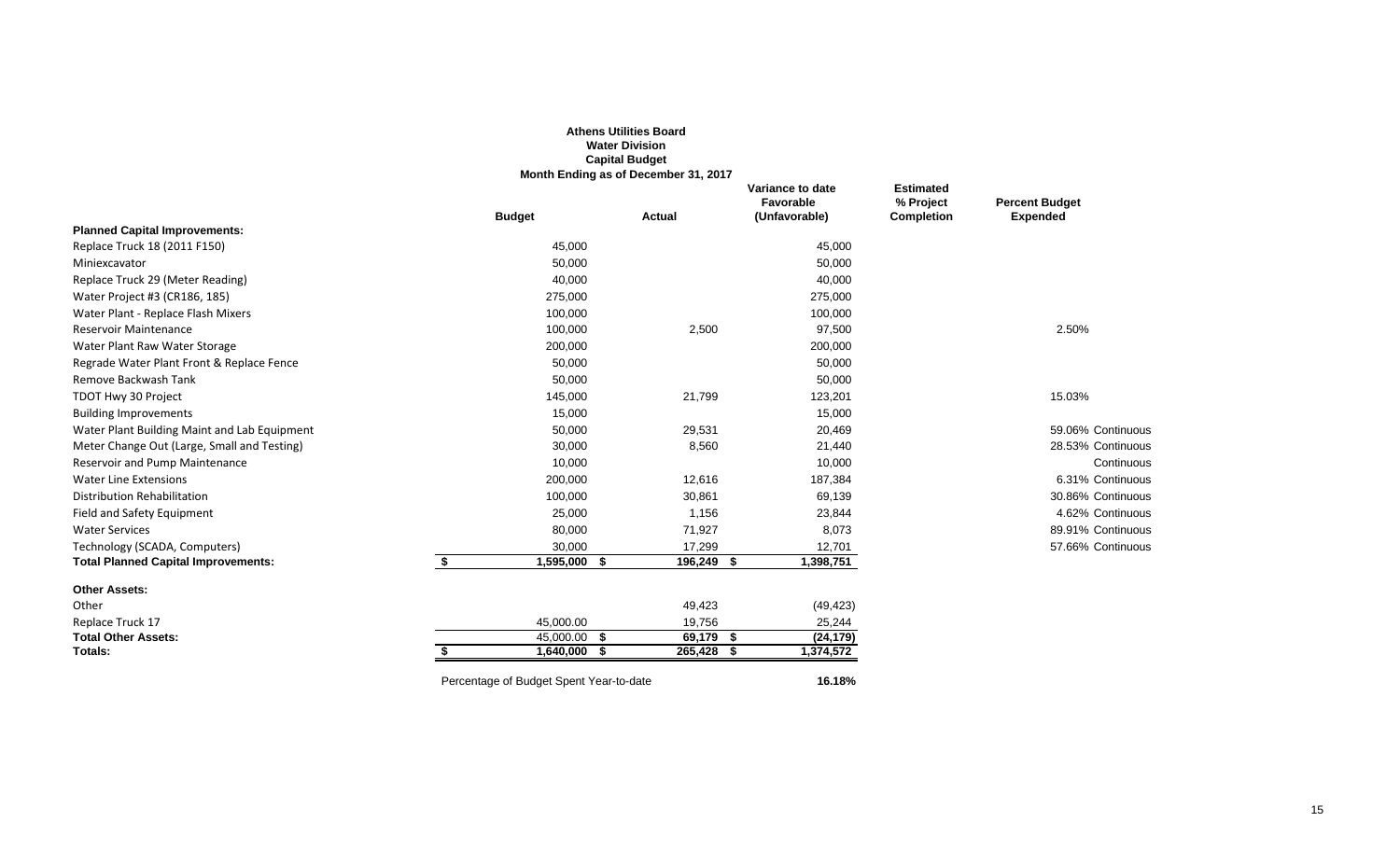#### **ATHENS UTILITIES BOARD GAS DIVISION BALANCE SHEET December 31, 2017**

|      | <b>Current Period</b> | <b>Prior Year</b> | Change from       |                                                |    | <b>Current Period</b> | Prior            | Change<br>from prior |
|------|-----------------------|-------------------|-------------------|------------------------------------------------|----|-----------------------|------------------|----------------------|
|      | December 31, 2017     |                   | <b>Prior Year</b> |                                                |    | December 31, 2017     | <b>Month</b>     | Month                |
|      |                       |                   |                   | Assets:                                        |    |                       |                  |                      |
|      | 3,807,903.52          | 4,790,467.08      | (982, 563.56)     | Cash and Cash Equivalents                      |    | 3,807,903.52          | 3,766,390.09     | 41,513.43            |
|      | 657.795.37            | 529.890.45        | 127.904.92        | Receivables                                    |    | 657.795.37            | 389.310.95       | 268,484.42           |
|      | 319,280.77            | 315,447.08        | 3.833.69          | <b>Prepaid Expenses</b>                        |    | 319,280.77            | 468,071.42       | (148, 790.65)        |
|      | 0.00                  | 0.00              | 0.00              | Gas Unit Loans                                 |    | 0.00                  | 0.00             | 0.00                 |
|      | 119.324.49            | 99,412.45         | 19,912.04         | Materials and Supplies Inventory               |    | 119,324.49            | 119,728.96       | (404.47)             |
|      | 4,904,304.15          | 5,735,217.06      | (830, 912.91)     | <b>Total Current Assets</b>                    |    | 4,904,304.15          | 4,743,501.42     | 160,802.73           |
|      | 23,115,197.50         | 21,907,067.16     | 1,208,130.34      | Gas Utility Plant, at Cost                     |    | 23,115,197.50         | 23,081,781.55    | 33,415.95            |
|      | (8,393,612.37)        | (7,869,277.58)    | (524, 334.79)     | Less: Accumulated Depreciation                 |    | (8,393,612.37)        | (8,338,277.75)   | (55, 334.62)         |
|      | 14,721,585.13         | 14,037,789.58     | 683,795.55        | <b>Net Gas Utility Plant</b>                   |    | 14,721,585.13         | 14,743,503.80    | (21, 918.67)         |
|      | 314,828.46            | 235,366.32        | 79.462.14         | <b>Deferred Pension Outflows</b>               |    | 314,828.46            | 314,828.46       | 0.00                 |
| - 56 | 19,940,717.74 \$      | 20,008,372.96 \$  | (67, 655.22)      | <b>Total Assets</b>                            | S. | 19,940,717.74 \$      | 19,801,833.68 \$ | 138,884.06           |
|      |                       |                   |                   |                                                |    |                       |                  |                      |
|      |                       |                   |                   | <b>Liabilities and Retained Earnings:</b>      |    |                       |                  |                      |
|      | 0.00                  | 0.00              | 0.00              | Short Term Notes Payable                       |    | 0.00                  | 0.00             | 0.00                 |
|      | 432.956.45            | 459.944.49        | (26,988.04)       | <b>Accounts Payable</b>                        |    | 432.956.45            | 334,626.61       | 98,329.84            |
|      | 126,115.00            | 102,525.00        | 23,590.00         | <b>Customer Deposits</b>                       |    | 126,115.00            | 123,600.00       | 2,515.00             |
|      | 64,025.10             | 65,737.30         | (1,712.20)        | <b>Accrued Liabilities</b>                     |    | 64,025.10             | 61,048.03        | 2,977.07             |
|      | 623,096.55            | 628,206.79        | (5, 110.24)       | <b>Total Current Liabilities</b>               |    | 623,096.55            | 519,274.64       | 103,821.91           |
|      | 374,218.11            | 273.120.21        | 101.097.90        | Net Pension Liability                          |    | 374,218.11            | 366.974.18       | 7,243.93             |
|      | 75,922.97             | 90,709.04         | (14,786.07)       | Deferred Pension Inflows                       |    | 75,922.97             | 75,922.97        | 0.00                 |
|      | 18,867,480.11         | 19,016,336.92     | (148, 856.81)     | <b>Net Position</b>                            |    | 18,867,480.11         | 18,839,661.89    | 27,818.22            |
|      | 19,940,717.74 \$      | 20,008,372.96 \$  | (67, 655.22)      | <b>Total Liabilities and Retained Earnings</b> |    | 19,940,717.74 \$      | 19,801,833.68 \$ | 138,884.06           |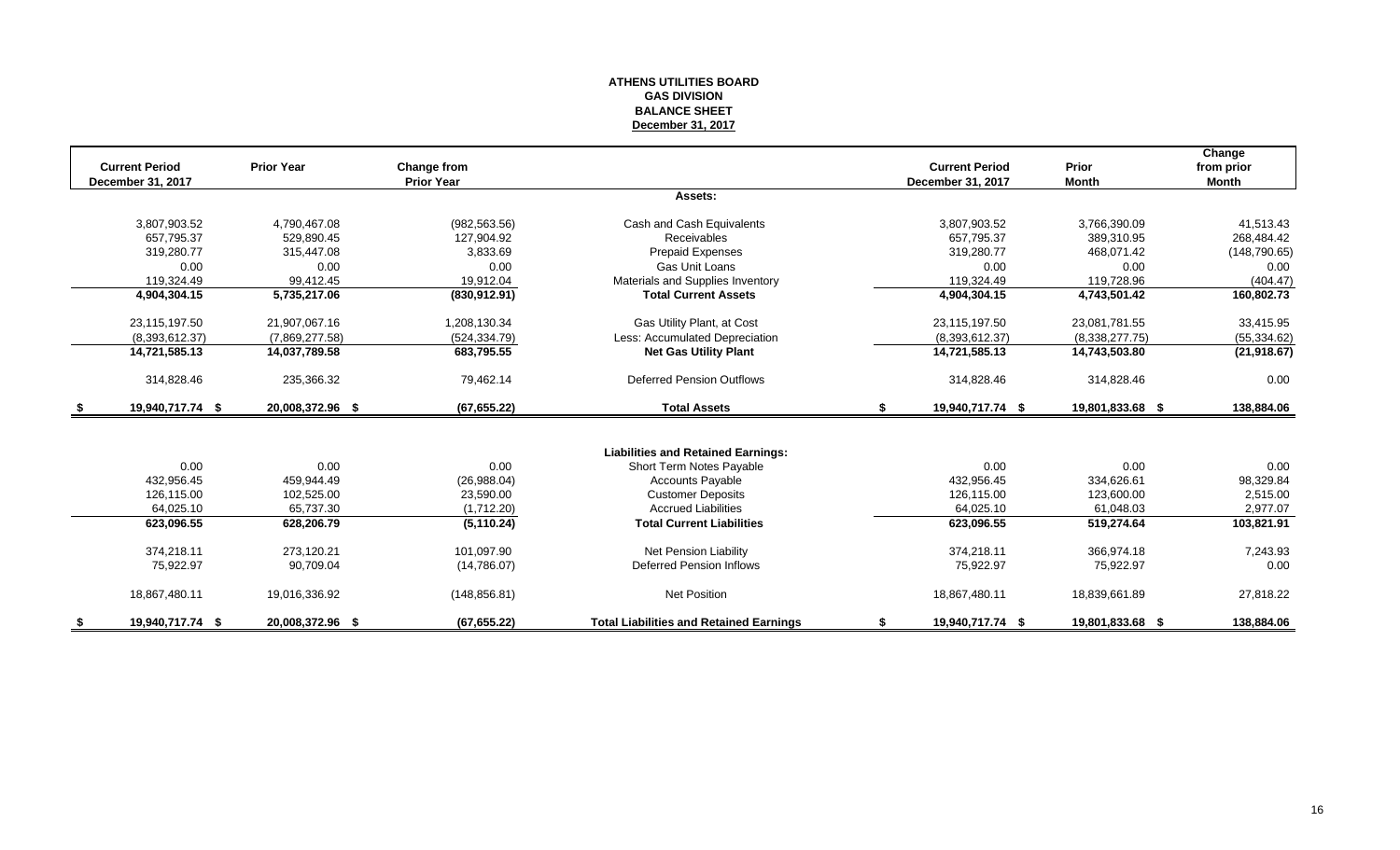#### Athens Utilities Board Profit and Loss Statement - Gas December 31, 2017

| Year-to-Date       | Year-to-Date       | Variance<br>Favorable |                                           | Current<br>Month  | Current<br>Month  | Variance<br>Favorable |
|--------------------|--------------------|-----------------------|-------------------------------------------|-------------------|-------------------|-----------------------|
| December 31, 2017  | <b>Prior Year</b>  | (Unfavorable)         |                                           | December 31, 2017 | <b>Prior Year</b> | (Unfavorable)         |
|                    |                    |                       | <b>REVENUE:</b>                           |                   |                   |                       |
| 663.803.94         | 551.001.07         | 112.802.87            | Residential                               | 313.500.37        | 259.877.28        | 53,623.09             |
| 587,282.91         | 488,356.44         | 98,926.47             | <b>Small Commercial</b>                   | 208,232.01        | 181,087.72        | 27,144.29             |
| 375,590.26         | 331,868.18         | 43,722.08             | Large Commercial                          | 97,100.38         | 87,852.74         | 9,247.64              |
| 557,256.62         | 488,851.65         | 68,404.97             | Interruptible                             | 115,850.62        | 93.381.55         | 22,469.07             |
| 7,825.08           | 10,689.65          | (2,864.57)            | CNG                                       | 859.49            | 1.408.54          | (549.05)              |
| 38,152.25          | 27,439.16          | 10,713.09             | Fees and Other Gas Revenues               | 5,864.76          | 6,135.16          | (270.40)              |
| 2,229,911.06       | 1,898,206.15       | 331,704.91            | <b>Total Revenue</b>                      | 741,407.63        | 629,742.99        | 111,664.64            |
| 1,637,313.48       | 1,444,553.62       | (192, 759.86)         | Purchased supply                          | 527.137.39        | 463.803.29        | (63, 334.10)          |
| 592,597.58         | 453,652.53         | 138,945.05            | <b>Contribution Margin</b>                | 214,270.24        | 165,939.70        | 48,330.54             |
|                    |                    |                       | <b>OPERATING EXPENSES:</b>                |                   |                   |                       |
| 163,904.75         | 162,456.67         | (1,448.08)            | <b>Distribution Expense</b>               | 33,048.08         | 31,466.48         | (1,581.60)            |
| 162,812.03         | 153,082.99         | (9,729.04)            | Customer Service and Customer Acct. Exp.  | 23,871.05         | 23,492.41         | (378.64)              |
| 339,755.31         | 316,929.70         | (22, 825.61)          | Administrative and General Expense        | 47,671.12         | 47,463.20         | (207.92)              |
| 666,472.09         | 632,469.36         | (34,002.73)           | <b>Total operating expenses</b>           | 104,590.25        | 102,422.09        | (2, 168.16)           |
|                    |                    |                       | <b>Maintenance Expense</b>                |                   |                   |                       |
| 97,124.39          | 142,836.52         | 45,712.13             | <b>Distribution Expense</b>               | 13,732.97         | 18,637.54         | 4,904.57              |
| 6,354.83           | 2,839.12           | (3,515.71)            | Administrative and General Expense        | 1.139.81          | 238.99            | (900.82)              |
| 103,479.22         | 145,675.64         | 42,196.42             | <b>Total Maintenance Expense</b>          | 14,872.78         | 18,876.53         | 4,003.75              |
|                    |                    |                       | <b>Other Operating Expenses</b>           |                   |                   |                       |
| 288,913.22         | 229,164.45         | (59,748.77)           | Depreciation                              | 48,503.06         | 38,193.46         | (10, 309.60)          |
| 138.276.74         | 123,298.26         | (14, 978.48)          | <b>Tax Equivalents</b>                    | 20,035.99         | 20,549.71         | 513.72                |
| 427,189.96         | 352,462.71         | (74, 727.25)          | <b>Total Other Operating Expenses</b>     | 68,539.05         | 58,743.17         | (9,795.88)            |
| 2,834,454.75       | 2,575,161.33       | (259, 293.42)         | <b>Operating and Maintenance Expenses</b> | 715,139.47        | 643,845.08        | (71, 294.39)          |
| (604, 543.69)      | (676, 955.18)      | 72,411.49             | <b>Operating Income</b>                   | 26,268.16         | (14, 102.09)      | 40,370.25             |
| 10,611.87          | 12,190.89          | (1,579.02)            | Other Income                              | 1,604.90          | 1,975.05          | (370.15)              |
| (593, 931.82)      | (664, 764.29)      | 70,832.47             | <b>Total Income</b>                       | 27,873.06         | (12, 127.04)      | 40,000.10             |
| 17,168.18          | 9,342.11           | (7,826.07)            | Miscellaneous Income Deductions           | 54.84             | 64.97             | 10.13                 |
| (611, 100.00)      | (674, 106.40)      | 63,006.40             | Net Income Before Extraordinary           | 27,818.22         | (12, 192.01)      | 40,010.23             |
| 0.00               | 0.00               | 0.00                  | Grants, Contributions, Extraordinary      | 0.00              | 0.00              | 0.00                  |
| $(611, 100.00)$ \$ | $(674, 106.40)$ \$ | 63,006.40             | <b>Change in Net Assets</b>               | 27,818.22 \$      | $(12, 192.01)$ \$ | 40,010.23             |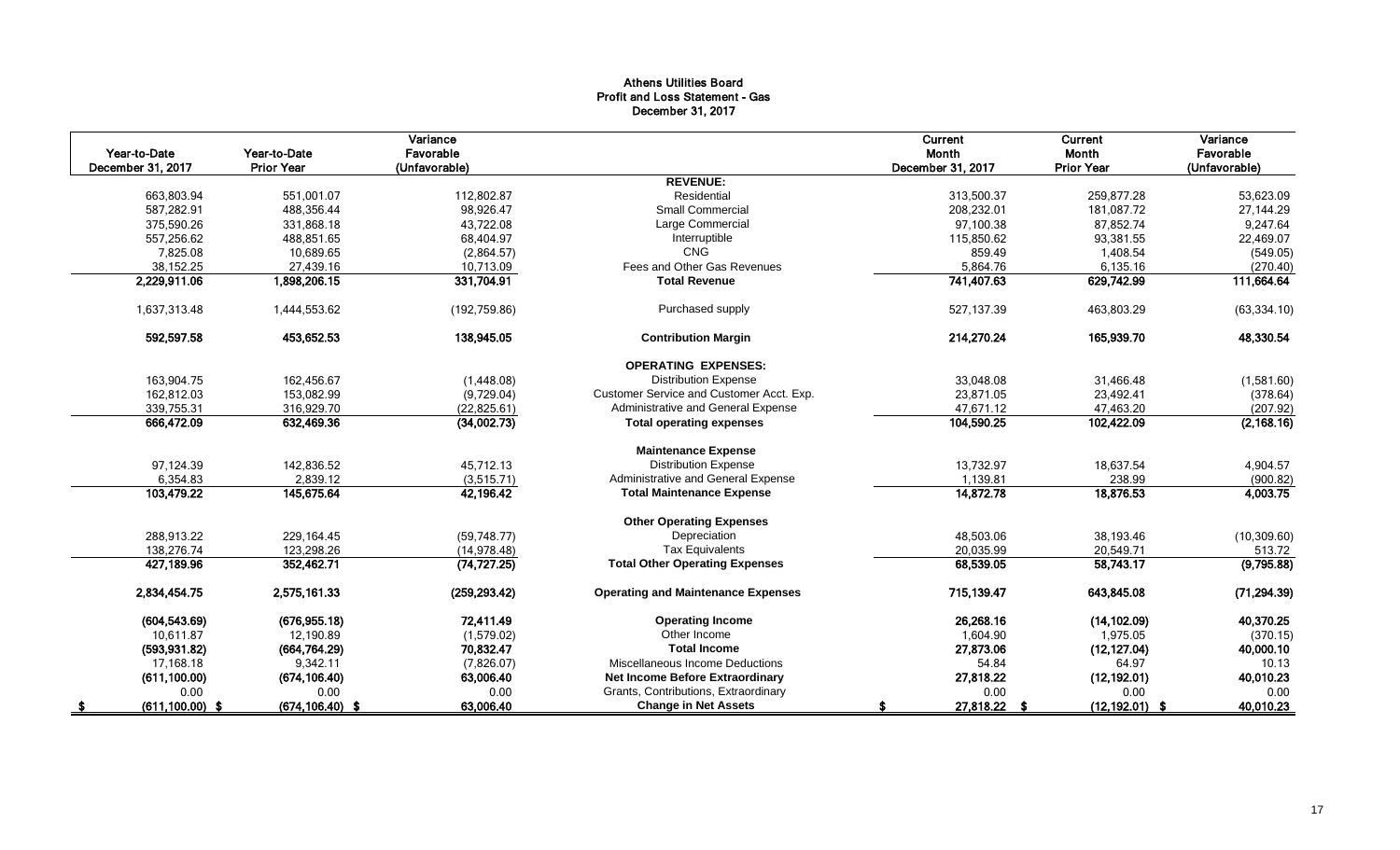#### Athens Utilities Board Budget Comparison - Gas December 31, 2017

| Year-to-Date      | Year-to-Date                             | $Y-T-D$      | <b>Description</b>                        | <b>Current Month</b> | <b>Monthly</b> | <b>Budget</b> |
|-------------------|------------------------------------------|--------------|-------------------------------------------|----------------------|----------------|---------------|
| December 31, 2017 | <b>Budget</b>                            | Variance     |                                           | December 31, 2017    | <b>Budget</b>  | Variance      |
|                   |                                          |              | <b>REVENUE:</b>                           |                      |                |               |
| 663,803.94        | 648,166.15                               | 15,637.79    | Residential                               | 313,500.37           | 311,995.85     | 1,504.52      |
| 587,282.91        | 522,281.33                               | 65,001.58    | <b>Small Commercial</b>                   | 208,232.01           | 201,186.09     | 7,045.92      |
| 375,590.26        | 309,587.08                               | 66,003.18    | Large Commercial                          | 97,100.38            | 86,195.36      | 10,905.02     |
| 557,256.62        | 565,045.73                               | (7,789.11)   | Interruptible                             | 115,850.62           | 107,028.42     | 8,822.20      |
|                   | 7,825.08<br>9,500.00                     | (1,674.92)   | <b>CNG</b>                                | 859.49               | 1,583.33       | (723.84)      |
| 38,152.25         | 31,027.88                                | 7,124.37     | Fees and Other Gas Revenues               | 5,864.76             | 4,656.22       | 1,208.54      |
| 2,229,911.06      | 2,085,608.17                             | 144,302.89   | <b>Total Revenue</b>                      | 741,407.63           | 712,645.27     | 28,762.36     |
| 1,637,313.48      | 1,629,963.42                             | (7,350.06)   | Purchased supply                          | 527,137.39           | 478,613.89     | (48, 523.50)  |
| 592,597.58        | 455,644.75                               | 136,952.83   | <b>Contribution Margin</b>                | 214,270.24           | 234,031.38     | (19,761.14)   |
|                   |                                          |              | <b>OPERATING EXPENSES:</b>                |                      |                |               |
| 163,904.75        | 173,019.04                               | 9,114.29     | <b>Distribution Expense</b>               | 33,048.08            | 30,190.97      | (2,857.11)    |
| 162,812.03        | 150,233.29                               | (12, 578.74) | Cust. Service and Cust. Acct. Expense     | 23,871.05            | 21,745.00      | (2, 126.05)   |
| 339,755.31        | 345,606.85                               | 5,851.54     | Administrative and General Expense        | 47,671.12            | 60,081.52      | 12,410.40     |
| 666,472.09        | 668,859.18                               | 2,387.09     | <b>Total operating expenses</b>           | 104,590.25           | 112,017.49     | 7,427.24      |
|                   |                                          |              | <b>Maintenance Expense</b>                |                      |                |               |
| 97,124.39         | 129,988.44                               | 32,864.05    | <b>Distribution Expense</b>               | 13,732.97            | 18,772.16      | 5,039.19      |
|                   | 6,354.83<br>3,473.48                     | (2,881.35)   | Administrative and General Expense        | 1,139.81             | 728.02         | (411.79)      |
| 103,479.22        | 133,461.92                               | 29,982.70    | <b>Total Maintenance Expense</b>          | 14,872.78            | 19,500.18      | 4,627.40      |
|                   |                                          |              | <b>Other Operating Expenses</b>           |                      |                |               |
| 288.913.22        | 238.127.34                               | (50, 785.88) | Depreciation                              | 48,503.06            | 40,489.68      | (8,013.38)    |
| 138,276.74        | 116,467.14                               | (21,809.60)  | <b>Tax Equivalents</b>                    | 20,035.99            | 20,384.02      | 348.03        |
| 427,189.96        | 354,594.47                               | (72, 595.49) | <b>Total Other Operating Expenses</b>     | 68,539.05            | 60,873.69      | (7,665.36)    |
| 2,834,454.75      | 2,786,878.99                             | (47, 575.76) | <b>Operating and Maintenance Expenses</b> | 715,139.47           | 671,005.25     | (44, 134.22)  |
| (604, 543.69)     | (701, 270.82)                            | 96,727.13    | <b>Operating Income</b>                   | 26,268.16            | 41,640.02      | (15, 371.86)  |
| 10,611.87         | 6,312.85                                 | 4,299.02     | Other Income                              | 1,604.90             | 276.95         | 1,327.95      |
| (593, 931.82)     | (694, 957.98)                            | 101,026.16   | <b>Total Income</b>                       | 27,873.06            | 41,916.97      | (14,043.91)   |
| 17,168.18         | 6,398.04                                 | (10,770.14)  | Miscellaneous Income Deductions           | 54.84                | 1,650.22       | 1,595.38      |
| (611, 100.00)     | (701, 356.01)                            | 90,256.01    | <b>Net Before Extraordinary</b>           | 27,818.22            | 40,266.75      | (12, 448.53)  |
|                   | 0.00<br>0.00                             | 0.00         | Grants, Contributions, Extraordinary      | 0.00                 | 0.00           | 0.00          |
| - \$              | $(701, 356.01)$ \$<br>$(611, 100.00)$ \$ | 90,256.01    | <b>Change in Net Assets</b>               | 27,818.22 \$<br>\$   | 40,266.75 \$   | (12, 448.53)  |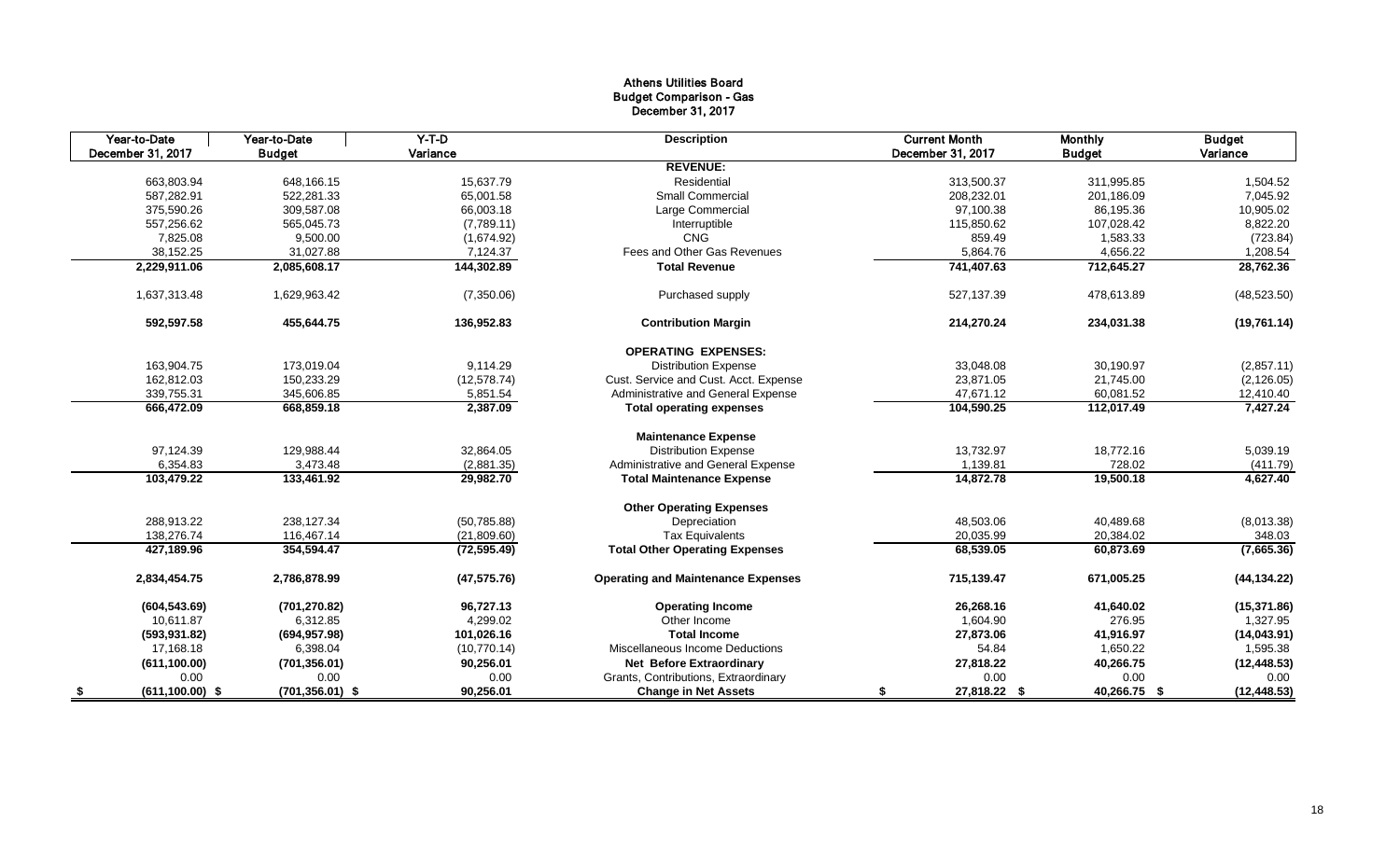#### **Athens Utilities Board Gas Division STATEMENTS OF CASH FLOWS December 31, 2017**

| Year-to-Date          | Year-to-Date      | Variance      |                                                                                         | <b>Month to Date</b> | <b>Month to Date</b> | Variance         |
|-----------------------|-------------------|---------------|-----------------------------------------------------------------------------------------|----------------------|----------------------|------------------|
| December 31, 2017     | <b>Prior Year</b> |               |                                                                                         | December 31, 2017    | <b>Prior Year</b>    |                  |
|                       |                   |               | <b>CASH FLOWS FROM OPERATING ACTIVITIES:</b>                                            |                      |                      |                  |
| (611, 100.00)         | (674, 106.40)     | 63,006.40     | Net Operating Income                                                                    | 27,818.22            | (12, 192.01)         | 40,010.23        |
|                       |                   |               | <b>Adjustments to Reconcile Operating Income</b><br>to Net Cash Provided by Operations: |                      |                      |                  |
| 288,913.22            | 229,164.45        | 59,748.77     | Depreciation                                                                            | 48,503.06            | 38,193.46            | 10,309.60        |
|                       |                   |               |                                                                                         |                      |                      |                  |
|                       |                   |               | <b>Changes in Assets and Liabilities:</b>                                               |                      |                      |                  |
| (394, 590.36)         | (315,683.19)      | (78,907.17)   | <b>Receivables</b>                                                                      | (268, 484.42)        | (277, 396.21)        | 8,911.79         |
| 236,175.06            | 29,754.95         | 206,420.11    | <b>Prepaid Expenses</b>                                                                 | 148,790.65           | 154,425.15           | (5,634.50)       |
| 0.00                  | 27,533.20         | (27, 533.20)  | <b>Deferred Pension Outflows</b>                                                        | 0.00                 | 0.00                 | 0.00             |
| (8,594.89)            | 7,194.90          | (15,789.79)   | Materials and Supplies Inventories                                                      | 404.47               | 2.981.56             | (2,577.09)       |
| (414, 213.02)         | 148,937.59        | (563, 150.61) | Accounts Payable and Accrued Liabilities                                                | 101,306.91           | 48,486.25            | 52,820.66        |
| 26.875.00             | (465.00)          | 27,340.00     | <b>Customer Deposits</b>                                                                | 2,515.00             | (620.00)             | 3,135.00         |
| (43,073.32)           | (78, 263.04)      | 35,189.72     | <b>Net Pension Liabilities</b>                                                          | 7,243.93             | 8,237.54             | (993.61)         |
| 0.00                  | 0.00              | 0.00          | <b>Deferred Pension Inflows</b>                                                         | 0.00                 | 0.00                 | 0.00             |
| 46,511.15             | 41,541.97         | 4,969.18      | <b>Retirements and Salvage</b>                                                          | 6,831.56             | 6,801.41             | 30.15            |
| 0.00                  | 0.00              | 0.00          | Gas Unit Loans                                                                          | 0.00                 | 0.00                 | 0.00             |
| (873,097.16)          | (584, 390.57)     | (288, 706.59) | <b>Net Cash from Operating Activities</b>                                               | 74,929.38            | (31,082.85)          | 106,012.23       |
|                       |                   |               |                                                                                         |                      |                      |                  |
|                       |                   |               | <b>CASH FROM CAPITAL AND INVESTING ACTIVITIES:</b>                                      |                      |                      |                  |
| 0.00                  | 0.00              | 0.00          | <b>Adjust Net Pension Obligation</b>                                                    | 0.00                 | 0.00                 | 0.00             |
| 0.00                  | 0.00              | 0.00          | <b>Prior Period Adjustment</b>                                                          | 0.00                 | 0.00                 | 0.00             |
| 0.00                  | 0.00              | 0.00          | Grants, Contributions & Other Extraordinary Income (Expense)                            | 0.00                 | 0.00                 | 0.00             |
| (296, 492.39)         | (407.677.17)      | 111,184.78    | Changes in Gas Utility Plant                                                            | (33, 415.95)         | (60,021.32)          | 26,605.37        |
| (296, 492.39)         | (407, 677.17)     | 111,184.78    | Net Cash from Capital and Related Investing Activities                                  | (33, 415.95)         | (60, 021.32)         | 26,605.37        |
|                       |                   |               | <b>Cash from Financing Activities</b>                                                   |                      |                      |                  |
| 0.00                  | 0.00              | 0.00          | Short Term Notes Payable                                                                | 0.00                 | 0.00                 | 0.00             |
| $(1, 169, 589.55)$ \$ | $(992,067.74)$ \$ | (177, 521.81) | <b>Net Changes in Cash Position</b>                                                     | S.<br>41,513.43 \$   | $(91, 104.17)$ \$    | 132,617.60       |
|                       |                   |               |                                                                                         |                      |                      |                  |
| 4,977,493.07          | 5,782,534.82      | (805, 041.75) | Cash at Beginning of Period                                                             | 3,766,390.09         | 4,881,571.25         | (1, 115, 181.16) |
| 3,807,903.52          | 4,790,467.08      | (982, 563.56) | Cash at End of Period                                                                   | 3,807,903.52         | 4,790,467.08         | (982, 563.56)    |
| $(1, 169, 589.55)$ \$ | $(992,067.74)$ \$ | (177, 521.81) | <b>Changes in Cash and Equivalents</b>                                                  | 41,513.43 \$<br>\$   | $(91, 104.17)$ \$    | 132,617.60       |
|                       |                   |               |                                                                                         |                      |                      |                  |

**Long-Term Debt** \$0.00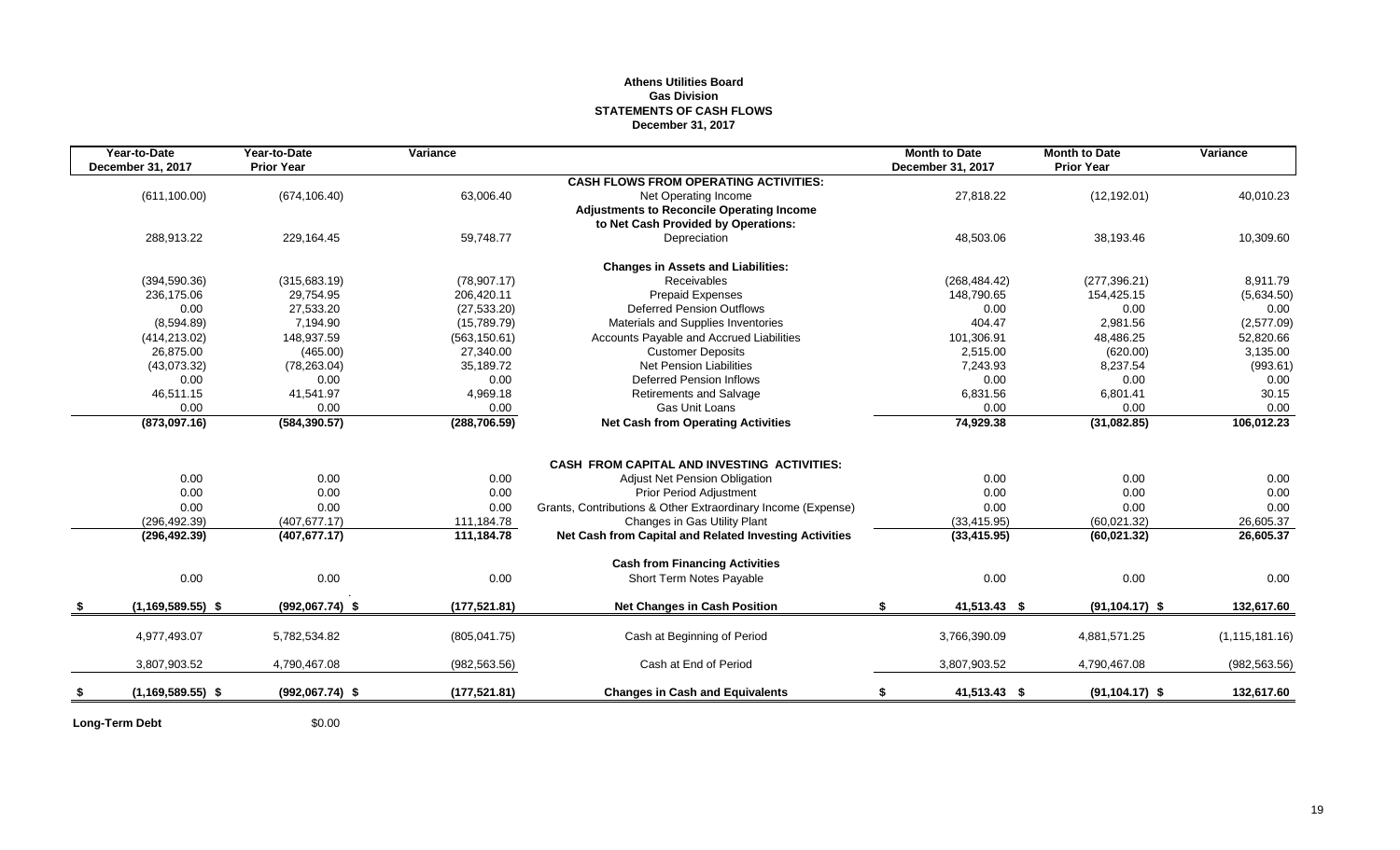#### Athens Utilities Board Statistics Report December 31, 2017

| Gas:                |         |       |          |            |
|---------------------|---------|-------|----------|------------|
|                     | Current | Prior |          | # Accounts |
| Number of services: | Month   | Year  | Change   | Change     |
| Residential         | 5,333   | 5,292 | 0.77%    | 41         |
| Small Commercial    | 916     | 893   | 2.58%    | 23         |
| Large Commercial    | 9       |       | $0.00\%$ |            |
| Interruptible       |         |       | 0.00%    |            |
| <b>CNG</b>          |         |       | 0.00%    |            |
|                     |         |       |          |            |
| Total Services      | 6,265   | 6,201 | 1.03%    | 64         |

| <b>Sales Volumes:</b><br><b>Current Month</b> |                   |          | Year-to-Date |                   |        |  |
|-----------------------------------------------|-------------------|----------|--------------|-------------------|--------|--|
| 12/31/2017                                    | <b>Prior Year</b> | Change   | 12/31/2017   | <b>Prior Year</b> | Change |  |
| 304,978                                       | 257,926           | 18.24%   | 513,378      | 412,480           | 24.46% |  |
| 256,258                                       | 233,132           | $9.92\%$ | 677,400      | 587,912           | 15.22% |  |
| 134,392                                       | 128,542           | 4.55%    | 508,002      | 478,346           | 6.20%  |  |
| 241,310                                       | 194,026           | 24.37%   | 1,098,427    | 990,154           | 10.93% |  |
| 2,293                                         | 2,135             | 7.40%    | 15,401       | 15,208            | 1.27%  |  |
| 939,231                                       | 815.761           | 15.14%   | 2,812,608    | 2,484,100         | 13.22% |  |
|                                               |                   |          |              |                   |        |  |

 $\overline{\phantom{0}}$ 

| Employment                     |                   |                   |                   |
|--------------------------------|-------------------|-------------------|-------------------|
|                                | December 31, 2017 | <b>Prior Year</b> | <b>Difference</b> |
| Employee Headcount             | 8.00              | 9.00              | $-1.00$           |
| <b>IFTE</b>                    | 8.78              | 10.01             | $-1.23$           |
| $\blacktriangleright$ -T-D FTE | 9.38              | 9.6               | $-0.22$           |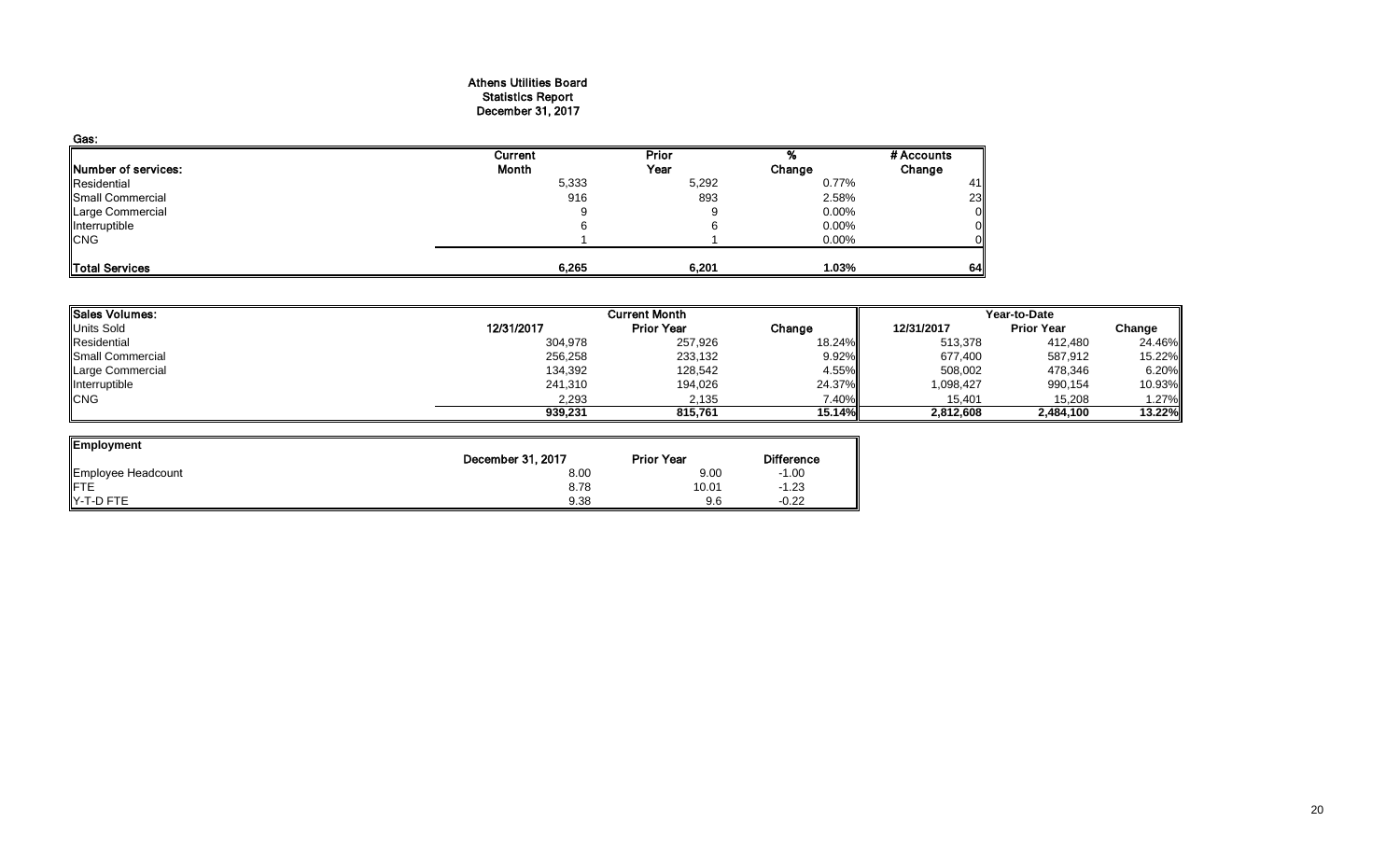|                                            |                                         | <b>Athens Utilities Board</b><br><b>Gas Division</b><br><b>Capital Budget</b> |                                                |                                                    |                                          |
|--------------------------------------------|-----------------------------------------|-------------------------------------------------------------------------------|------------------------------------------------|----------------------------------------------------|------------------------------------------|
|                                            |                                         | Month Ending as of December 31, 2017                                          |                                                |                                                    |                                          |
|                                            | <b>Budget</b>                           | <b>Actual</b>                                                                 | Variance to date<br>Favorable<br>(Unfavorable) | <b>Estimated</b><br>% Project<br><b>Completion</b> | <b>Percent Budget</b><br><b>Expended</b> |
| <b>Planned Capital Improvements:</b>       |                                         |                                                                               |                                                |                                                    |                                          |
| Truck 30 (2010)                            | 40,000                                  |                                                                               | 40,000                                         |                                                    |                                          |
| Truck 53                                   | 50,000                                  |                                                                               | 50,000                                         |                                                    |                                          |
| Upgrading Cathodic Protection Field -      | 15,000                                  |                                                                               | 15,000                                         |                                                    |                                          |
| <b>Replace Mechanical Correctors</b>       | 10,000                                  |                                                                               | 10,000                                         |                                                    |                                          |
| Replace Leak Machines                      | 10,000                                  |                                                                               | 10,000                                         |                                                    |                                          |
| Replace Locating Equipment - Digital (2)   | 12,000                                  |                                                                               | 12,000                                         |                                                    |                                          |
| Replace Locating Equipment - Pipe Horn     | 1,000                                   |                                                                               | 1,000                                          |                                                    |                                          |
| Replace Pressue Charts                     | 6,500                                   | 1,174                                                                         | 5,326                                          |                                                    | 18.07%                                   |
| 25% of 5 Year Leak Survey                  | 10,000                                  | 2,717                                                                         | 7,283                                          | 50%                                                | 27.17%                                   |
| Uprate Cumber Hills 20 psi to 50 psi       | 25,000                                  |                                                                               | 25,000                                         |                                                    |                                          |
| 2" McElroy Butt Fusion Machine             | 4,000                                   | 2,700                                                                         | 1,300                                          |                                                    | 67.50%                                   |
| Rock Hammer for Komatsu (Trac Hoe)         | 15,000                                  |                                                                               | 15,000                                         |                                                    |                                          |
| 2" Mole (Puncher)                          | 2,500                                   |                                                                               | 2,500                                          |                                                    |                                          |
| System Improvement                         | 60,000                                  | 1,516                                                                         | 58,484                                         |                                                    | 2.53% Continuous                         |
| Main                                       | 100,000                                 | 66,846                                                                        | 33,154                                         |                                                    | 66.85% Continuous                        |
| Services                                   | 130,000                                 | 111,633                                                                       | 18,367                                         |                                                    | 85.87% Continuous                        |
| <b>Total Planned Capital Improvements:</b> | \$<br>491,000 \$                        | 186,587 \$                                                                    | 304,413                                        |                                                    |                                          |
| <b>Other Assets:</b>                       |                                         |                                                                               |                                                |                                                    |                                          |
| Other                                      |                                         | 30,183                                                                        | (30, 183)                                      |                                                    |                                          |
| Niota City Gate (FY 2016 Budget)           | 1,603,300                               | 1,190,728                                                                     | 412,572                                        |                                                    |                                          |
| <b>Total Other Assets:</b>                 | $1,603,300.00$ \$                       | $1,220,911$ \$                                                                | 382,389                                        |                                                    |                                          |
| Totals:                                    | 2,094,300 \$                            | 1,407,498 \$                                                                  | 686,802                                        |                                                    |                                          |
|                                            | Percentage of Budget Spent Year-to-date |                                                                               | 67.21%                                         |                                                    |                                          |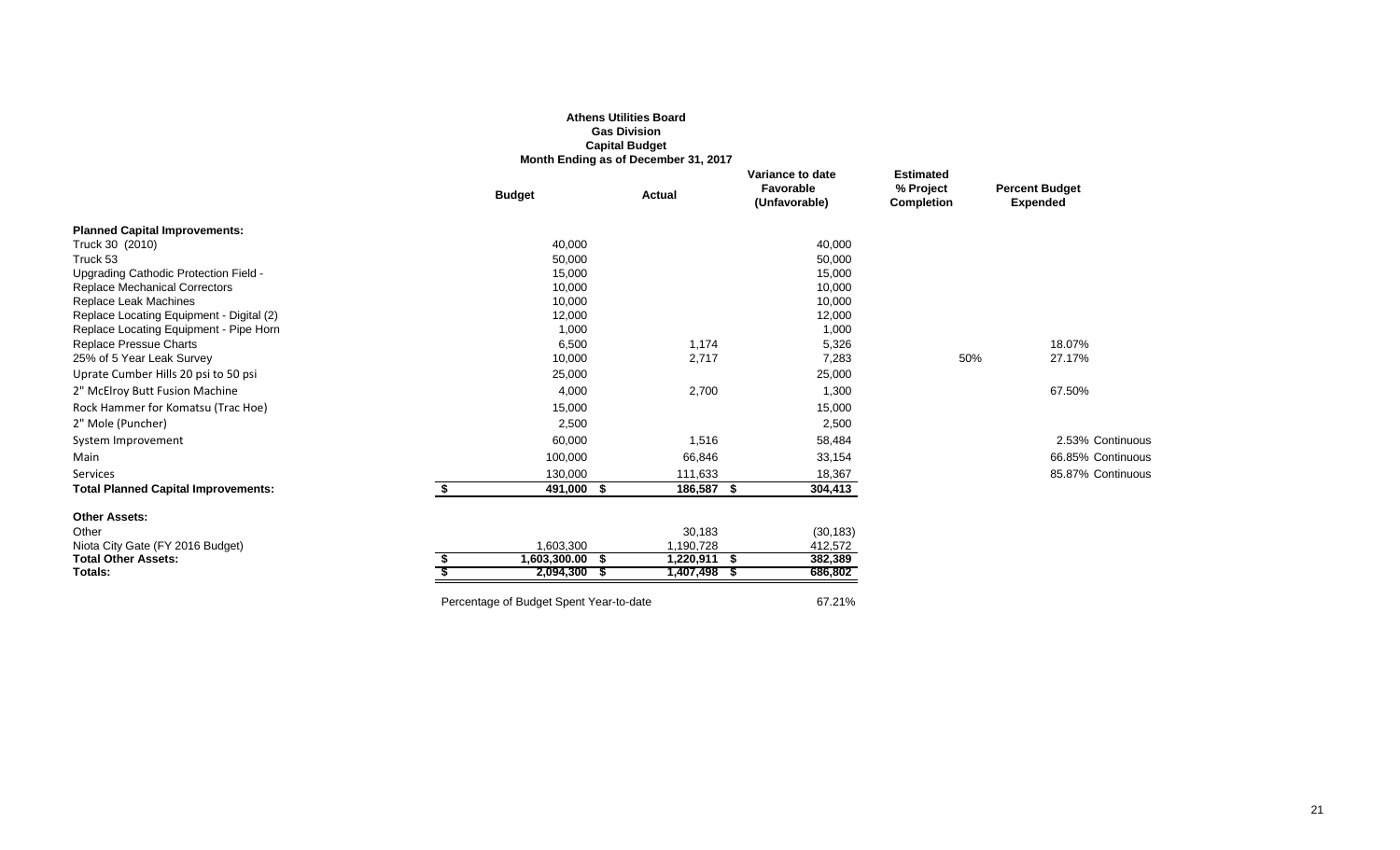#### **ATHENS UTILITIES BOARD WASTEWATER DIVISION BALANCE SHEET December 31, 2017**

|     |                       |                   |                   |                                            |                        |                   | Change        |
|-----|-----------------------|-------------------|-------------------|--------------------------------------------|------------------------|-------------------|---------------|
|     | <b>Current Period</b> | <b>Prior Year</b> | Change from       |                                            | <b>Current Period</b>  | Prior             | from prior    |
|     | December 31, 2017     |                   | <b>Prior Year</b> |                                            | December 31, 2017      | <b>Month</b>      | <b>Month</b>  |
|     |                       |                   |                   | Assets:                                    |                        |                   |               |
|     | 3,982,053.62          | 4.576.135.19      | (594,081.57)      | Cash and Cash Equivalents                  | 3,982,053.62           | 3,904,336.22      | 77.717.40     |
|     | 411,601.45            | 366,981.80        | 44,619.65         | Receivables                                | 411,601.45             | 384,788.47        | 26,812.98     |
|     | 0.00                  | 0.00              | 0.00              | Short Term Balances Due from Other Div.    | 0.00                   | 0.00              | 0.00          |
|     | 100,280.31            | 93,891.83         | 6,388.48          | Prepaid Expenses                           | 100,280.31             | 111,904.23        | (11,623.92)   |
|     | 325,732.11            | 281,037.20        | 44,694.91         | Materials and Supplies Inventory           | 325,732.11             | 310,335.91        | 15,396.20     |
|     | 4,819,667.49          | 5,318,046.02      | (498, 378.53)     | <b>Total Current Assets</b>                | 4,819,667.49           | 4,711,364.83      | 108,302.66    |
|     | 0.00                  | 0.00              | 0.00              | Bond and Interest Sinking Fund and Reserve | 0.00                   | 0.00              | 0.00          |
|     | 0.00                  | 0.00              | 0.00              | Reserve and Other                          | 0.00                   | 0.00              | 0.00          |
|     | 0.00                  | 0.00              | 0.00              | <b>Total Restricted Assets</b>             | 0.00                   | 0.00              | 0.00          |
|     | 0.00                  | 0.00              | 0.00              | Debt Issue Costs. Net of Amortization      | 0.00                   | 0.00              | 0.00          |
|     | 451,875.02            | 391,243.19        | 60,631.83         | <b>Deferred Pension Outflows</b>           | 451,875.02             | 451,875.02        | 0.00          |
|     | 54,146,169.93         | 52,686,615.49     | 1,459,554.44      | Sewer Utility Plant, at Cost               | 54, 146, 169. 93       | 54,124,429.60     | 21,740.33     |
|     | (18, 974, 565.74)     | (17,526,408.87)   | (1,448,156.87)    | Less: Accumulated Depreciation             | (18, 974, 565.74)      | (18, 854, 800.07) | (119, 765.67) |
|     | 35,171,604.19         | 35,160,206.62     | 11,397.57         | <b>Net Sewer Utility Plant</b>             | 35,171,604.19          | 35,269,629.53     | (98, 025.34)  |
|     | 35,623,479.21         | 35,551,449.81     | 72,029.40         | <b>Total Long Term Assets</b>              | 35,623,479.21          | 35,721,504.55     | (98, 025.34)  |
| - 5 | 40,443,146.70 \$      | 40,869,495.83 \$  | (426, 349.13)     | <b>Total Assets</b>                        | 40,443,146.70 \$<br>\$ | 40,432,869.38 \$  | 10,277.32     |
|     |                       |                   |                   | <b>Liabilities and Retained Earnings:</b>  |                        |                   |               |
|     | 26,892.00             | 23,872.17         | 3,019.83          | Accounts Payable                           | 26,892.00              | 50,088.03         | (23, 196.03)  |
|     | 64,700.00             | 59,290.00         | 5,410.00          | <b>Customer Deposits</b>                   | 64,700.00              | 64,235.00         | 465.00        |
|     | 116,204.45            | 116,932.79        | (728.34)          | <b>Other Current Liabilities</b>           | 116,204.45             | 119,604.01        | (3,399.56)    |
|     | 207,796.45            | 200,094.96        | 7,701.49          | <b>Total Current Liabilities</b>           | 207,796.45             | 233,927.04        | (26, 130.59)  |
|     | 0.00                  | 0.00              | 0.00              | <b>Bonds Payable</b>                       | 0.00                   | 0.00              | 0.00          |
|     | 2,064,094.21          | 2,192,139.16      | (128, 044.95)     | Notes Payable - State of Tennessee         | 2,064,094.21           | 2,074,881.78      | (10, 787.57)  |
|     | 15,174,443.89         | 15,751,487.89     | (577, 044.00)     | Notes Payable - Other                      | 15,174,443.89          | 15,174,443.89     | 0.00          |
|     | 519,690.75            | 442,348.34        | 77,342.41         | Net Pension Liability                      | 519,690.75             | 508,010.52        | 11,680.23     |
|     | 108,972.66            | 149,073.33        | (40, 100.67)      | <b>Deferred Pension Inflows</b>            | 108,972.66             | 108,972.66        | 0.00          |
|     | 17,867,201.51         | 18,535,048.72     | (667, 847.21)     | <b>Total Long Term Liabilities</b>         | 17,867,201.51          | 17,866,308.85     | 892.66        |
|     | 22,368,148.74         | 22,134,352.15     | 233,796.59        | Net Position                               | 22,368,148.74          | 22,332,633.49     | 35,515.25     |
| \$  | 40,443,146.70 \$      | 40,869,495.83 \$  | (426, 349.13)     | <b>Total Liabilities and Net Assets</b>    | 40,443,146.70 \$<br>\$ | 40,432,869.38 \$  | 10,277.32     |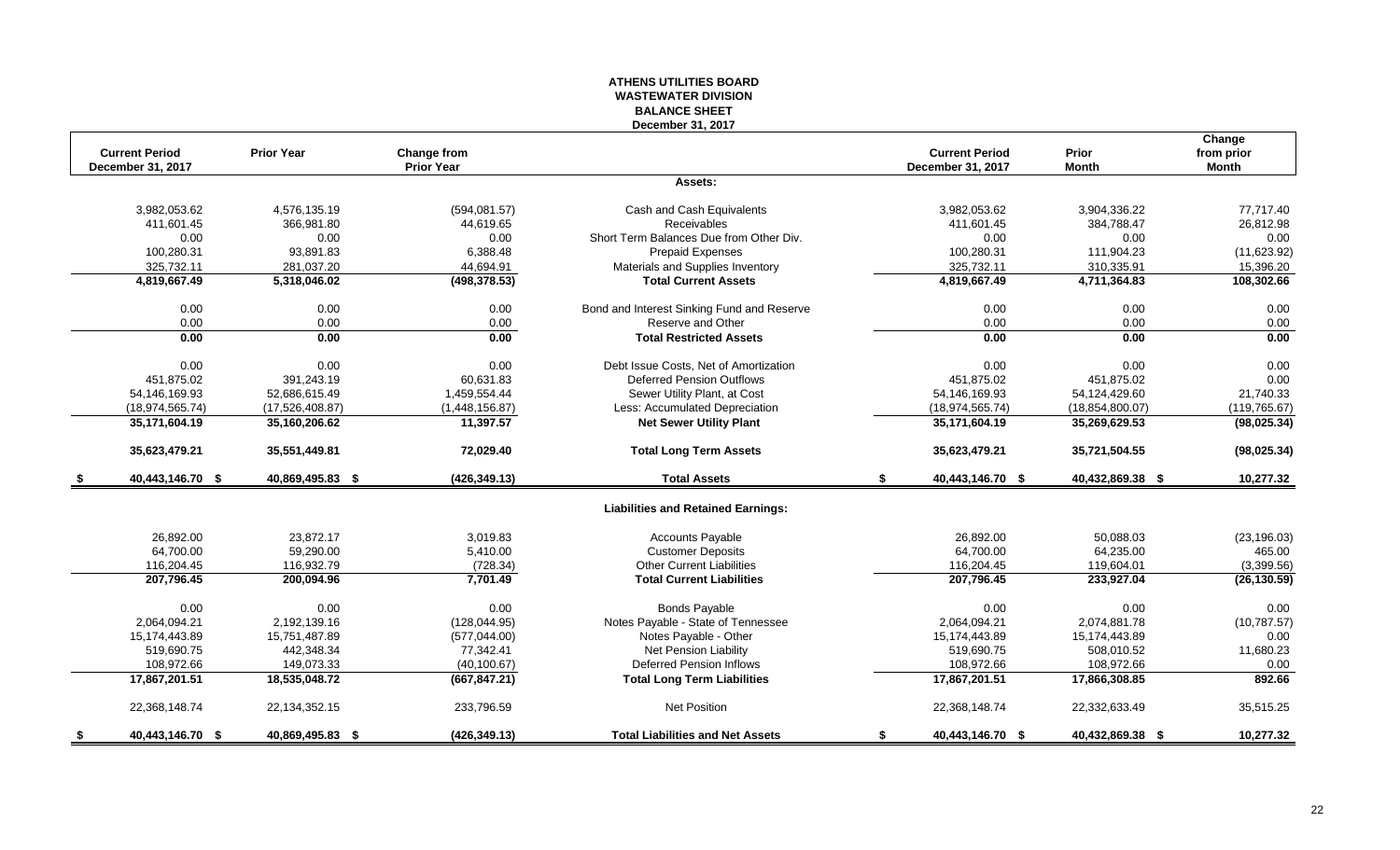#### Athens Utilities Board Profit and Loss Statement - Wastewater December 31, 2017

| Year-to-Date<br>December 31, 2017 | Year-to-Date<br><b>Prior Year</b> | Variance<br>Favorable<br>(Unfavorable) |                                            | Current<br>Month<br>December 31, 2017 | Current<br>Month<br><b>Prior Year</b> | Variance<br>Favorable<br>(Unfavorable) |
|-----------------------------------|-----------------------------------|----------------------------------------|--------------------------------------------|---------------------------------------|---------------------------------------|----------------------------------------|
|                                   |                                   |                                        | <b>REVENUE:</b>                            |                                       |                                       |                                        |
| 976,022.56                        | 973,067.01                        | 2,955.55                               | Residential                                | 161,232.48                            | 157,845.99                            | 3,386.49                               |
| 831,226.27                        | 770,361.93                        | 60,864.34                              | <b>Small Commercial</b>                    | 137,904.19                            | 124,643.37                            | 13,260.82                              |
| 691,943.61                        | 756,828.53                        | (64, 884.92)                           | Large Commercial                           | 133,184.01                            | 113,927.93                            | 19,256.08                              |
| 112,176.94                        | 76,055.49                         | 36,121.45                              | Other                                      | 10,183.94                             | 8,351.27                              | 1,832.67                               |
| 2,611,369.38                      | 2,576,312.96                      | 35,056.42                              | <b>Total Revenue</b>                       | 442,504.62                            | 404,768.56                            | 37,736.06                              |
|                                   |                                   |                                        | <b>OPERATING AND MAINTENANCE EXPENSES:</b> |                                       |                                       |                                        |
| 569,753.27                        | 591,024.55                        | 21,271.28                              | Sewer Treatment Plant Expense              | 66.527.33                             | 100.574.07                            | 34,046.74                              |
| 32,962.44                         | 30,039.29                         | (2,923.15)                             | <b>Pumping Station Expense</b>             | 4,778.81                              | 5,502.43                              | 723.62                                 |
| 165,204.35                        | 123,625.75                        | (41,578.60)                            | <b>General Expense</b>                     | 63,772.10                             | 31,656.48                             | (32, 115.62)                           |
| 74,362.26                         | 69,063.81                         | (5, 298.45)                            | Cust. Service and Cust. Acct. Expense      | 12,744.90                             | 12,527.40                             | (217.50)                               |
| 473,244.21                        | 462,443.81                        | (10,800.40)                            | Administrative and General Expense         | 73,932.61                             | 79,451.67                             | 5,519.06                               |
| 1,315,526.53                      | 1,276,197.21                      | (39, 329.32)                           | <b>Total Operating Expenses</b>            | 221,755.75                            | 229,712.05                            | 7,956.30                               |
|                                   |                                   |                                        | <b>Maintenance Expense</b>                 |                                       |                                       |                                        |
| 97,249.79                         | 89,793.90                         | (7, 455.89)                            | Sewer Treatment Plant Expense              | 12,864.39                             | 10,530.20                             | (2, 334.19)                            |
| 42,834.75                         | 36,339.55                         | (6,495.20)                             | <b>Pumping Station Expense</b>             | 6,626.46                              | 8,127.58                              | 1,501.12                               |
| 136,216.89                        | 90,870.83                         | (45, 346.06)                           | <b>General Expense</b>                     | 24,197.44                             | 34,767.58                             | 10,570.14                              |
| 2,021.75                          | 1,505.94                          | (515.81)                               | Administrative and General Expense         | 464.48                                | 236.95                                | (227.53)                               |
| 278,323.18                        | 218,510.22                        | (59, 812.96)                           | <b>Total Maintenance Expense</b>           | 44,152.77                             | 53,662.31                             | 9,509.54                               |
|                                   |                                   |                                        | <b>Other Operating Expenses</b>            |                                       |                                       |                                        |
| 725,133.34                        | 723,508.82                        | (1,624.52)                             | Depreciation                               | 122,044.84                            | 119,601.11                            | (2, 443.73)                            |
| 725, 133.34                       | 723,508.82                        | (1,624.52)                             | <b>Total Other Operating Expenses</b>      | 122,044.84                            | 119,601.11                            | (2, 443.73)                            |
| 2,318,983.05                      | 2,218,216.25                      | (100, 766.80)                          | <b>Operating and Maintenance Expenses</b>  | 387,953.36                            | 402,975.47                            | 15,022.11                              |
| 292,386.33                        | 358,096.71                        | (65,710.38)                            | <b>Operating Income</b>                    | 54,551.26                             | 1,793.09                              | 52,758.17                              |
| 8,900.87                          | 9,239.95                          | (339.08)                               | Other Income                               | 1,379.08                              | 1,665.38                              | (286.30)                               |
| 301,287.20                        | 367,336.66                        | (66,049.46)                            | <b>Total Income</b>                        | 55,930.34                             | 3,458.47                              | 52,471.87                              |
| 363.25                            | 4,090.40                          | 3,727.15                               | Other Expense                              | 32.00                                 | 0.00                                  | (32.00)                                |
| 300,923.95                        | 363,246.26                        | (62, 322.31)                           | Net Income Before Debt Expense             | 55,898.34                             | 3,458.47                              | 52,439.87                              |
|                                   |                                   |                                        | <b>DEBT RELATED EXPENSES:</b>              |                                       |                                       |                                        |
| 0.00                              | 0.00                              | 0.00                                   | Amortization of Debt Discount              | 0.00                                  | 0.00                                  | 0.00                                   |
| 0.00                              | 0.00                              | 0.00                                   | <b>Bond Interest</b>                       | 0.00                                  | 0.00                                  | 0.00                                   |
| 110,379.95                        | 86,513.76                         | (23,866.19)                            | <b>Other Debt Interest</b>                 | 20,383.09                             | 15,239.78                             | (5, 143.31)                            |
| 110,379.95                        | 86,513.76                         | (23,866.19)                            | Total debt related expenses                | 20,383.09                             | 15,239.78                             | (5, 143.31)                            |
| 190,544.00                        | 276,732.50                        | (86, 188.50)                           | <b>Net Before Extraordinary</b>            | 35,515.25                             | (11,781.31)                           | 47,296.56                              |
| 11.600.00                         | 2.100.00                          | 9,500.00                               | Grants, Contributions, Extraordinary       | 0.00                                  | 0.00                                  | 0.00                                   |
| 202,144.00 \$                     | 278,832.50 \$                     | (76, 688.50)                           | <b>Change in Net Assets</b>                | 35,515.25 \$<br>£.                    | $(11,781.31)$ \$                      | 47,296.56                              |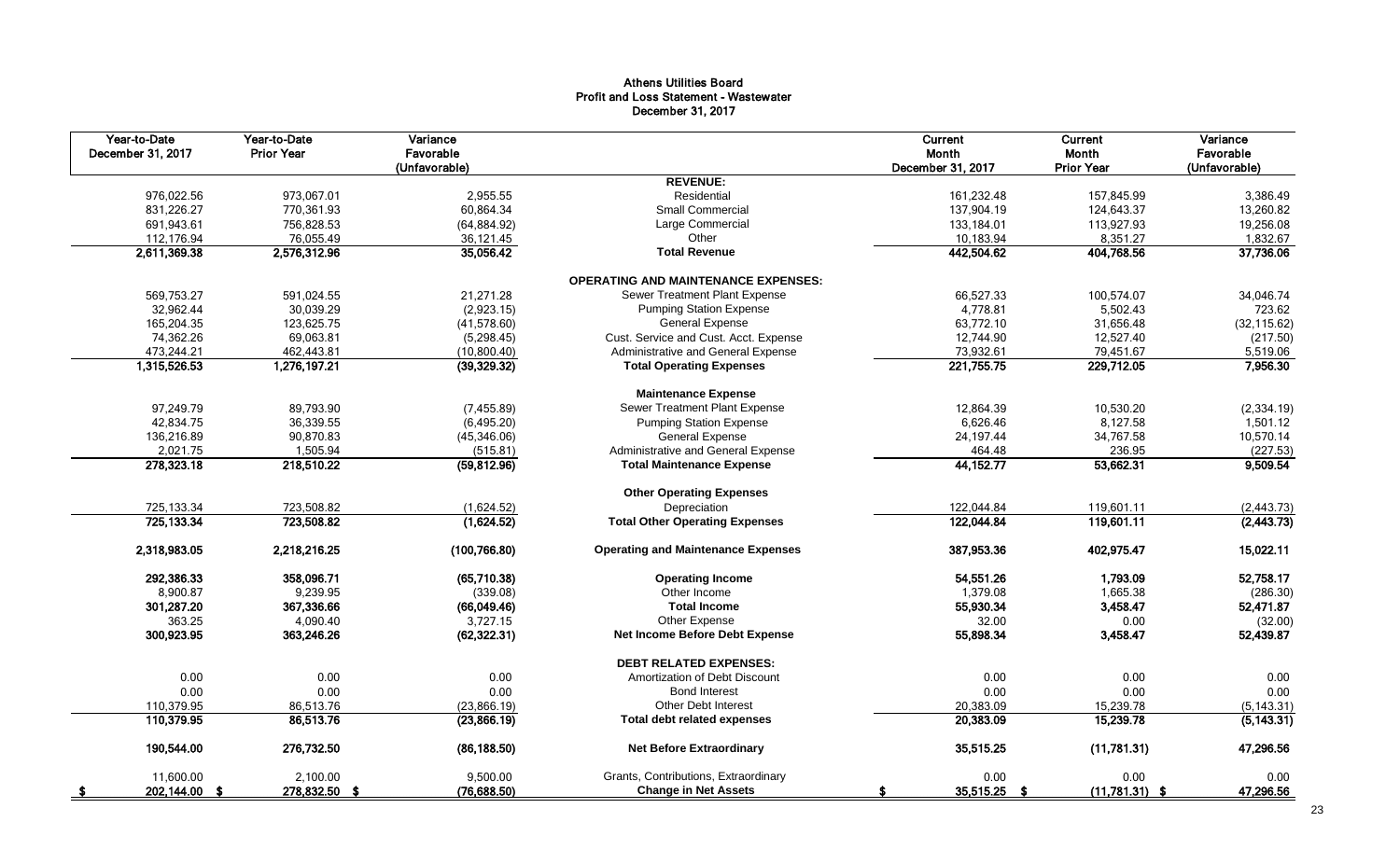#### Athens Utilities Board Budget Comparison - Wastewater December 31, 2017

| Year-to-Date<br>December 31, 2017 | Year-to-Date<br><b>Budget</b> | $Y-T-D$<br>Variance | <b>Description</b>                          | <b>Current Month</b><br>December 31, 2017 | <b>Monthly</b><br><b>Budget</b> | <b>Budget</b><br>Variance |
|-----------------------------------|-------------------------------|---------------------|---------------------------------------------|-------------------------------------------|---------------------------------|---------------------------|
|                                   |                               |                     |                                             |                                           |                                 |                           |
|                                   |                               |                     | <b>REVENUE:</b>                             |                                           |                                 |                           |
| 976,022.56                        | 966,596.44                    | 9,426.12            | Residential                                 | 161,232.48                                | 157,338.55                      | 3,893.93                  |
| 831,226.27                        | 768,599.66                    | 62,626.61           | Small Commercial                            | 137,904.19                                | 124,008.75                      | 13,895.44                 |
| 691,943.61                        | 771,245.17                    | (79, 301.56)        | Large Commercial                            | 133,184.01                                | 135,430.76                      | (2, 246.75)               |
| 112,176.94                        | 81,304.09                     | 30,872.85           | Other                                       | 10,183.94                                 | 9,774.30                        | 409.64                    |
| 2,611,369.38                      | 2,587,745.37                  | 23,624.01           | <b>Total Revenue</b>                        | 442,504.62                                | 426,552.36                      | 15,952.26                 |
|                                   |                               |                     | <b>OPERATING AND MAINTENANCE EXPENSES:</b>  |                                           |                                 |                           |
| 569,753.27                        | 596,959.69                    | 27,206.42           | Sewer Treatment Plant Expense               | 66,527.33                                 | 98,333.91                       | 31,806.58                 |
| 32,962.44                         | 36,143.19                     | 3,180.75            | <b>Pumping Station Expense</b>              | 4,778.81                                  | 6,055.49                        | 1,276.68                  |
| 165,204.35                        | 125,384.65                    | (39, 819.70)        | <b>General Expense</b>                      | 63,772.10                                 | 21,817.78                       | (41, 954.32)              |
| 74,362.26                         | 65,956.81                     | (8,405.45)          | Customer Service and Customer Acct. Expense | 12,744.90                                 | 12,542.90                       | (202.00)                  |
| 473,244.21                        | 457,576.26                    | (15,667.95)         | Administrative and General Expense          | 73,932.61                                 | 76,608.01                       | 2,675.40                  |
| 1,315,526.53                      | 1,282,020.60                  | (33,505.93)         | <b>Total Operating Expenses</b>             | 221,755.75                                | 215,358.09                      | (6, 397.66)               |
|                                   |                               |                     |                                             |                                           |                                 |                           |
|                                   |                               |                     | <b>Maintenance Expense</b>                  |                                           |                                 |                           |
| 97,249.79                         | 95,663.37                     | (1,586.42)          | Sewer Treatment Plant Expense               | 12,864.39                                 | 15,995.10                       | 3,130.71                  |
| 42,834.75                         | 36,391.36                     | (6,443.39)          | <b>Pumping Station Expense</b>              | 6,626.46                                  | 5,542.92                        | (1,083.54)                |
| 136,216.89                        | 99,110.53                     | (37, 106.36)        | <b>General Expense</b>                      | 24,197.44                                 | 20,268.67                       | (3,928.77)                |
| 2,021.75                          | 1,997.48                      | (24.27)             | Administrative and General Expense          | 464.48                                    | 199.47                          | (265.01)                  |
| 278,323.18                        | 233,162.74                    | (45, 160.44)        | <b>Total Maintenance Expense</b>            | 44,152.77                                 | 42,006.16                       | (2, 146.61)               |
|                                   |                               |                     | <b>Other Operating Expenses</b>             |                                           |                                 |                           |
| 725,133.34                        | 736,600.04                    | 11,466.70           | Depreciation                                | 122,044.84                                | 123,411.10                      | 1,366.26                  |
| 725,133.34                        | 736,600.04                    | 11,466.70           | <b>Total Other Operating Expenses</b>       | 122,044.84                                | 123,411.10                      | 1,366.26                  |
| 2,318,983.05                      | 2,251,783.38                  | (67, 199.67)        | <b>Operating and Maintenance Expenses</b>   | 387,953.36                                | 380,775.35                      | (7, 178.01)               |
| 292,386.33                        | 335,961.99                    | (43, 575.66)        | <b>Operating Income</b>                     | 54,551.26                                 | 45,777.01                       | 8,774.25                  |
| 8,900.87                          | 8,233.72                      | 667.15              | Other Income                                | 1,379.08                                  | 932.44                          | 446.64                    |
| 301,287.20                        | 344,195.71                    | (42,908.51)         | <b>Total Income</b>                         | 55,930.34                                 | 46,709.45                       | 9,220.89                  |
| 363.25                            | 6,166.92                      | 5,803.67            | Other Expense                               | 32.00                                     | 25.09                           | (6.91)                    |
| 300,923.95                        | 338,028.79                    | (37, 104.84)        | Net Income Before Debt Expense              | 55,898.34                                 | 46,684.36                       | 9,213.98                  |
|                                   |                               |                     | <b>DEBT RELATED EXPENSES:</b>               |                                           |                                 |                           |
| 0.00                              | 0.00                          | 0.00                | Amortization of Debt Discount               | 0.00                                      | 0.00                            | 0.00                      |
| 0.00                              | 0.00                          | 0.00                | <b>Bond Interest</b>                        | 0.00                                      | 0.00                            | 0.00                      |
| 110,379.95                        | 97,772.36                     | (12,607.59)         | <b>Other Debt Interest</b>                  | 20,383.09                                 | 16,057.75                       | (4,325.34)                |
| 110,379.95                        | 97,772.36                     |                     |                                             |                                           |                                 | (4,325.34)                |
|                                   |                               | (12,607.59)         | Total debt related expenses                 | 20,383.09                                 | 16,057.75                       |                           |
| 190,544.00                        | 240,256.43                    | (49, 712.43)        | <b>Net Before Extraordinary</b>             | 35,515.25                                 | 30,626.61                       | 4,888.64                  |
| 11,600.00                         | 125,000.00                    | (113,400.00)        | Grants, Contributions, Extraordinary        | 0.00                                      | 20,833.33                       | (20, 833.33)              |
| 202,144.00 \$<br>- \$             | 365,256.43 \$                 | (163, 112.43)       | <b>Change in Net Assets</b>                 | 35,515.25 \$<br>\$                        | 51,459.94 \$                    | (15,944.69)               |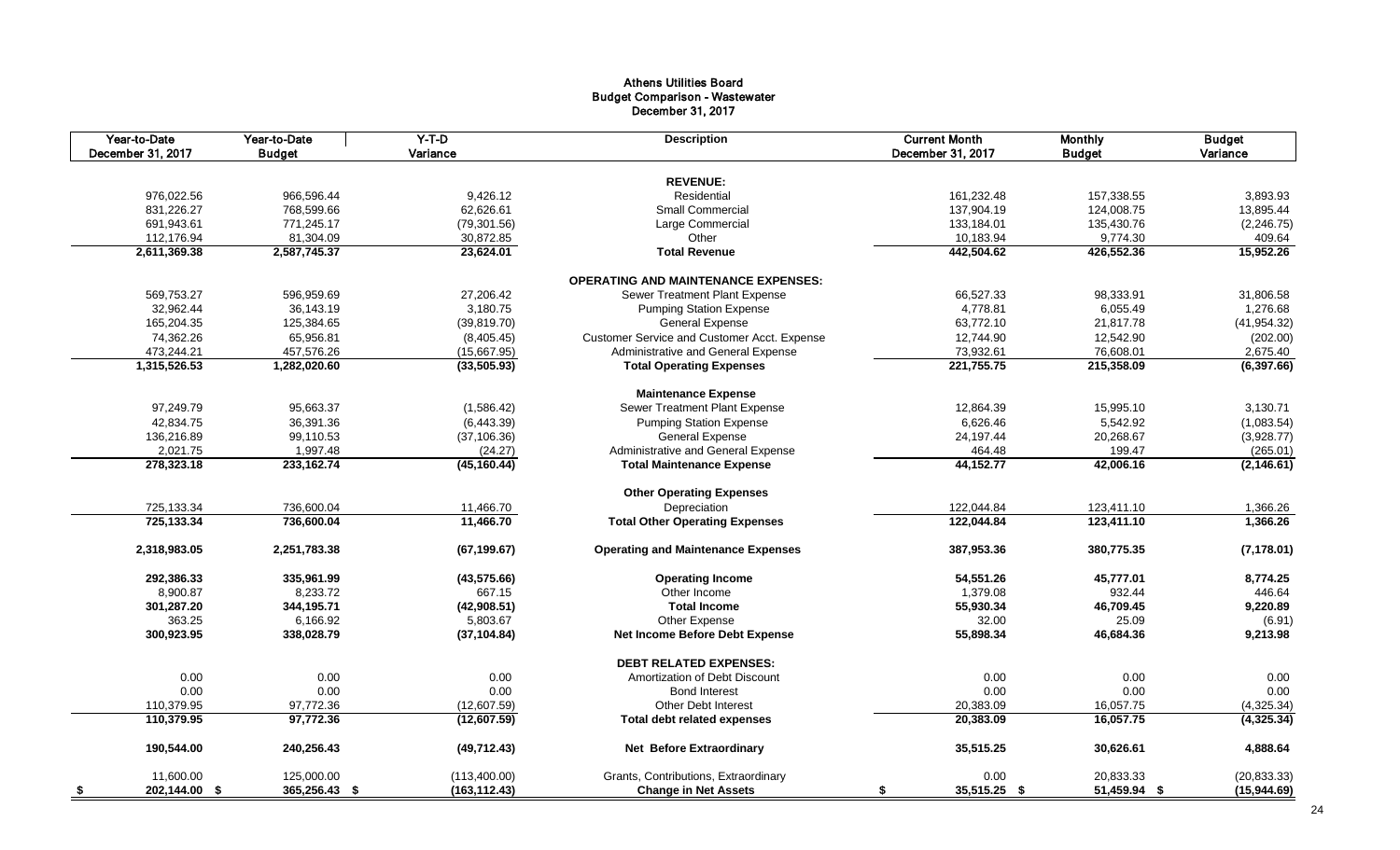#### **Athens Utilities Board Wastewater Division STATEMENTS OF CASH FLOWS December 31, 2017**

|           | Year-to-Date<br>December 31, 2017 | Year-to-Date<br><b>Prior Year</b> | Variance           |                                                                                                                 | <b>Month to Date</b><br>December 31, 2017 | <b>Month to Date</b><br><b>Prior Year</b> | Variance         |
|-----------|-----------------------------------|-----------------------------------|--------------------|-----------------------------------------------------------------------------------------------------------------|-------------------------------------------|-------------------------------------------|------------------|
|           |                                   |                                   |                    | <b>CASH FLOWS FROM OPERATING ACTIVITIES:</b>                                                                    |                                           |                                           |                  |
|           | 190,544.00                        | 276,732.50                        | (86, 188.50)       | Net Operating Income<br><b>Adjustments to Reconcile Operating Income</b><br>to Net Cash Provided by Operations: | 35,515.25                                 | (11,781.31)                               | 47,296.56        |
|           | 725,133.34                        | 723,508.82                        | 1,624.52           | Depreciation                                                                                                    | 122,044.84                                | 119,601.11                                | 2,443.73         |
|           |                                   |                                   |                    | <b>Changes in Assets and Liabilities:</b>                                                                       |                                           |                                           |                  |
|           | (39, 140.32)                      | 18,454.41                         | (57, 594.73)       | Receivables                                                                                                     | (26, 812.98)                              | 5,845.45                                  | (32,658.43)      |
|           | 0.00                              | 0.00                              | 0.00               | Short Term Notes to Other Divisions                                                                             | 0.00                                      | 0.00                                      | 0.00             |
|           | 87,436.82                         | 93,536.00                         | (6,099.18)         | Prepaid Expenses                                                                                                | 11,623.92                                 | 15,686.24                                 | (4,062.32)       |
|           | 0.00                              | 45,248.70                         | (45, 248.70)       | <b>Deferred Pension Outflows</b>                                                                                | 0.00                                      | 0.00                                      | 0.00             |
|           | (100, 354.38)                     | 42,465.06                         | (142, 819.44)      | Materials and Supplies Inventory                                                                                | (15, 396.20)                              | (10, 810.23)                              | (4,585.97)       |
|           | 0.00                              | 0.00                              | 0.00               | <b>Bond Sinking Funds</b>                                                                                       | 0.00                                      | 0.00                                      | 0.00             |
|           | 0.00                              | 0.00                              | 0.00               | Reserve                                                                                                         | 0.00                                      | 0.00                                      | 0.00             |
|           | 0.00                              | 0.00                              | 0.00               | <b>Other Assets</b>                                                                                             | 0.00                                      | 0.00                                      | 0.00             |
|           | (214, 869.00)                     | 6,534.80                          | (221, 403.80)      | <b>Accounts Payable</b>                                                                                         | (23, 196.03)                              | 7,640.08                                  | (30, 836.11)     |
|           | (17, 535.25)                      | (20, 217.83)                      | 2,682.58           | <b>Accrued Liabilities</b>                                                                                      | (3,399.56)                                | (1,358.80)                                | (2,040.76)       |
|           | 29,451.80                         | (43, 161.08)                      | 72,612.88          | Retirements and Salvage                                                                                         | 2,105.44                                  | (78,903.78)                               | 81,009.22        |
|           | 1,880.00                          | 3,295.00                          | (1,415.00)         | <b>Customer Deposits</b>                                                                                        | 465.00                                    | 1.070.00                                  | (605.00)         |
|           | (79, 249.94)                      | (135, 123.04)                     | 55,873.10          | <b>Net Pension Liability</b>                                                                                    | 11,680.23                                 | 11,534.51                                 | 145.72           |
|           | 0.00                              | 0.00                              | 0.00               | <b>Deferred Pension Inflows</b>                                                                                 | 0.00                                      | 0.00                                      | 0.00             |
|           | 583,297.07                        | 1,011,273.34                      | (427, 976.27)      | <b>Total Cash from Operating Activities</b>                                                                     | 114,629.91                                | 58,523.27                                 | 56,106.64        |
|           | 0.00<br>(64, 404.62)              | 0.00<br>(62, 864.31)              | 0.00<br>(1,540.31) | <b>CASH FLOWS FROM NONCAPITAL FINANCING ACTIVITIES:</b><br>Bonds payable<br>Notes Payable                       | 0.00<br>(10,787.57)                       | 0.00<br>(10,533.06)                       | 0.00<br>(254.51) |
|           | (64, 404.62)                      | (62, 864.31)                      | (1,540.31)         | <b>Total Cash from Noncapital Financing Activities</b>                                                          | (10, 787.57)                              | (10, 533.06)                              | (254.51)         |
|           |                                   |                                   |                    | <b>CASH FROM INVESTING ACTIVITIES:</b>                                                                          |                                           |                                           |                  |
|           | 0.00                              | 0.00                              | 0.00               | <b>Prior Period Adjustment</b>                                                                                  | 0.00                                      | 0.00                                      | 0.00             |
|           | 11,600.00                         | 2,100.00                          | 9,500.00           | Grants Contributions & Other Extraordinary                                                                      | 0.00                                      | 0.00                                      | 0.00             |
|           | 0.00                              | 0.00                              | 0.00               | Adjust Net Pension Obligation                                                                                   | 0.00                                      | 0.00                                      | 0.00             |
|           | (742, 264.95)                     | (460, 157.74)                     | (282, 107.21)      | Sewer Utility Plant                                                                                             | (26, 124.94)                              | 38,930.48                                 | (65,055.42)      |
|           | (730, 664.95)                     | (458, 057.74)                     | (272, 607.21)      | <b>Total Cash from Capital and Related Investing Activities</b>                                                 | (26, 124.94)                              | 38,930.48                                 | (65,055.42)      |
|           | $(211, 772.50)$ \$                | 490,351.29 \$                     | (702, 123.79)      | <b>Net Changes in Cash Position</b>                                                                             | 77,717.40 \$<br>\$                        | 86,920.69 \$                              | (9,203.29)       |
|           |                                   |                                   |                    |                                                                                                                 |                                           |                                           |                  |
|           | 4,193,826.12                      | 4,085,783.90                      | 108,042.22         | Cash at Beginning of Period                                                                                     | 3,904,336.22                              | 4,489,214.50                              | (584, 878.28)    |
|           | 3,982,053.62                      | 4,576,135.19                      | (594,081.57)       | Cash at End of Period                                                                                           | 3,982,053.62                              | 4,576,135.19                              | (594,081.57)     |
| <u>\$</u> | $(211, 772.50)$ \$                | 490,351.29 \$                     | (702, 123.79)      | <b>Changes in Cash and Equivalents</b>                                                                          | 77,717.40 \$<br>S.                        | 86,920.69 \$                              | (9,203.29)       |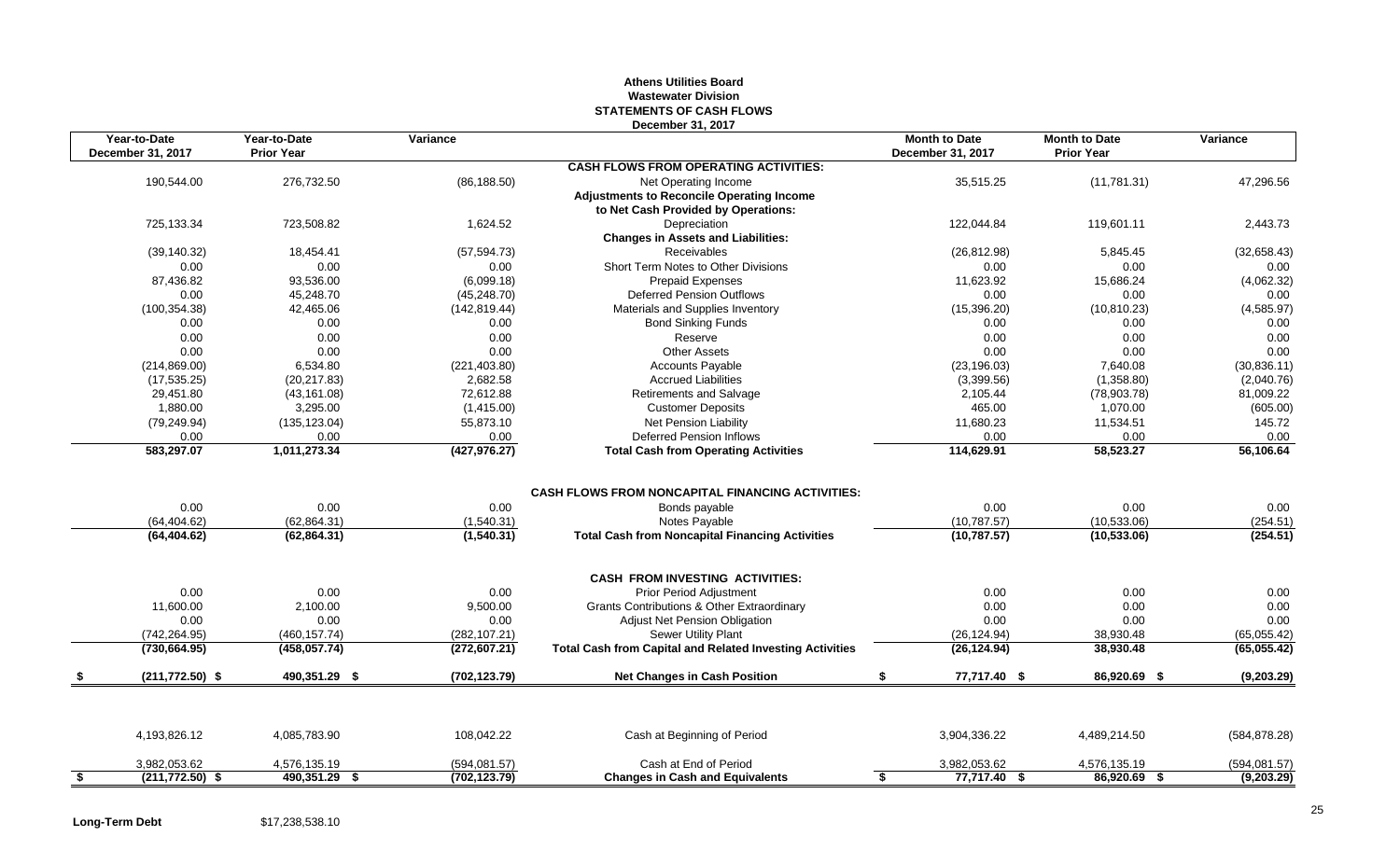#### Athens Utilities Board Statistics Report December 31, 2017

| Wastewater:                |         |       |        |                |
|----------------------------|---------|-------|--------|----------------|
|                            | Current | Prior |        | # Accounts     |
| Number of services:        | Month   | Year  | Change | Change         |
| Residential - Inside City  | 4,294   | 4,283 | 0.26%  | 11             |
| Residential - Outside City | 49      | 47    | 4.26%  | $\overline{2}$ |
| Commercial - Inside City   | 929     | 913   | 1.75%  | 16             |
| Commercial - Outside City  |         |       | 0.00%  |                |
| <b>ITotal Services</b>     | 5.276   | 5.247 | 0.55%  | 29             |

| <b>Sales Volumes:</b>      | <b>Current Month</b> |                   |           | Year-to-Date |                   |           |
|----------------------------|----------------------|-------------------|-----------|--------------|-------------------|-----------|
| Gallonsx100                | 12/31/2017           | <b>Prior Year</b> | Change    | 12/31/2017   | <b>Prior Year</b> | Change    |
| Residential - Inside City  | 151,186              | 152,377           | $-0.78%$  | 929,544      | 959,172           | $-3.09%$  |
| Residential - Outside City | 2,271                | 2,020             | 12.43%    | 13,898       | 12.467            | 11.48%    |
| Commercial - Inside City   | 189,345              | 189,360           | $-0.01\%$ | 1,222,524    | 1,202,508         | 1.66%     |
| Commercial - Outside City  | 10.298               | 9,499             | 8.41%     | 57,492       | 56,754            | $1.30\%$  |
|                            | 353.100              | 353.256           | $-0.04%$  | 2,223,458    | 2,230,901         | $-0.33\%$ |

| Employment         |                   |                   |                   |
|--------------------|-------------------|-------------------|-------------------|
|                    | December 31, 2017 | <b>Prior Year</b> | <b>Difference</b> |
| Employee Headcount | 19.00             | 19.00             | 0.00              |
|                    | 20.40             | 21.03             | $-0.63$           |
| Y-T-D FTE          | 19.95             | 20.06             | $-0.11$           |

| Total Company Employment |                   |                   |                   |  |  |  |  |  |
|--------------------------|-------------------|-------------------|-------------------|--|--|--|--|--|
|                          | December 31, 2017 | <b>Prior Year</b> | <b>Difference</b> |  |  |  |  |  |
| Company Total Headcount: | 98.00             | 96.00             | 2.00              |  |  |  |  |  |
| Company Total FTE        | 105.57            | 113.65            | $-8.08$           |  |  |  |  |  |
| Company Y-T-D FTE        | 105.40            | 102.57            | 2.83              |  |  |  |  |  |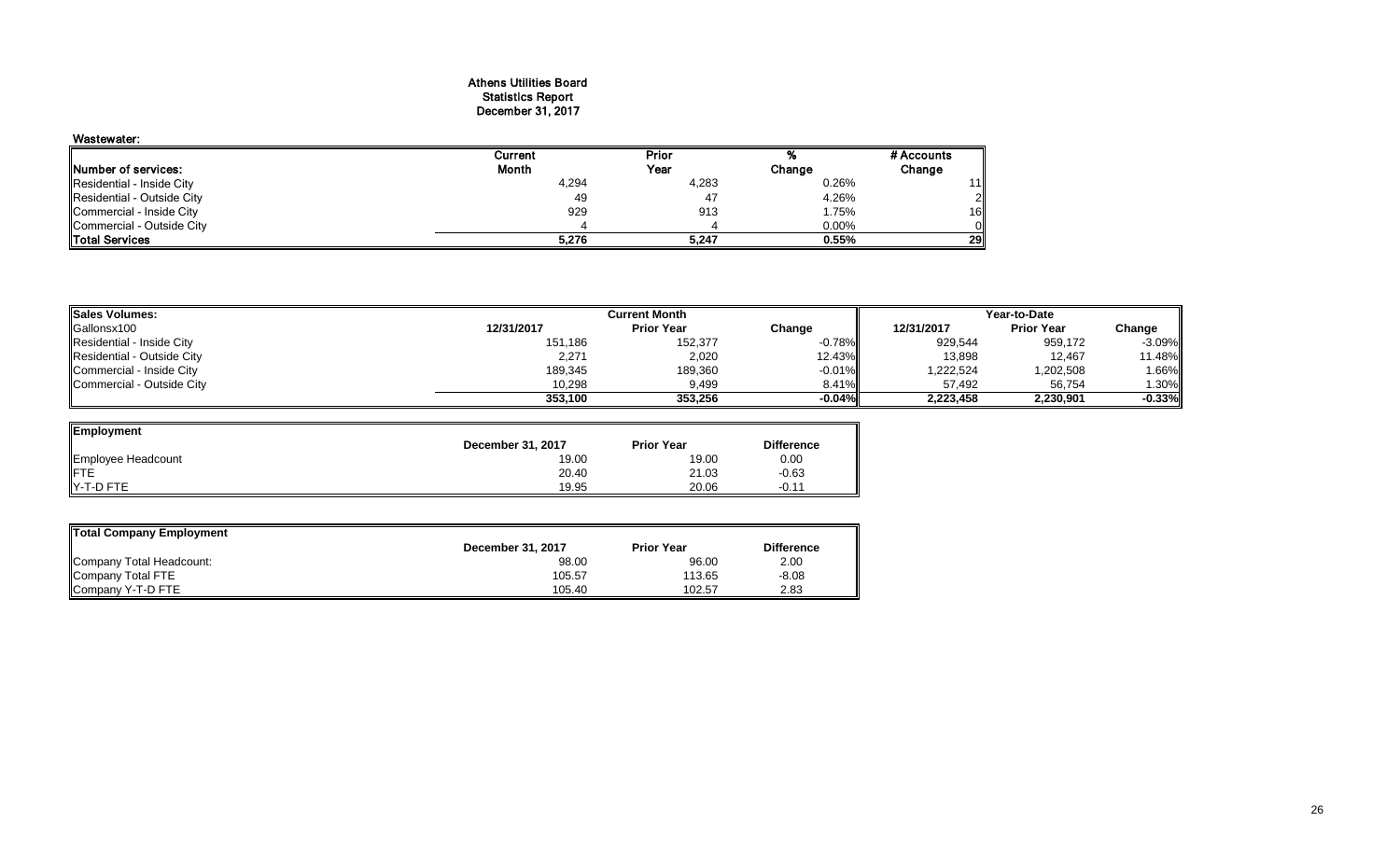#### **Athens Utilities Board Wastewater Division Capital Budget Month Ending as of December 31, 2017**

|                                               | <b>Budget</b>                           |                   | <b>Actual</b>   | <b>Variance to Date</b><br>Favorable<br>(Unfavorable) | <b>Estimated</b><br>% Project<br>Completion | <b>Percent Budget</b><br><b>Expended</b> |
|-----------------------------------------------|-----------------------------------------|-------------------|-----------------|-------------------------------------------------------|---------------------------------------------|------------------------------------------|
| <b>Planned Capital Improvements:</b>          |                                         |                   |                 |                                                       |                                             |                                          |
| Replace Truck 43                              |                                         | 80,000            |                 | 80,000                                                |                                             |                                          |
| NMC WWTP T-Valve for Return Sludge            |                                         | 12,000            |                 | 12,000                                                |                                             |                                          |
| NMC WWTP Valves Influent Fine Screens         |                                         | 10,000            | 3,755           | 6,245                                                 |                                             | 37.55%                                   |
| Oost WWTP UV Bulbs                            |                                         | 45,000            | 35,269          | 9,731                                                 |                                             | 78.37%                                   |
| NMC WWTP UV Bulbs                             |                                         | 15,000            | 17,142          | (2, 142)                                              |                                             | 114.28%                                  |
| Oost WWTP Material and Equip. Storage Finish  |                                         | 280,000           | 335,259         | (55, 259)                                             | 90%                                         | 119.74%                                  |
| Highway 30 TDOT Project                       |                                         | 30,000            | 8,364           | 21,636                                                | 10%                                         | 27.88%                                   |
| <b>NMC Clairfier Brushes</b>                  |                                         | 25,000            | 1,222           | 23,778                                                | 5%                                          | 4.89%                                    |
| <b>Boring Machine</b>                         |                                         | 15,000            |                 | 15,000                                                |                                             |                                          |
| Oost WWTP Digester Liquid Motive Pumps (4)    |                                         | 80,000            | 37,741          | 42,259                                                |                                             | 47.18%                                   |
| Tellico Hills CDBG (\$500,000 grant)          |                                         | 335,000           |                 | 335,000                                               |                                             |                                          |
| <b>Building Improvements</b>                  |                                         | 15,000            | 1,431           | 13,569                                                | 7%                                          | 9.54%                                    |
| Oostanaula WWTP Refurbishment                 |                                         | 100,000           | 3,528           | 96,472                                                |                                             | 3.53% Continuous                         |
| NMC WWTP Refurbishment                        |                                         | 100,000           | 23,765          | 76,235                                                |                                             | 23.77% Continuous                        |
| Admin and Operators Buildings Maint. - Oost.  |                                         | 10,000            | 2,931           | 7,069                                                 |                                             | 29.31% Continuous                        |
| Laboratory Equipment                          |                                         | 45,000            | 1,100           | 43,900                                                |                                             | 2.44% Continuous                         |
| <b>Lift Station Rehabilitation</b>            |                                         | 15,000            | 9,353           | 5,647                                                 |                                             | 62.36% Continuous                        |
| Field and Safety Equipment - PE Welding Equip |                                         | 50,000            |                 | 50,000                                                |                                             | Continuous                               |
| <b>Collection System Rehab</b>                |                                         | 500,000           | 45,019          | 454,981                                               |                                             | 9.00% Continuous                         |
| <b>Material Donations</b>                     |                                         | 5,000             |                 | 5,000                                                 |                                             | Continuous                               |
| Technology (SCADA, Computers)                 |                                         | 30,000            | 6,391           | 23,609                                                |                                             | 21.30% Continuous                        |
| Services                                      |                                         | 100,000           | 97,158          | 2,842                                                 |                                             | 97.16% Continuous                        |
| Extensions                                    |                                         | 50,000            |                 | 50,000                                                |                                             | Continuous                               |
| <b>Grinder Pump Core Replacements</b>         |                                         | 25,000            | 3,824           | 21,176                                                |                                             | 15.30% Continuous                        |
| <b>Rehabilitation of Services</b>             |                                         | 75,000            | 3,471           | 71,529                                                |                                             | 4.63% Continuous                         |
| <b>Total Planned Capital Improvements:</b>    | \$                                      | 2,047,000<br>- \$ | 636,724 \$      | 1,410,276                                             |                                             |                                          |
| <b>Other Assets:</b>                          |                                         |                   |                 |                                                       |                                             |                                          |
| Railroad Ave Pump Station Rebuild             |                                         |                   | 65,079          | (65,079)                                              |                                             |                                          |
| Food City Relocate                            |                                         |                   | 12,771          | (12, 771)                                             |                                             |                                          |
| Other                                         |                                         |                   | 22,998          | (22,998)                                              |                                             |                                          |
| <b>Total Other Assets</b>                     | \$                                      | - \$              | 100,848<br>- \$ | (100, 848)                                            |                                             |                                          |
| Totals:                                       | S                                       | 2,047,000<br>- \$ | 737,572 \$      | 1,309,428                                             |                                             |                                          |
|                                               | Percentage of Budget Spent Year-to-date |                   |                 | 36.03%                                                |                                             |                                          |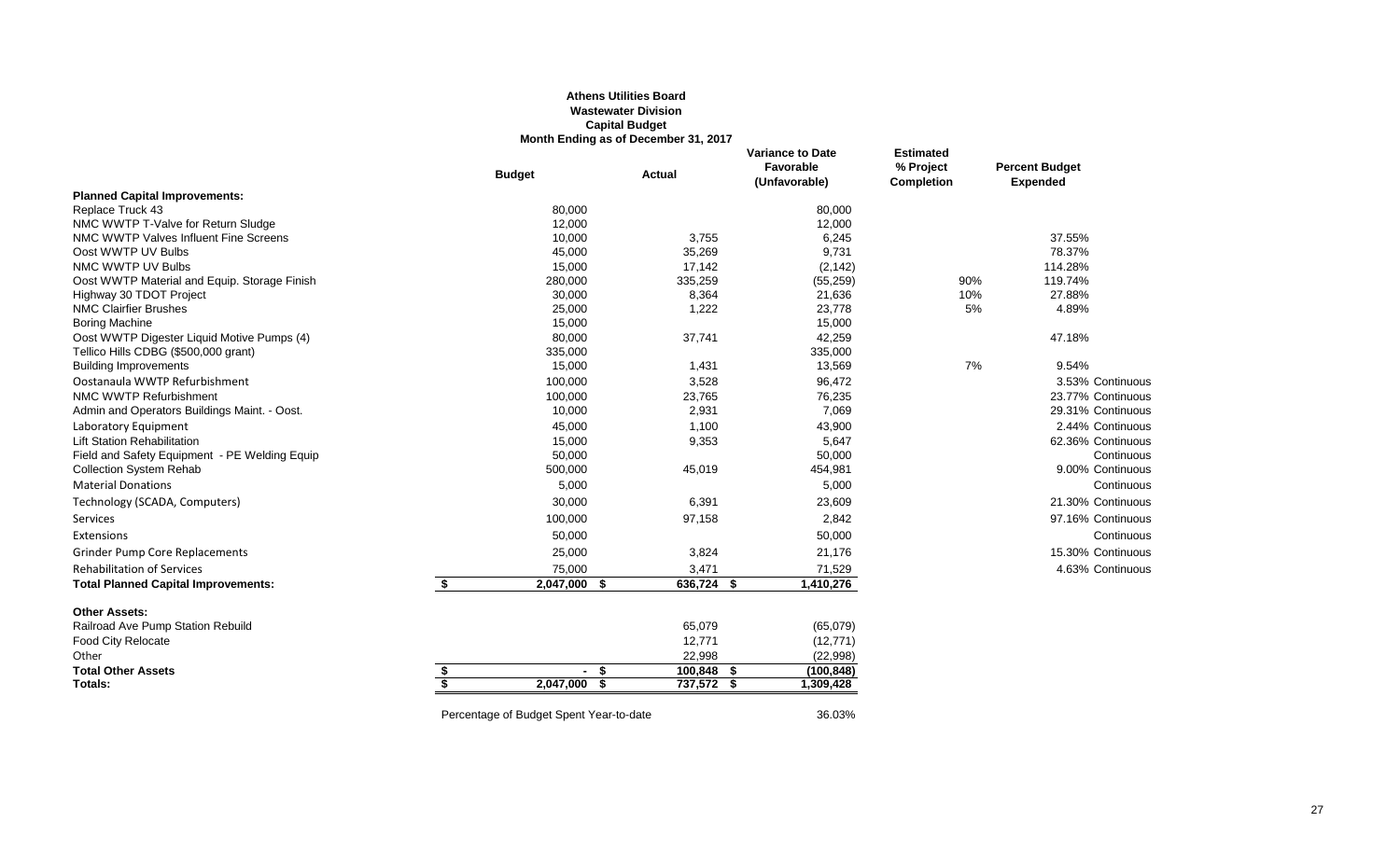|                                            |                                   |                                  | <b>FIBER</b><br><b>BALANCE SHEET</b><br>December 31, 2017 |                                                  |                       |                               |
|--------------------------------------------|-----------------------------------|----------------------------------|-----------------------------------------------------------|--------------------------------------------------|-----------------------|-------------------------------|
| <b>Current Period</b><br>December 31, 2017 | Year-to-Date<br><b>Prior Year</b> | Change from<br><b>Prior Year</b> |                                                           | <b>Current Period</b><br><b>January 31, 2016</b> | Prior<br><b>Month</b> | Change<br>from prior<br>Month |
|                                            |                                   |                                  | <b>Assets</b>                                             |                                                  |                       |                               |
| 84,362.53                                  | 81,876.92                         | 2,485.61                         | Services                                                  | 84,362.53                                        | 84,362.53             | $\overline{\phantom{a}}$      |
| 21,051.73                                  | 14,644.39                         | 6,407.34                         | <b>Accumulated Depreciation</b>                           | 21,051.73                                        | 20,445.71             | 606.02                        |
| 63,310.80                                  | 67,232.53                         | (3,921.73)                       | <b>Total Fixed Assets</b>                                 | 63,310.80                                        | 63,916.82             | (606.02)                      |
|                                            |                                   |                                  | <b>Current Assets</b>                                     |                                                  |                       |                               |
| 58,792.69                                  | 23,384.42                         | 35,408.27                        | Cash                                                      | 58,792.69                                        | 58,850.68             | (57.99)                       |
| 4,094.54                                   | 250.00                            | 3,844.54                         | Accounts Receivable                                       | 4,094.54                                         | 1,695.52              | 2,399.02                      |
| 62,887.23                                  | 23,634.42                         | 39,252.81                        | <b>Total Current Assets</b>                               | 62,887.23                                        | 60,546.20             | 2,341.03                      |
| 126,198.03 \$                              | 90,866.95 \$                      | 35,331.08                        | <b>Total Assets</b>                                       | 126,198.03 \$                                    | 124,463.02 \$         | 1,735.01                      |
| $\blacksquare$                             | $\blacksquare$                    | $\overline{\phantom{a}}$         | <b>Liabilities</b><br>Payable to Other Divisions          | $\overline{\phantom{a}}$                         |                       | $\blacksquare$                |
| 126,198.03                                 | 90,866.95                         | 35,331.08                        | <b>Retained Earnings</b>                                  | 126,198.03                                       | 124,463.02            | 1,735.01                      |
| \$<br>126,198.03 \$                        | 90,866.95 \$                      | 35,331.08                        | <b>Total Liabilities and Retained Earnings</b>            | \$<br>126,198.03 \$                              | 124,463.02 \$         | 1,735.01                      |

**ATHENS UTILITIES BOARD**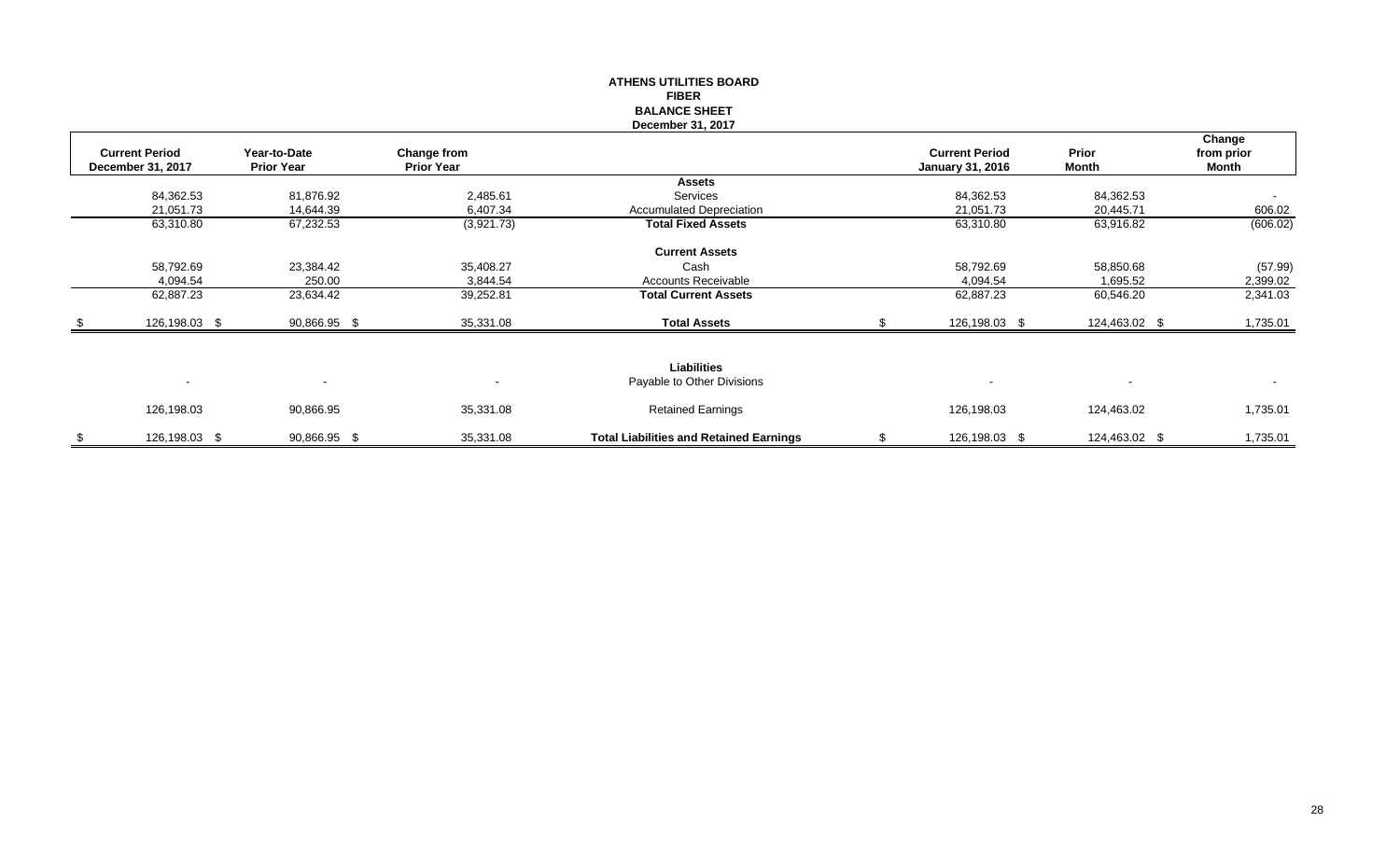|                   |                          |                            | December 31, 2017                               |                            |                            |                          |
|-------------------|--------------------------|----------------------------|-------------------------------------------------|----------------------------|----------------------------|--------------------------|
| Year-to-Date      | Year-to-Date             | Variance                   |                                                 | Current                    | Current                    |                          |
| December 31, 2017 | <b>Prior Year</b>        | Favorable<br>(Unfavorable) |                                                 | Month<br>December 31, 2017 | Month<br><b>Prior Year</b> |                          |
| 46,546.68         | 30,084.00                | 16,462.68                  | Revenue                                         | 8,405.07                   | 5,764.00                   | 2.641.07                 |
|                   |                          |                            | <b>Operating and Maintenance Expenses</b>       |                            |                            |                          |
| $\blacksquare$    | $\overline{\phantom{0}}$ | $\sim$                     | Overhead Line Expense                           | $\blacksquare$             | $\sim$                     | $\overline{\phantom{a}}$ |
| 1,986.42          | 1,986.42                 | $\sim$                     | Administrative and General Expense              | 331.07                     | 331.07                     | $\overline{\phantom{0}}$ |
| 23,066.91         | 11,795.25                | (11, 271.66)               | <b>Telecom Expense</b>                          | 5,752.26                   | 2,873.33                   | (2,878.93)               |
| 25,053.33 \$      | 13,781.67 \$             | (11, 271.66)               | <b>Total Operating and Maintenance Expenses</b> | $6,083.33$ \$              | $3,204.40$ \$              | (2,878.93)               |
| 92.62             | 32.40                    | 60.22                      | Interest Income                                 | 19.29                      | 6.47                       | 12.82                    |
|                   |                          |                            | <b>Other Operating Expense</b>                  |                            |                            |                          |
| 3,347.82          | 3,059.52                 | (288.30)                   | <b>Depreciation Expense</b>                     | 606.02                     | 509.92                     | (96.10)                  |
| 18,238.15 \$      | 13,275.21 \$             | 4,962.94                   | Net Income                                      | 1,735.01 \$                | 2,056.15 \$                | (321.14)                 |

## Athens Utilities Board Profit and Loss Statement - Fiber